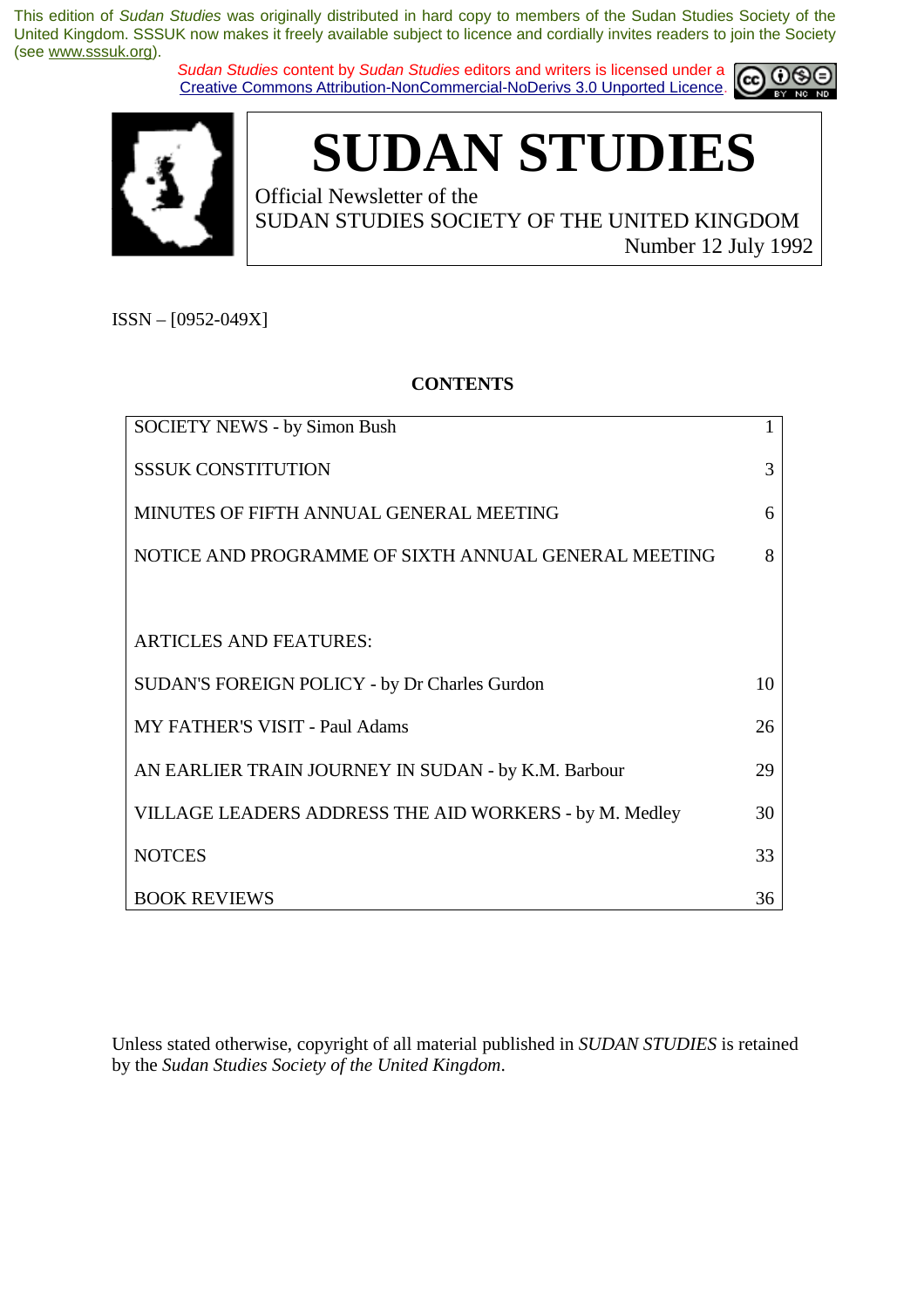*Sudan Studies* content by *Sudan Studies* editors and writers is licensed under a Creative Commons Attribution-NonCommercial-NoDerivs 3.0 Unported Licence.



### **SOCIETY NEWS**

By SIMON BUSH, Honorary Secretary SSSUK

I am sure that all members of the Society were grieved to learn of the untimely passing away of Mohammed Omer Beshir. On behalf of the Society I sent this brief telex to MOB'S family, friends and colleagues on 29th January 1992:

"On behalf of the Sudan Studies Society of the United Kingdom I wish to express our sincere condolences at the untimely passing away of MOB a much loved friend. SSSUK members will be distressed and shocked the bad news and our thoughts will be with you at this difficult time"

MOB's involvement with the Society was always welcomed and will be sincerely missed.

\*\*\*\*

Firstly I would like to welcome all new members of the Society. I hope that you enjoy this issue of 'Sudan Studies' and will be willing and able to contribute to the Society. I would like to thank long-term members of the Society for their continued support.

With this issue of "Sudan Studies" you will find enclosed the programme for the One Day Symposium/Annual General Meeting on 26th September. Please note that the programme is provisional and alternative sessions may be timetabled.

I hope that you will be able to attend the meeting. I urge members to register for the meeting as soon as possible as space is limited. I have included all the usual administrative details for your information. The usua1 card version of the programme will be available on the day.

The Editor has printed the SSSUK constitution in this issue of "Sudan Studies" along with the minutes of the 1991 AGM for your information.

#### ISSUES FOR THE ANNUAL GENERAL MEETING

A) Constitutional Changes

You will notice that the Chairman indicated that the Executive Committee of the Society wish to propose some slight modifications to the constitution.

In accordance with paragraph 7 of the constitution the Executive Committee proposes that:

- i) The words " and be ineligible for re-election" in paragraph 4 should be deleted;
- ii) The words " one of the executive officers" should be replaced by "one of the committee.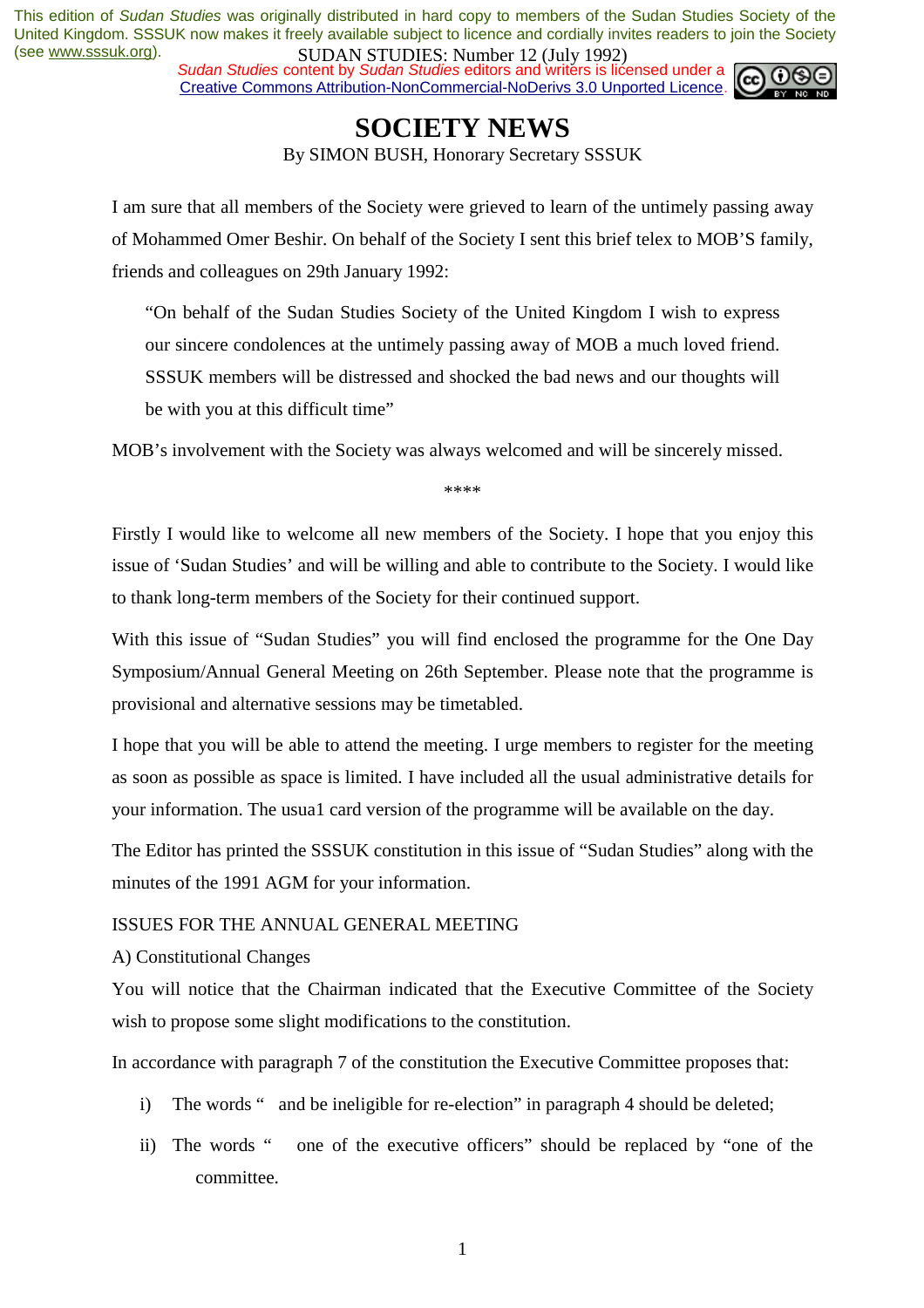*Sudan Studies* content by *Sudan Studies* editors and writers is licensed under a Creative Commons Attribution-NonCommercial-NoDerivs 3.0 Unported Licence.



#### B) Nominations to the Executive Committee

In accordance with paragraph four of the constitution I am pleased to invite nominations for the Executive Committee. These should be in writing to be received at the following address at least twenty-eight days before the Annual General Meeting:

> 6 Ambrose Gardens West Didsbury Manchester M20 8YF

For your information the current committee is made up of the following members:

| (Chairman)               | Miss Joan Hall CBE               |
|--------------------------|----------------------------------|
| (Deputy Chairman)        | Dr Peter Woodward                |
| (Honorary Secretary)     | Mr Simon Bush                    |
| (Honorary Secretary)     | Miss Lesley Forbes               |
| (Editor "Sudan Studies") | Mr Paul Wilson                   |
|                          | Dr Anthony Trilsbach             |
|                          | Mr John Wright                   |
|                          | Dr David Lindley                 |
| (Ex-officio)             | <b>Sudan Cultural Counsellor</b> |
| Co-opted                 | Professor G.N. Sanderson         |
| Co-opted                 | Dr Ahmed el-Bushra               |

\*\*\*\*

I look forward to, see as many members as possible at the AGM. If there is anything I can help you with in the meantime please not hesitate to contact me.

Simon Bush SSSUK Honorary Secretary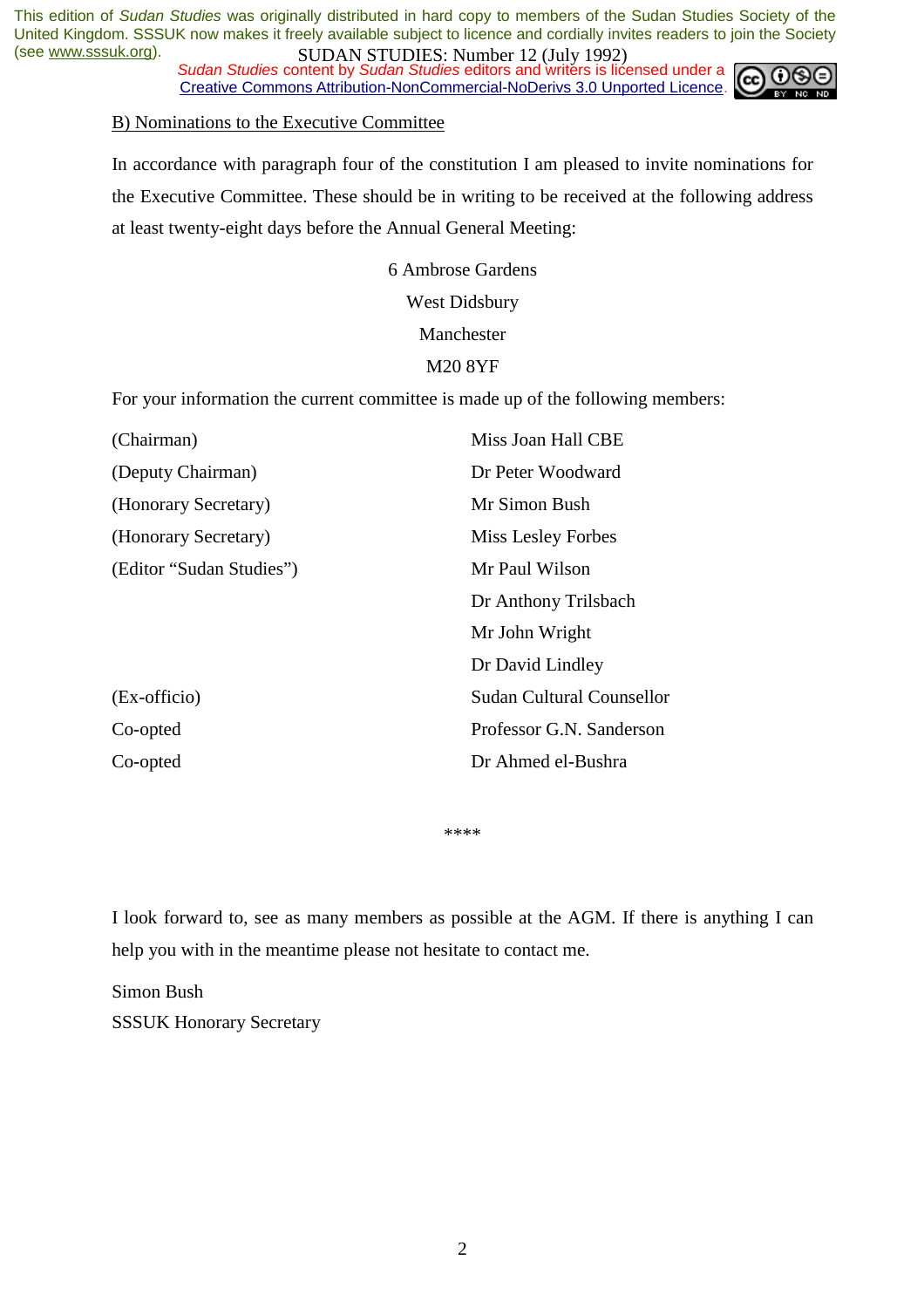*Sudan Studies* content by *Sudan Studies* editors and writers is licensed under a Creative Commons Attribution-NonCommercial-NoDerivs 3.0 Unported Licence.



# **SUDAN STUDIES SOCIETY OF THE UNITED KINGDOM CONSTITUTION**

#### **1: Name of the Society:**

The name of the Society shall be:

#### **Sudan Studies Society of the United Kingdom**

An abbreviation of **SSSUK** will be acceptable on all correspondence and minutes associated with the Society.

#### **2: Object:**

The object of the Society is to advance the education of the public in Sudanese Studies. In furtherance of this object, but not otherwise, the Society will:

- i) Provide a forum for discussion and cooperation between groups and individuals concerned with or interested in the Republic of the Sudan, henceforth referred to as the Sudan.
- ii) Hold at least annually a seminar open to the general public.
- iii) Establish and maintain contact with related bodies overseas.
- iv) Print, publish and distribute a newsletter under the title Sudan Studies.

The Society is a non-profit making body and has no power to make any distribution of profits, bonuses, gifts, etc to its members. Its assets will only be used to further its object.

#### **3: Membership:**

Membership shall be open to:

- i) Anyone with an interest in the Sudan, whether they have relevant expertise or not.
- ii) Institutions who have, or potentially have, an interest in the Sudan.
- iii) People and institutions of all nationalities.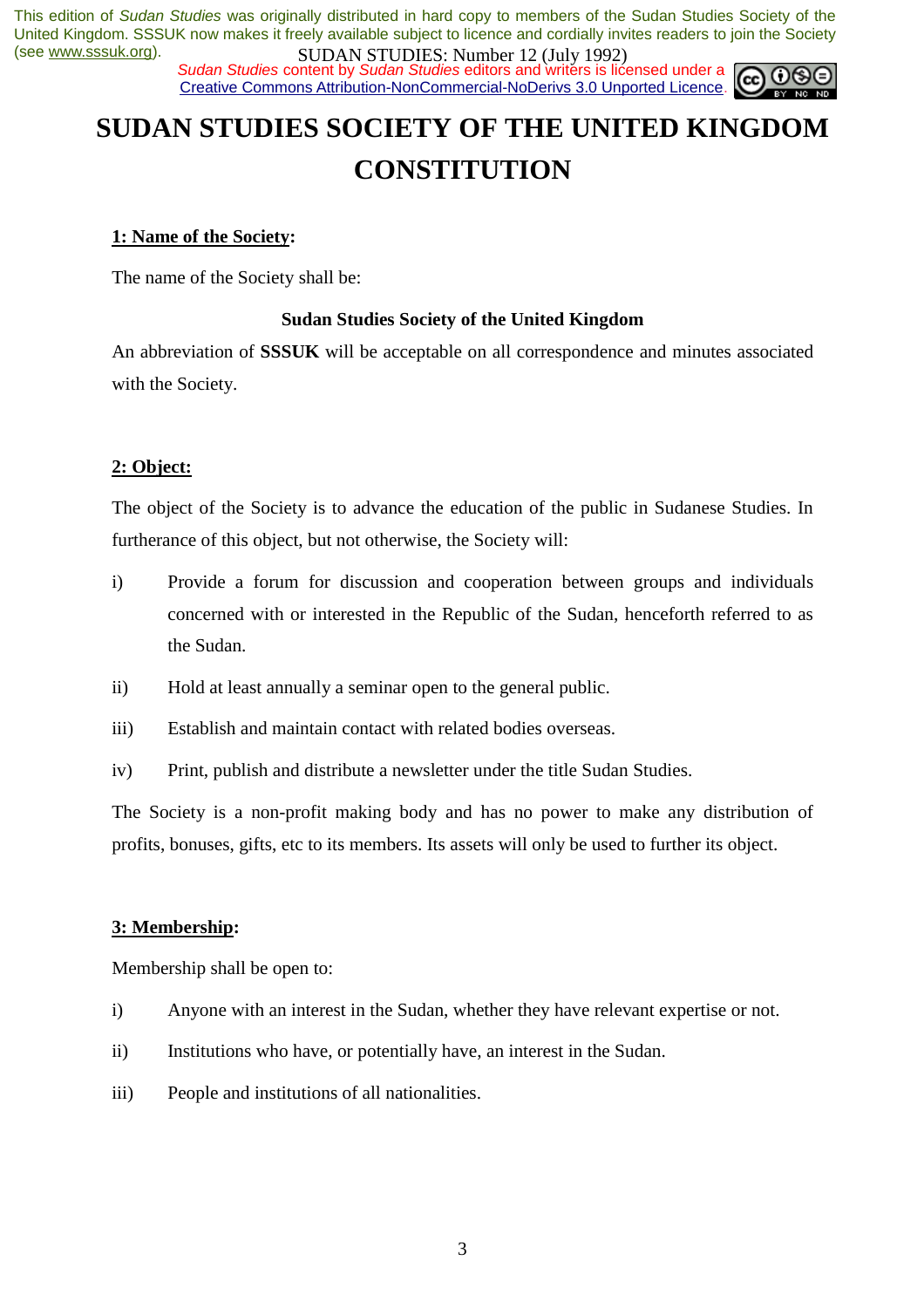**SUDAN STUDES.** NUTTED 12 (July 1772)<br>Sudan Studies content by Sudan Studies editors and writers is licensed under a Creative Commons Attribution-NonCommercial-NoDerivs 3.0 Unported Licence.



#### **4: Executive officers and committee:**

The executive committee shall consist of the following officers:

- i) A Chairman
- ii) A Deputy Chairman
- iii) A Secretary
- iv) A Treasurer

Plus:

- i) Up to six other members
- ii) Ex-Officio The Sudan Cultural Counsellor

With the exception of the Sudan Cultural Counsellor, members of the committee shall be elected at an AGM by the system of a one ballot, 'first-past-the-post' system. They shall be elected for an initial term of three years after which one third of the committee shall resign in each of the next three years and be ineligible for immediate re-election. One of the executive officers should be appointed as Editor of **Sudan Studies**. The committee has the powers to co-opt members as appropriate.

The quorum exists when at least four members are present, including at least two officers and one non-officer.

Nominations for the executive committee must be received by the Secretary in writing at least twenty-eight days before the meeting at which elections are to be held.

In addition to the executive officers, other non-voting members may be appointed to the executive committee. These may include an Honorary President.

Honorary (Sudanese) Member., and Honorary Corresponding Overseas Members, all of whom must be approved by a majority of members at an AGM. They shall be elected for a period of three years and be eligible for re-election.

#### **4: Subscriptions:**

Subscription rates shall be based on whether the members is:

i) An individual subscriber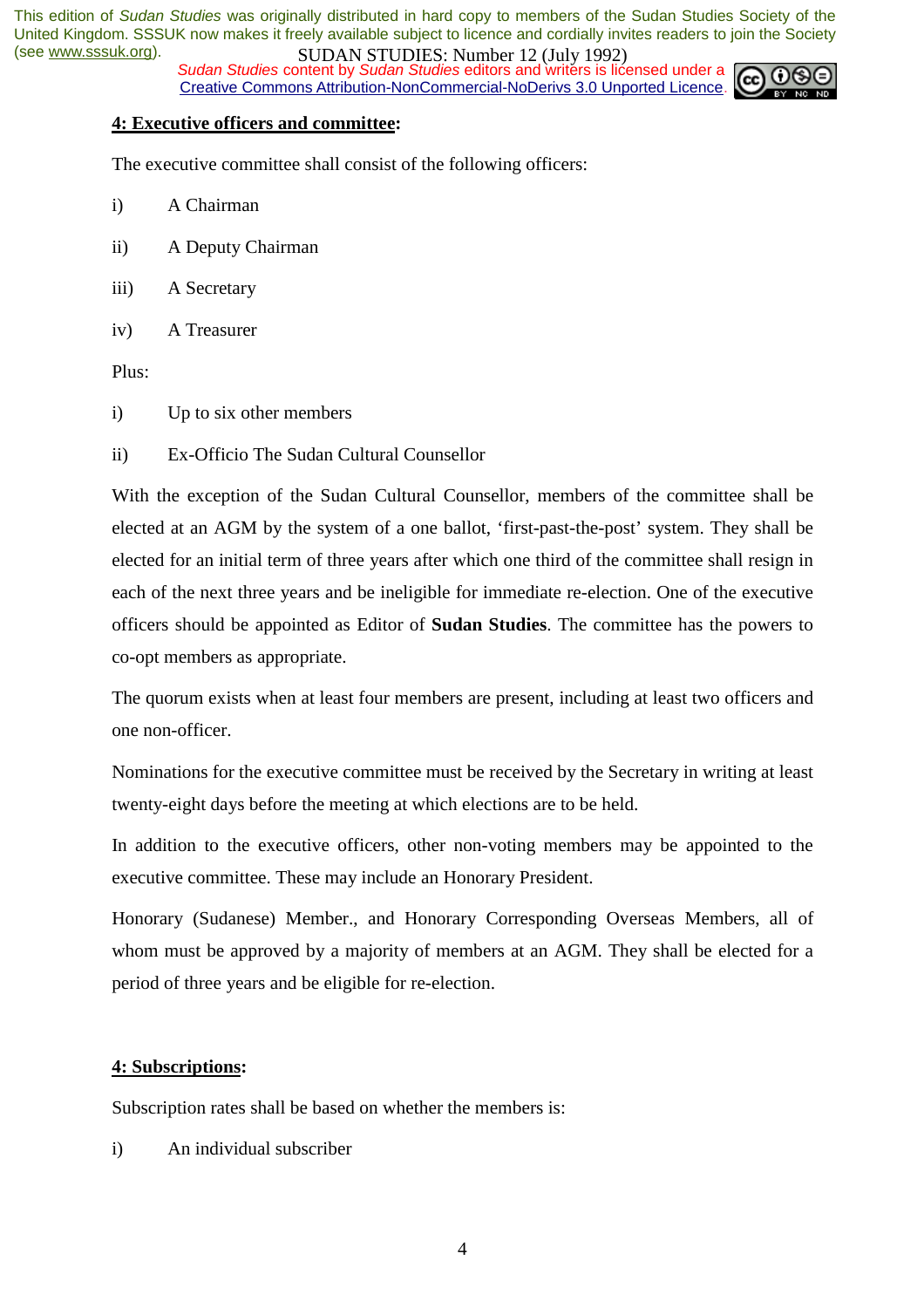*Sudan Studies* content by *Sudan Studies* editors and writers is licensed under a Creative Commons Attribution-NonCommercial-NoDerivs 3.0 Unported Licence.



- ii) A non-profit making*\** institution
- iii) A profit making*\** institution

*\** In the event of dispute, profit making institutions shall be defined as those paying Income and/or Corporation Tax.

Changes in subscription rates can be amended by a majority of members in attendance at an AGM. Subscription charges shall be due on the first day of June each year. Members joining during the Society's financial year may have their initial charges reduced at the discretion of the Treasurer.

#### **6: Meetings and quorum:**

There shall be one general meeting in each calendar year and other extraordinary meetings as called by the officers or twelve members of the Society. The Presence of fifteen members shall constitute a quorum

#### **7: Amendment of the Constitution:**

Amendment of the constitution shall be by two-thirds majority of members present at an AGM or at an extraordinary meeting called for the purpose of which twenty-eight days notice shall be given.

No amendment shall be made to the object clause, dissolution clause, or this clause without approval of the Charity Commission, and alteration shall be made which would cause Society to cease to be a charity at law.

#### **8: Dissolution:**

In the event of the dissolution of the Society for any reason whatsoever, any assets or property shall pass to a charitable organisation with an object similar to that of the Society.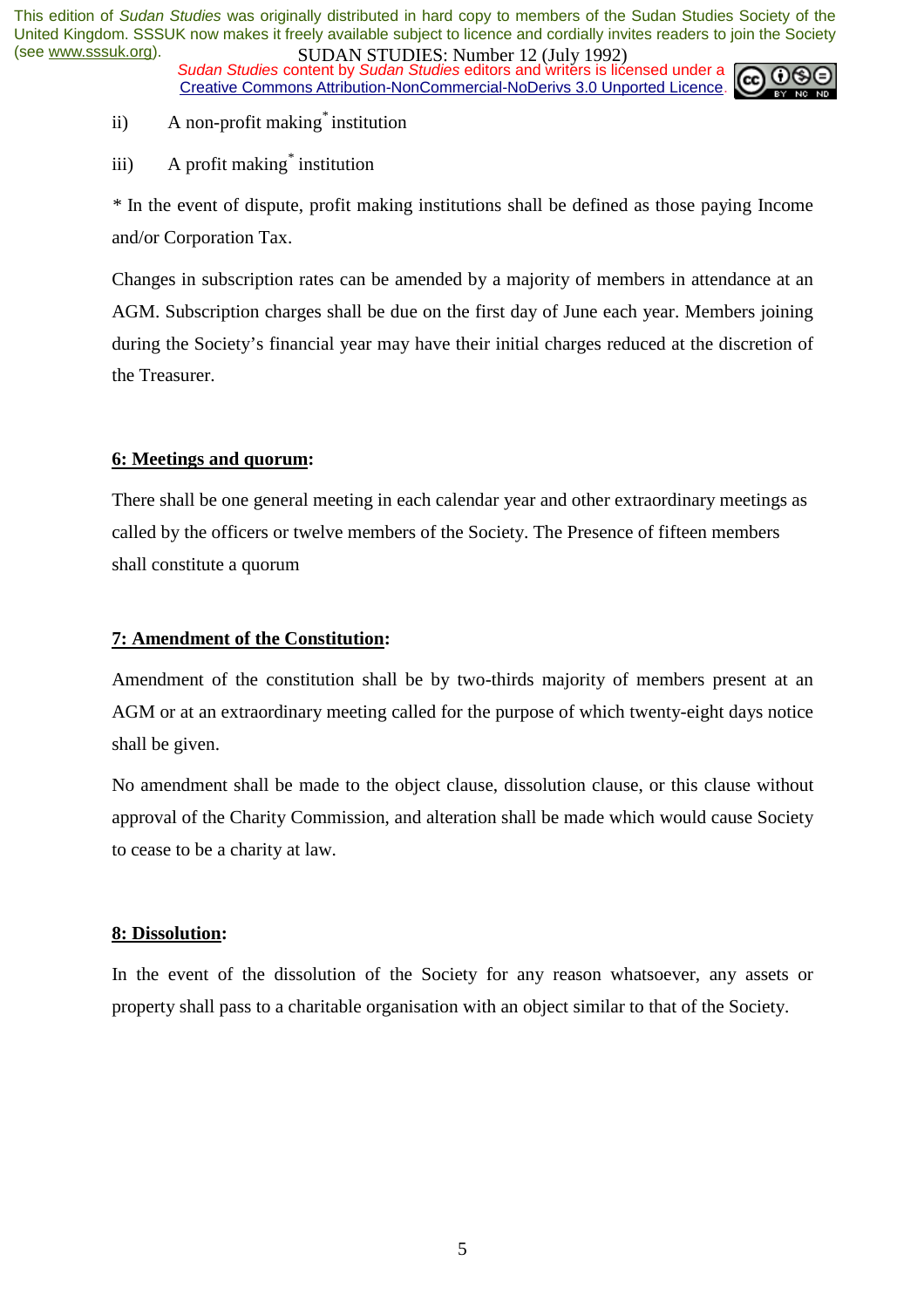**SUDAN STUDIES.** Number 12 (501) 1727<br>Sudan Studies content by Sudan Studies editors and writers is licensed under a  $\omega$  0 Creative Commons Attribution-NonCommercial-NoDerivs 3.0 Unported Licence.



# **SUDAN STUDIES SOCIETY OF THE UNITED KINGDOM**

MINUTES OF THE ANNUAL GENERAL MEETING OF THE SSSUK HELD AT LONDON HOUSE ON 28th SEPTENIER 1991 AT 1:30pm.

#### 1) **Welcome**

Miss Hall acting as Chairman of the Society welcomed all those present to the fifth Annual General Meeting of the Society. Miss Hall signed the minutes of the fourth Annual General Meeting as a correct

#### **2) Constitution:**

- 2.1. Miss Hall indicated that the constitution of the Society required some revisions this would be looked into by the Executive Committee in October 1991 and March 1992 in view of proposing some slight modification to the next AGM.
- 2.2. Miss Hall apologised on behalf of the Executive Committee that this had not been done for the meeting, indicating that the of organisation the Second International Sudan Studies Conference had taken up most of the Executive Committee's time.
- 2.3. Miss Hall proposed that the Committee should be re-elected pending the revision of the constitution. This was accepted.

#### **3) Secretary's Report**

- 3.1. Mr Bush informed the meeting that Mrs Janet Starkey had resigned from the committee, noting that Mrs Starkey was .the Second Sudan Studies Conference organiser.
- 3.2. Mr Bush indicated that membership numbers were fairly healthy. A solid core of members were renewing their subscriptions yearly. Mr Bush urged all members present to renew their subscriptions promptly and noted that reminders were not sent.
- 3.3. Mr Bush urged members to introduce new members to the Society.
- 3.4. Mr Bush informed members of the new Society year (which is to start formally as from January 1993) and thanked members for their patience and co-operation during the transition period.

#### **4) Treasurer's Report**

- 4.1. Miss Forbes circulated copies of the preliminary accounts indicating that they were broadly accurate. Miss Forbes noted in particular that during the financial year 1990/91 there had been a slight fall in membership numbers.
- 4.2. Members raised the question of covenants. These would be investigated by the Honorary Treasurer.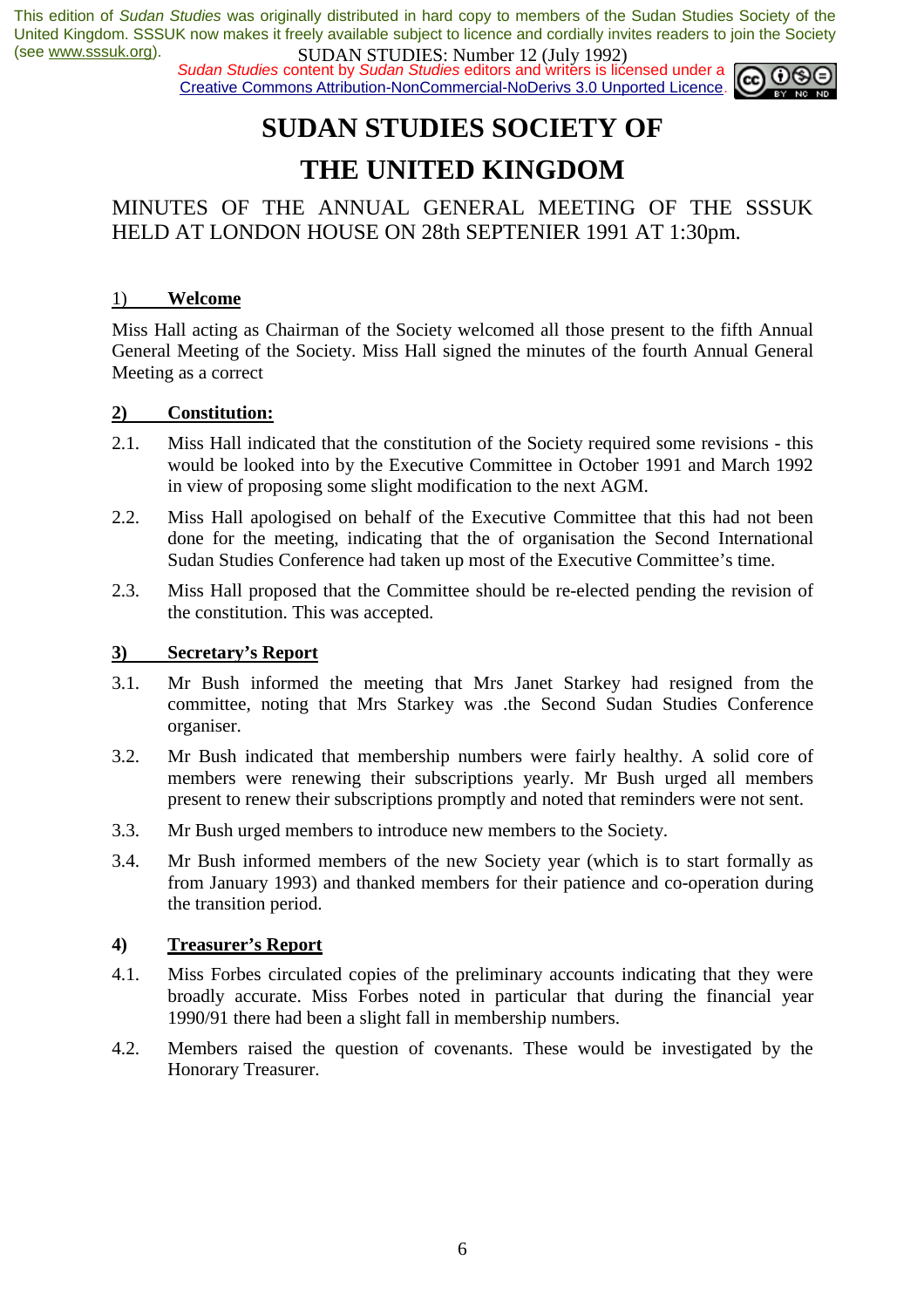**SUDAN STUDIES:** Number 12 (July 1772)<br>Sudan Studies content by Sudan Studies editors and writers is licensed under a **co.** 0 S Creative Commons Attribution-NonCommercial-NoDerivs 3.0 Unported Licence.



#### **5) Editor's Report**

- 5.1 Mr Wilson suggested that it was a good time to look at "Sudan Studies" as ten issues have now been produced. It was noted that "Sudan Studies" has been quoted in various journals.
- 5.2 Mr Wilson repeated his request for members to contribute articles for publication. Camera-ready copy was requested.
- 5.3 It was suggested from the floor that the newsletter should be upgraded. Mr Wilson commented that he would like to see a bigger journal -perhaps on the line of "Sudan Notes and Records'.
- 5.4 Miss Forbes reminded the meeting of postage costs and that any upgrading of the newsletter would result in an increased subscription charge to cover costs. It was suggested that two levels of subscription could be charged, one for the newsletter and another to subscribe to a journal similar to Sudan Notes and Records. Miss Hall indicated that the Executive Committee would investigate.
- 5.5 A request was made for a "clearer and larger" type-face. Mr Wilson informed the meeting that as the newsletter is printed from camera ready print at present this was not possible. It was considered that the newsletter should be properly typeset with a larger font.

#### **5) Report on the 1991 International Sudan Studies Conference**

- 6.1. Over 200 people attended the conference of 12 different nationalities. Durham proved to be a delightful location for the conference, particularly as the University is the home of the Sudan Archive. Dr Woodward commented that the society had proved it was interdisciplinary.
- 6.2. Miss Forbes informed the meeting that the conference accounts still have to be collated. A £1,000 surplus was predicted some of which would be used to produce a cassette tape of the concert given by Kably and to produce the Conference Proceedings Volume II and III.
- 6.3. Miss Hall thanked all those who had worked for such a successful conference and looked forward to the Third International Sudan Studies Conference in the United States of America in 1994.

#### **5) Any Other Business**

The question of funding for society events such as the symposium and newsletter was raised. The committee would investigate sources of funding.

Miss Hall closed the meeting at 2.05pm thanking all those present for their attendance and contributions.

Simon Bush Honorary Secretary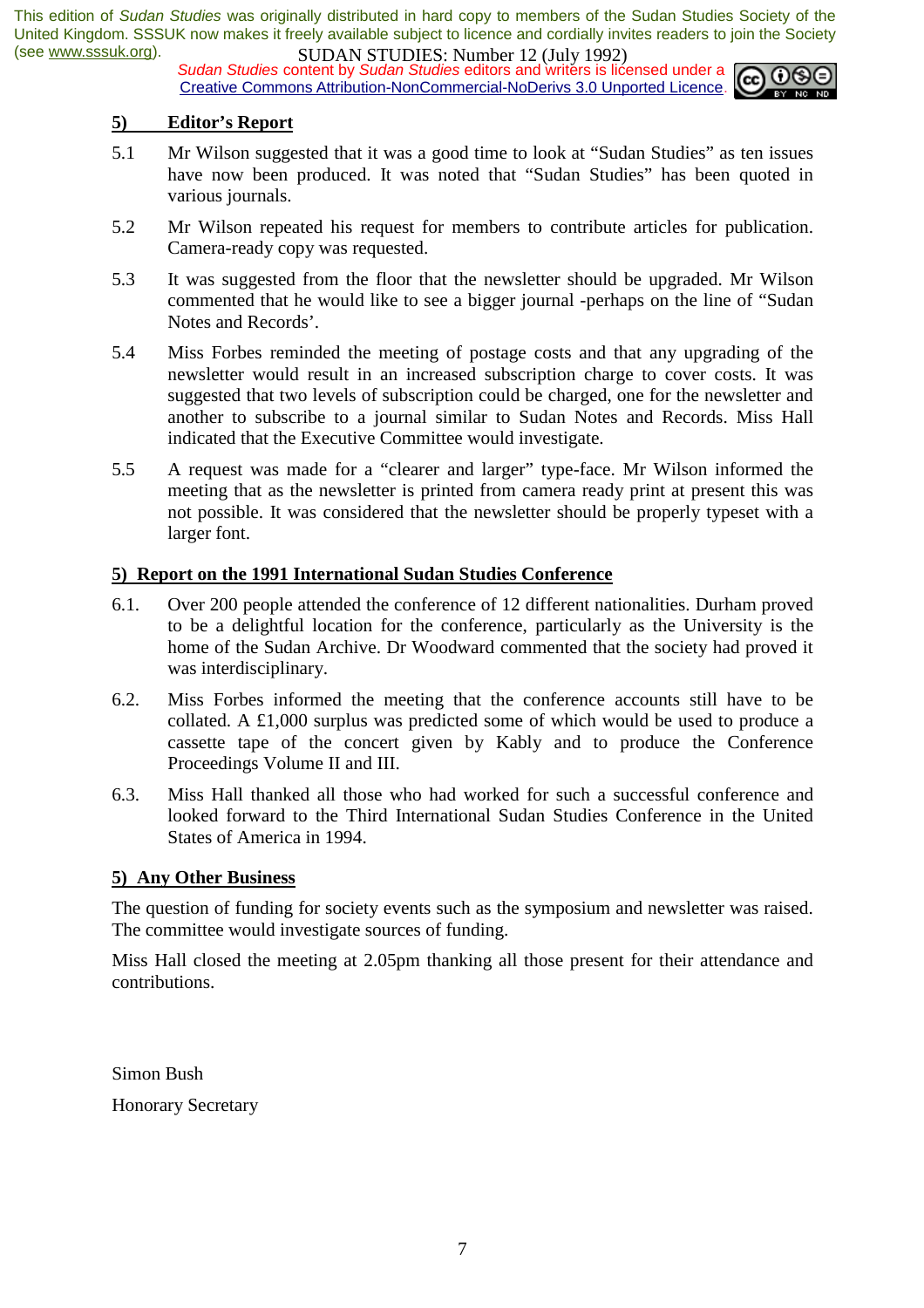*Sudan Studies* content by *Sudan Studies* editors and writers is licensed under a Creative Commons Attribution-NonCommercial-NoDerivs 3.0 Unported Licence.



### **The Sixth Annual General Meeting and One Day Symposium will be held at Friends House. 173/177 Euston Road.**  London. NW1. on Saturday. September 26<sup>th</sup> 1992

#### **VENUE**

Friends House is on the south side of Euston Road opposite Euston station (British Rail main line, Victoria and Northern Underground). It is a ten minutes walk from St Pancras and King's Cross main line stations, and five minutes from Euston Square station (Circle, Metropolitan and Hammersmith and City lines). Buses 10, 14, 14A, 18, 30 and 73 pass the door; 24, 29, 68, 77, 77A, 134, 168, 176, 188 and the 253 stop nearby.

Friends House is within the parking meter zone. Charges must be paid between 08.30 and 13.30 on Saturday.

#### **ARRIVAL**

Members are kindly asked to arrive between 10.00 and 1O.45am. Refreshments will be available during this time. Please be sure to register with the Honorary Secretary or other members of the committee on arrival.

As space in the hall is limited members who have not pre-registered with the Honorary Secretary in advance cannot be guaranteed admission.

#### **LUNCH**

A sandwich lunch is provided and is included in the registration fee. Please be aware that only those who have paid the Symposium fee are entitled to partake of lunch and other refreshments.

#### **ANNUAL GENERAL MEETING**

Any member wishing to have an item included under Any Other Business should inform the Honorary Secretary before 10.45am on the day of the meeting. Only current members of the Society are allowed to speak or vote at the AGM. When speaking at the AGM members are kindly requested to identify themselves to the chair.

#### **ONE DAY SYMPOSIUM**

Speakers have been asked to speak for 20-25 minutes to allow for a brief question and answer session. Members are reminded that as speakers will remain at the meeting for the day there is ample time over lunch and tea to ask further questions.

When posing a question members are kindly requested to identify themselves by name and affiliation. PLEASE NOTE THAT FRIENDS HOUSE WILL CLOSE AT 16.30

#### **REGISTRATION AND FEES**

The total cost of attending the Symposium is £10.00. This includes morning coffee, a sandwich lunch and afternoon tea and covers the cost of the room and equipment hire.

If you wish to attend the enclosed form must be sent to the Honorary Secretary to arrive no later that 10th September 1991, enclosing a cheque made payable to "SSSUK" for £10.00 per person.

It is regretted that admission 'at the door" cannot be guaranteed. Any member wishing to attend the AGM ONLY will be, of course, admitted free of charge and should indicate their intention on the enclosed form. Guests of members are more than welcome. Guests, however, are not allowed to speak or vote at the AGM.

Simon Bush

Honorary Secretary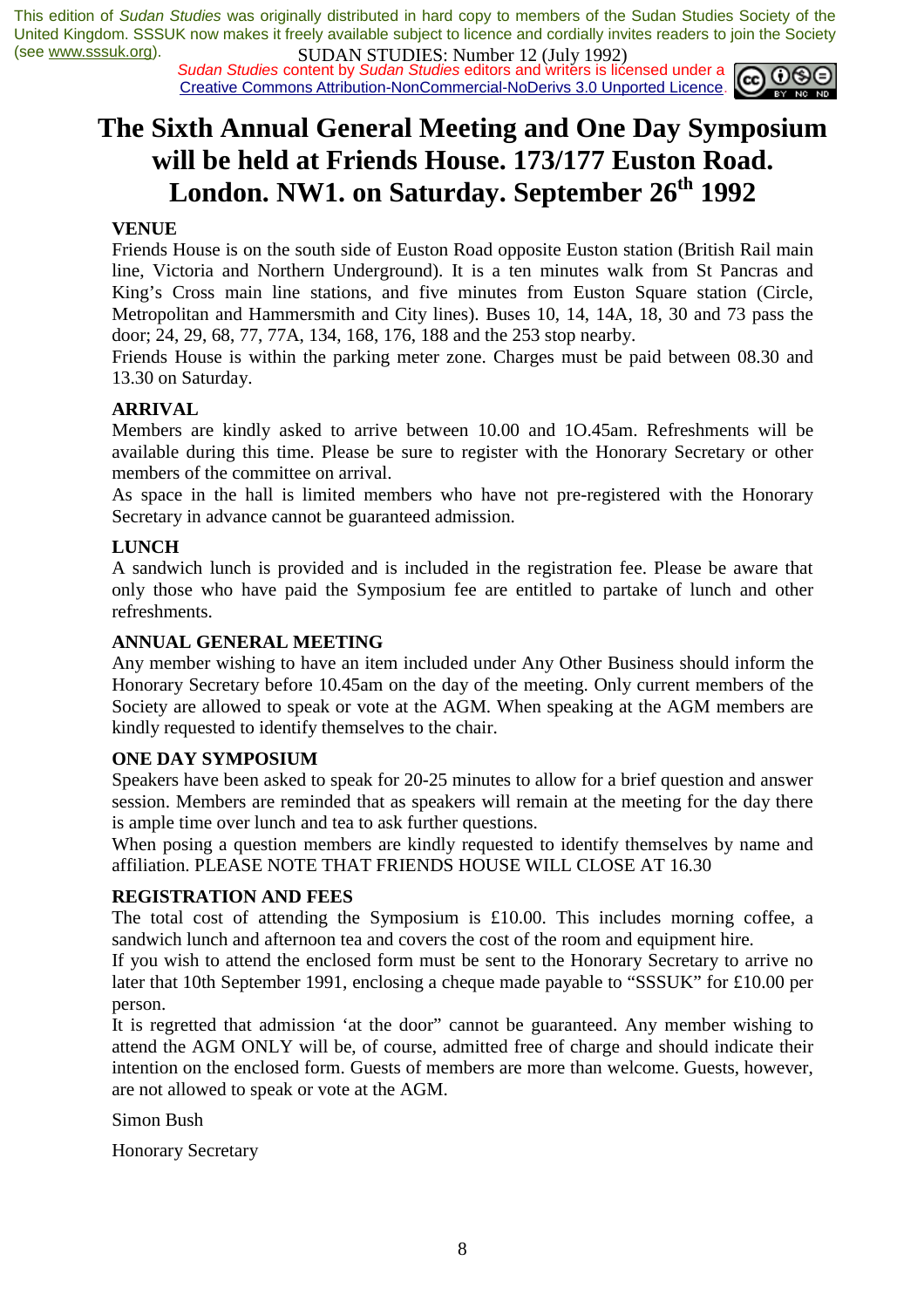*Sudan Studies* content by *Sudan Studies* editors and writers is licensed under a Creative Commons Attribution-NonCommercial-NoDerivs 3.0 Unported Licence.

### **SUDAN STUDIES SOCIETY OF THE UNITED KINGDOM PROVISIONAL PROGRAMME FOR THE SIXTH ANNUAL GENERAL MEETING AND ONE DAY SYMPOSIUM**

#### 26th SEPTEMBER 1992

| 10.00-11.00     | Arrival of members                                                                              |                    |  |  |
|-----------------|-------------------------------------------------------------------------------------------------|--------------------|--|--|
|                 | Coffee will be served in the buffet                                                             |                    |  |  |
|                 | [PLEASE REGISTER ON ARRIVAL WITH SIMON BUSH OR ANY                                              |                    |  |  |
|                 | <b>SSSUK COMMITTEE MEMBER]</b>                                                                  |                    |  |  |
| $11.10 - 11.20$ | Welcome - SSSUK President, Sir Gawain Bell<br>FIRST SESSION: ARCHAEOLOGY.                       |                    |  |  |
|                 |                                                                                                 |                    |  |  |
| $11.20 - 11.50$ | The Sudan and Egypt: a review of recent archaeological evidence.                                |                    |  |  |
|                 | Dr John Alexander, St John's College, Cambridge                                                 |                    |  |  |
|                 | <b>SECOND SESSION: AGRICULTURE.</b>                                                             |                    |  |  |
| $11.50 - 12.20$ | The Impact of Mechanised Farming Systems on the Productivity of the                             |                    |  |  |
|                 | <b>Blue Nile Region</b>                                                                         |                    |  |  |
|                 | Dr David Lindley, Institute of Terrestrial Ecology                                              |                    |  |  |
| $12.20 - 13.30$ | LUNCH - Sandwich lunch provided in the buffet                                                   |                    |  |  |
|                 | A video by Mr John Parker, The Crisis in the Horn of Africa' will be                            |                    |  |  |
|                 | shown during the lunch break from 12:55pm.<br>THIRD SESSION: ANNUAL GENERAL MEETING             |                    |  |  |
|                 |                                                                                                 |                    |  |  |
|                 | Chaired by Miss Joan Hall                                                                       |                    |  |  |
| $13.30 - 13.50$ | Chairman's Report                                                                               | Miss Joan Hall     |  |  |
|                 | Secretary's Report                                                                              | Mr Simon Bush      |  |  |
|                 | Treasurer 'a Report                                                                             | Miss Lesley Forbes |  |  |
|                 | Editor's Report                                                                                 | Mr Paul Wilson     |  |  |
|                 | <b>Constitutional Changes</b>                                                                   |                    |  |  |
|                 | <b>Executive Committee Nominations/Election</b>                                                 |                    |  |  |
|                 | Any Other Business                                                                              |                    |  |  |
|                 | FOURTH SESSION: WOMEN IN SUDAN                                                                  |                    |  |  |
| $13.50 - 14.20$ | The Role of Women in Development in Southern Sudan. Dr Anise<br>Dani, University of Manchester. |                    |  |  |
|                 |                                                                                                 |                    |  |  |
| $14.20 - 14.50$ | Five Women of Sennar                                                                            |                    |  |  |
|                 | Ms Susan Kenyon, Valparaiso University, USA                                                     |                    |  |  |
| $14.50 - 15.05$ | TEA - Served in the buffet                                                                      |                    |  |  |
| $15.10 - 16.10$ | Fatma's Prayer - video and discussion                                                           |                    |  |  |
|                 | Ms Sarah Errington, Producer, Double E Productions.                                             |                    |  |  |
| $16.10 - 16.15$ | Closing Remarks - Joan Hall                                                                     |                    |  |  |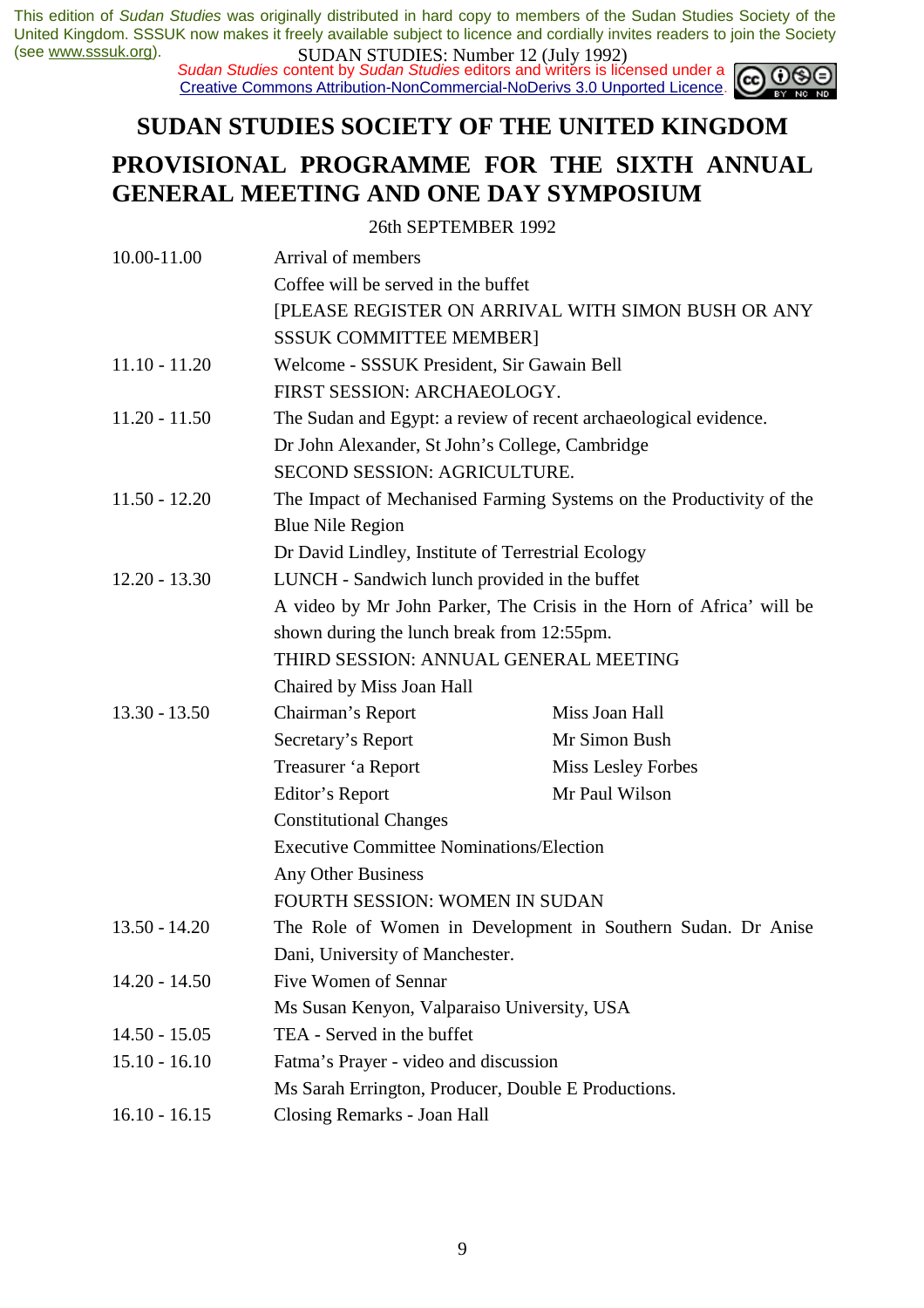*Sudan Studies* content by *Sudan Studies* editors and writers is licensed under a Creative Commons Attribution-NonCommercial-NoDerivs 3.0 Unported Licence.



### **SUDAN'S FOREIGN POLICY**

#### **1.0. Introduction**

Since the Islamic fundamentalist regime of President Omar Hassan al-Bashir came to power on June 30th 1989 the country's foreign policy has undergone a major change. Having previously been supported by the West and most of the conservative Arab states the regime has been left to get support from wherever possible and the fact that Libya, Iraq and Iran are now Khartoum's principal allies is a perfect illustration of its isolation.

Sudan has now been internationally isolated and shunned and is being punished with the suspension by most donors of all but emergency aid. This is mainly because of the regime's appalling human rights record, its aggressive espousal and championing of Islamic fundamentalism, its alleged support of terrorism, its support of Iraq in the Gulf war, and its vocal criticism of the West and the rich Gulf states which has effectively "bitten the hand that used to feed it".

This article analyses and explains Sudan's foreign relations with its neighbours, other regional countries and the rest of the world. It concentrates on four countries - Egypt which has long been Sudan's often over-bearing big-brother; Libya with which it may or may not inintegrate; the recent rapprochement with Ethiopia which has harmed the rebel Sudanese Peoples Liberation Army (SPLA) so much; and the growing ties with Iran which have alarmed the West so much.

#### **2.0. Sudan's Neighbours**

#### **2.1. Egypt**

With the inevitable creation of an independent Eritrean state Sudan now has nine neighbours of which Egypt remains by far the most important. Similarly, in many ways Egypt considers that its relationship with Sudan is more important than that with any other country. This is because the River Nile, which has often been described as the "lifeblood of Egypt" flows from Sudan and any disruption to its supply would be catastrophic for Egypt.

Although it was actually controlled by London rather than Cairo officially both countries ruled the Anglo-Egyptian Condominium of Sudan between 1898 and independence in 1956. For many years one of the two major political parties, the Democratic Unionist Party (DUP) and its predecessor National Unionist Party, sought unity with Egypt before this aim was dropped in the 1960s. The bilateral relationship strengthened under President Nimeiri when numerous coup attempts were suppressed with Egyptian assistance. After Nimeiri's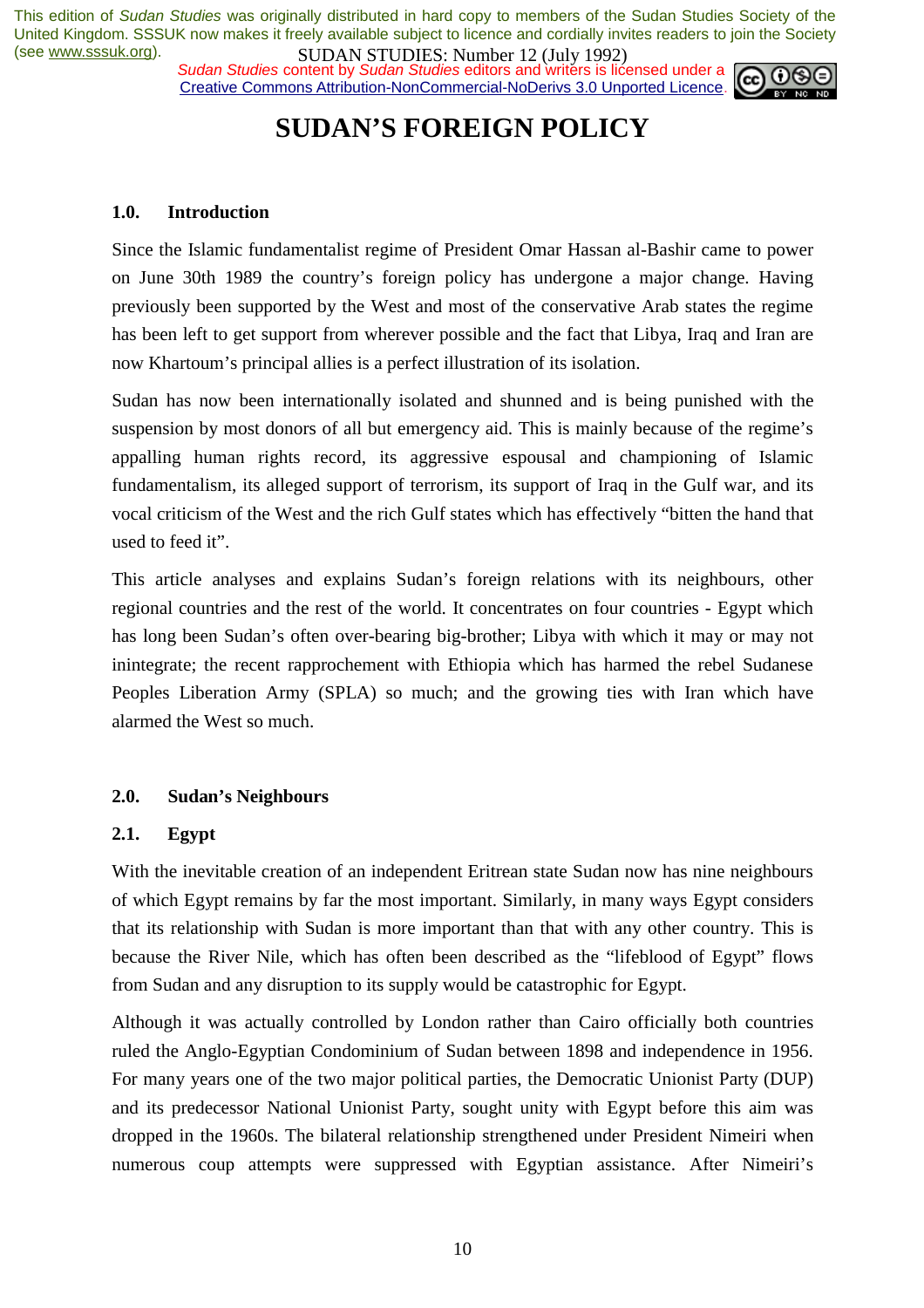**SUDAN STUDIES:** Number 12 (July 1772)<br>Sudan Studies content by Sudan Studies editors and writers is licensed under a Creative Commons Attribution-NonCommercial-NoDerivs 3.0 Unported Licence.



overthrow in April 1985 there was a distinct cooling as Sadiq El Mahdi's government attempted to diversify its allies and end the somewhat patronising paternalistic attitude that Cairo had towards Khartoum. It has been widely rumoured, although not confirmed, that the reason for Sadiq El Mahdi's personal hostility towards President Hosni Mubarak is that the latter was the leader of an Egyptian air force bombing raid against the Mahdist spiritual capital at Aba Island in 1970 when Nimeiri's new government was being threatened.

Consequently Lt-Gen al-Bashir's June 1989 coup was initially welcomed by Egypt which was the first country to recognise the new regime. There are some reports that it pre-empted one which Cairo had been planning with other Sudanese officers. There is no doubt that Cairo welcomed the overthrow of Sadiq El Mahdi who, besides being personally hostile to President Mubarak, was seen as being both anti-Egyptian and pro-Libyan because Nimeiri' a opponents had received sanctuary and assistance from Tripoli.

Cairo subsequently realised that it had backed the wrong horse and is now very alarmed by the Islamic fundamentalists regime in Khartoum. It desperately wants an end to Sudan's civil war so that the Jonglei Canal project, which will significantly increase the volume of water from the White Nile which reaches Egypt, can be completed. It is also vehemently opposed to the implementation of Islamic shari'a law in Sudan because it fears that this will incite its own fundamentalists to demand the same in Egypt. Despite Mubarak's long-running mediation efforts to end the Sudanese civil war bilateral relations have deteriorated so much that Cairo now openly supports the National Democratic Alliance (NDA) of northern Sudanese political opposition parties and the SPLA.

Relations with Egypt have see-sawed during the past six months with conflicting signals whereby Egyptian ministers have made inflammatory statements against Khartoum while President Mubarak officially tries to improve bilateral relations. It appears that Cairo is keeping all its options opening and is sending deliberately confusing signals to Khartoum.

Sudanese foreign minister Ali Sahlul denounced his Egyptian counterpart's allegation in January 1992 that Sudan threatens the security of the states in the area and said that the statement, which he alleged was intended to instigate the other states against Sudan, was totally untrue and baseless. Mubarak, however, emphasised the importance of improving bilateral relations with Sudanese ministers in the same month. In February the RCC's deputychairman Maj-Gen al-Zubair led another Sudanese delegation to Cairo which sought to improve bilateral relations.

In January it had been reported that Egypt had invited SPLA leader John Garang to visit Cairo in the near future to meet President Mubarak and Foreign Minister Amr Musa. This came at a time when Egyptian border guards had just foiled an attempt by five men to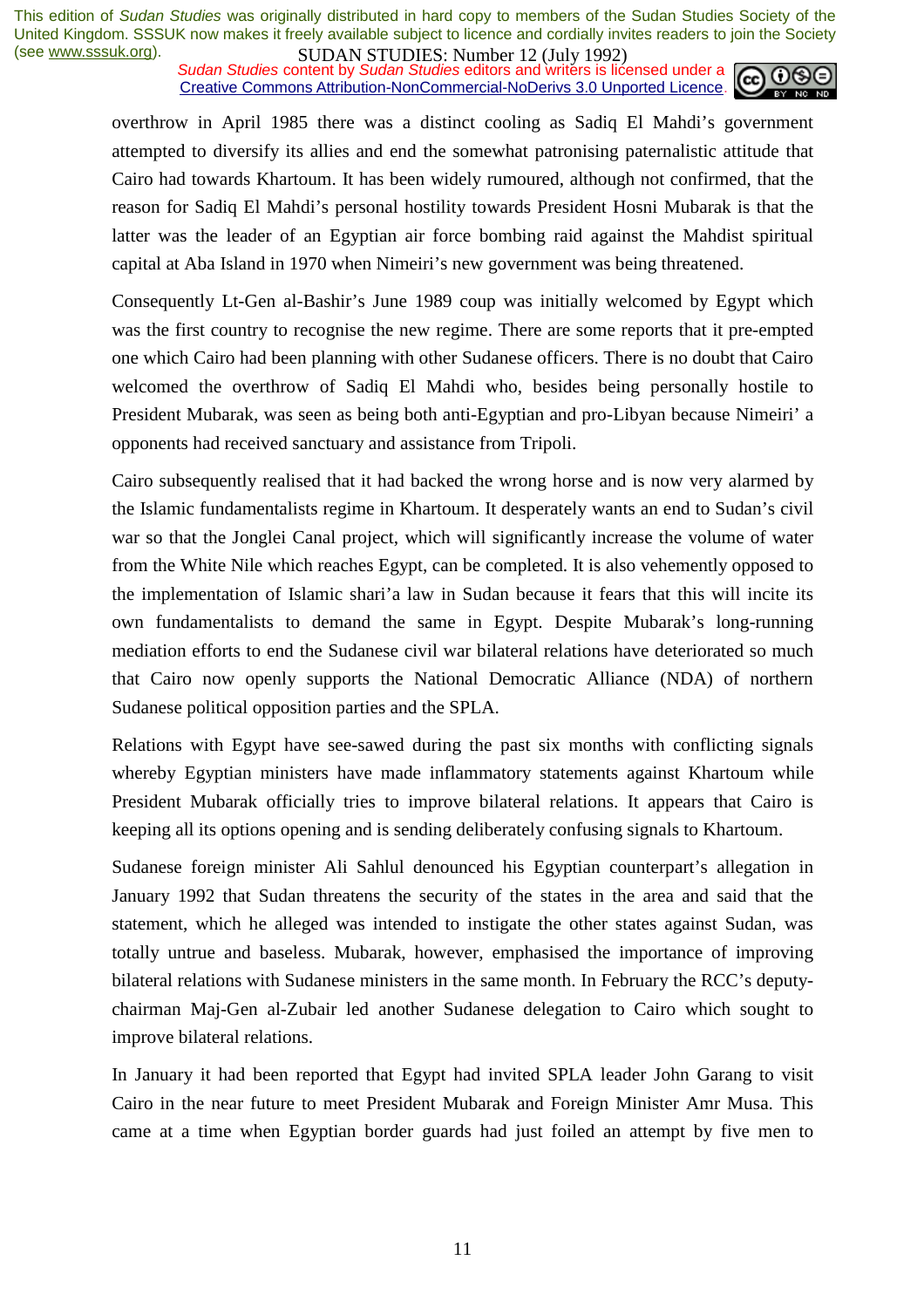**SUDAN STUDIES**. NUTTED 12 (July 1772)<br>Sudan Studies content by Sudan Studies editors and writers is licensed under a Creative Commons Attribution-NonCommercial-NoDerivs 3.0 Unported Licence.



smuggle 63 automatic rifles, 3 pistols, 165 rifle magazines and 5,654 rounds of ammunition into Egypt from Sudan.

Like the US Administration the Egyptian government is very concerned about the risk of Sudanese inspired terrorism. It believes that the man who in August 1990 accidentally assassinated the speaker of the Egyptian parliament Rifaat Mahgoub, and not the interior minister who was the intended target, was trained in Khartoum. It also objects very strongly to the fact that Omer Abdel Rahman, the leader of Egypt's Islamic Jihad, was given sanctuary in Sudan in 1990.

In early 1992 there was a major new dispute with Sudan over the disputed Halaib border region on the Red Sea coast after Cairo objected to the awarding of an offshore oil concession in the area to a Canadian company. The reason for the dispute is that, while the formal political boundary is a straight line along the 22nd parallel, Sudan has administered an area to the north of the border throughout most of this century. Despite the dispute, or perhaps because of it, the Egyptian General Petroleum Company (EGPC) went ahead and invited companies to bid for oil permits in four Red Sea zones including Halaib by September 1992.

Two Sudanese policemen were killed and four were wounded in April 1992 in a shooting incident on the border with Egypt when a police post reportedly came under fire from the occupants of two Egyptian military vehicles. Khartoum reported that President Mubarak had apologised for the incident which he described as "individual and unintentional". Dr Osama al-Baz, who is Egypt's first under-secretary for foreign affairs and chairman of the Egyptian delegation to the joint committee discussing the border issue, denied any Egyptian military presence or that it was settling Egyptian civilians in the Halaib area.

The fact that the Egyptian government recently allowed former President Nimeiri, who has been living in exile in Cairo, to speak publicly for the first time and call for a popular uprising to overthrow the Sudanese regime is an indication of Cairo's antipathy towards Sudan's Islamic fundamentalists.

#### **2.2. Libya**

Sudan's relations with Libya have blown hot and cold with amazing frequency during the past twenty years. Having saved Nimeiri's life by foiling a Communist coup attempt in July 1971, when a jet carrying two of the coup leaders from London to Khartoum was forced to land at Benghazi when they were arrested and subsequently returned to Sudan where they were executed, Col Qadhafi believed that the two countries would go ahead with the planned merger of Egypt, Libya and Sudan. However, when Nasser died and was replaced by Sadat, both Cairo and Khartoum pulled out of the merger as Nimeiri successfully concentrated on ending Sudan's first civil war. Qadhafi never forgave Nimeiri for this apparent betrayal and,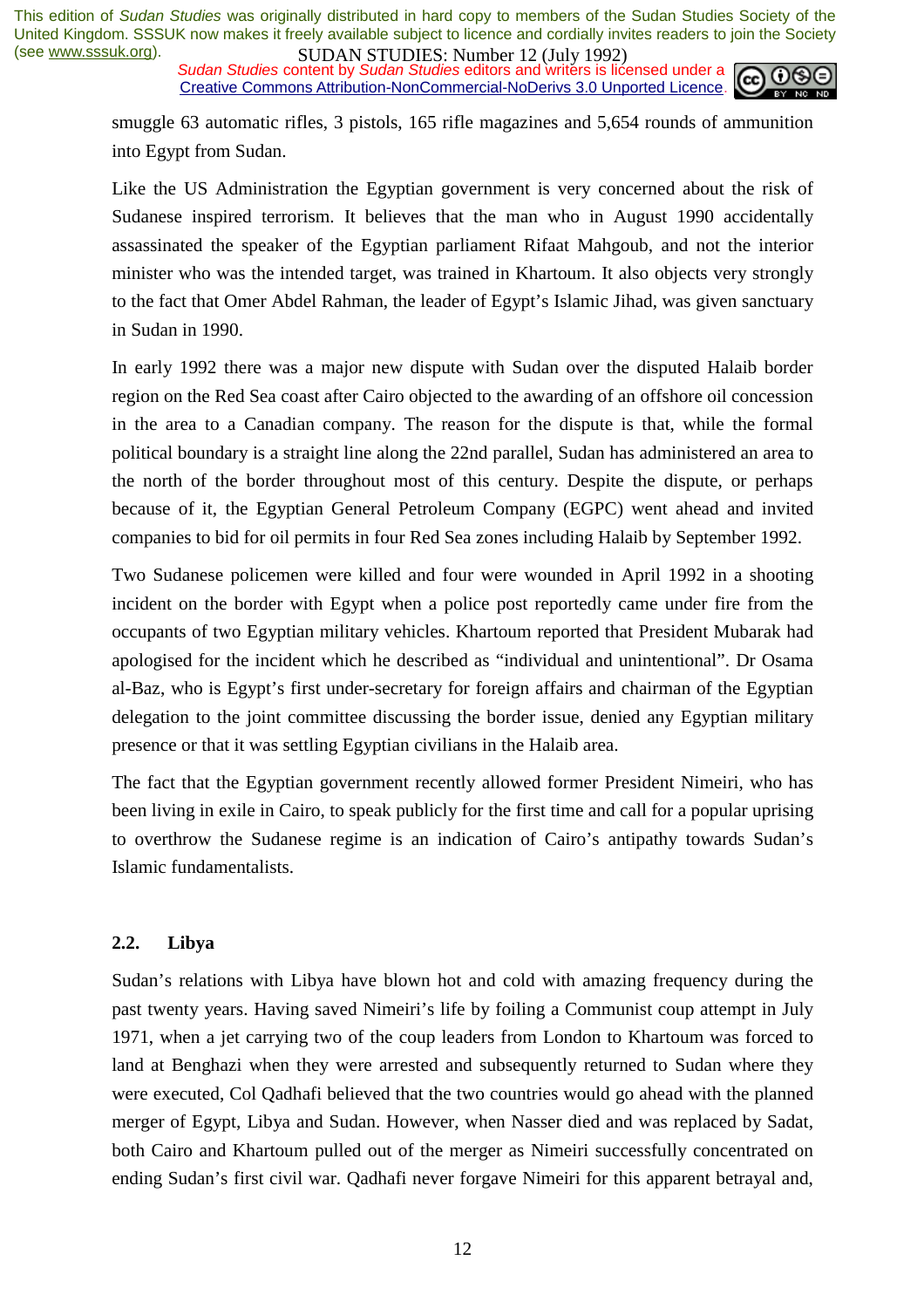**SUDAN STUDIES:** Number 12 (July 1772)<br>Sudan Studies content by Sudan Studies editors and writers is licensed under a **co.** 00 Creative Commons Attribution-NonCommercial-NoDerivs 3.0 Unported Licence.



not only sheltered opposition groups, but also sponsored at least two serious coup attempts to overthrow him. In retaliation Nimeiri allowed the National Front for the Salvation of Libya (NFSL) to set up bases and broadcast propaganda from Sudan which, in turn, lead to the Libyan bombing of the radio station at Khartoum.

Bilateral relations improved significantly after Nimeiri was overthrown by a popular uprising in April 1985 and Sadig El Mahdi's government turned a blind eye to Libya's use of the western province of Darfur as a springboard for attacks against the Chadian forces in the long-running dispute over the Aouzou Strip. In return, having supported the rebel Sudanese Peoples Liberation Army (SPLA) since its formation in 1983 by supplying arms via Ethiopia the Qadhafi regime switched sides. It not only supplied weapons to Khartoum but also mounted long range bombing missions against SPLA positions from both southern Libya and western Sudan.

Showing his usual adaptability Qadhafi simply transferred Tripoli's allegiance to al-Bashir's regime after the June 1989 coup which overthrew Sadiq El Mahdi. This is despite the fact that, like Saddam Hussein who chose to support Islamic fundamentalists when it suited him, Qadhafi has ruthlessly suppressed the Libya's own fundamentalists who are amongst his most implacable and plausible opponents. The two principal reasons for this "volte face" are that the Khartoum regime is vocally anti-Western and, more importantly, has agreed to merge Sudan with Libya in 1994. This is another of Qadhafi's pipe-dreams and it is highly unlikely that this one will succeed any more than all of Libya's previous merger attempts since Qadhafi came to power in September 1969.

According to some analysts relations with Libya, which has been one of the regime's very few allies, are now deteriorating sharply. There are reports that relations have now hit an all time low for this regime and that Qadhafi has once again switched sides and is now trying to boost Libya's relations with the regime's opponents. It is believed that crude oil supplies from Libya have been cut following a row with Khartoum after National Islamic Front (NIF) leader Dr Hassan El-Turabi's public complaints about Libya's improving ties with Egypt which is now far more important to Libya than is Sudan.

In an effort to heal the growing rift President al-Bashir made a supposedly secret visit to Tripoli in November 1991 with a high-level delegation. Not only did Qadhafi refuse to see al-Bashir in person but some reports say that Libyan intelligence teams have now been sent to Khartoum to assess the influence of the NIF on the government and contacts have reportedly been made with Sadig El Mabdi.

In January 1992 Maj-Gen Zubair led another delegation on a three day visit to Tripoli where they met Qadhafi and the commander of the Libyan armed forces Col Abo Bakr Yunis. Amongst others Zubair was accompanied by finance minister Hamdi, energy and mining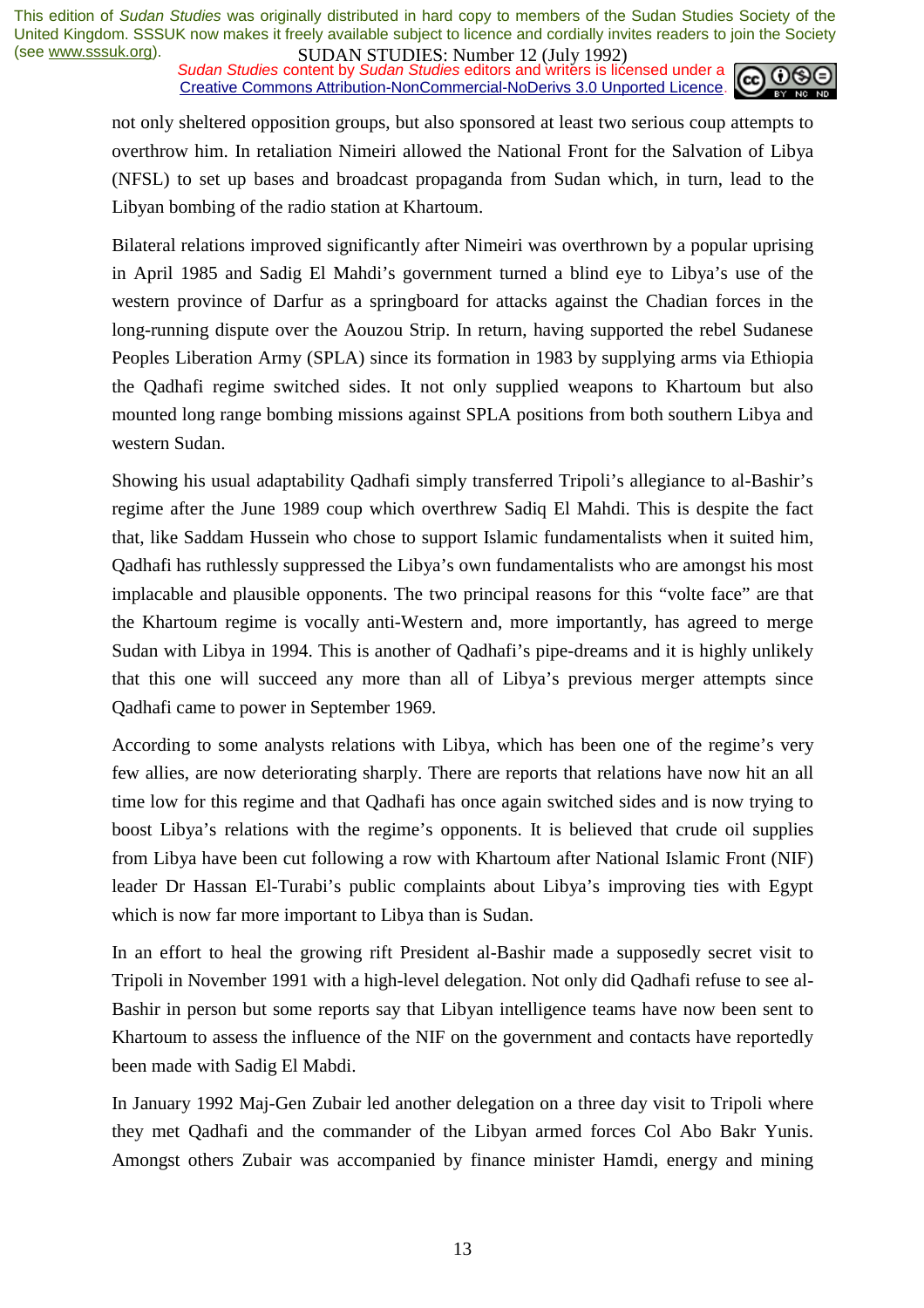*Sudan Studies* content by *Sudan Studies* editors and writers is licensed under a Creative Commons Attribution-NonCommercial-NoDerivs 3.0 Unported Licence.



minister al-Wahab and the secretary-general of integration Faruq al-Bushra who said that the visit came in the framework of consultations and integration between the two countries. As already noted, however, there is now considerable doubt about whether Tripoli is as committed to the regime in Khartoum as it had appeared and the suspension of crude oil supplies in November 1991 may have demonstrated this fact.

#### **2.3. Chad**

As already noted it is their respective relations with Libya which have dominated bilateral relations between Sudan and Chad during the past decade. Darfur has been used as both a springboard for Libyan attacks on Chad and as a refuge for different groups of Chadian rebels as regimes have come and gone in Ndjamena. The fact that, despite the continuing border dispute which is currently before the International Court of Justice in the Hague, the current Chadian regime is less anti-Libyan than that of the defeated Hissan Habre means that Darfur is no longer used as a battle ground by Libyan or Chadian forces.

However, the massive arms build-up during the past decade has resulted in chronic instability in the province which has been exacerbated by the Sudanese regime's aggressive campaign against the indigenous non-Arab tribes who are related to some of the Chadian border tribes. This has somewhat soured bilateral relations which had generally been better than for many years. Given the distances from both capitals and the porous nature of the border it is likely that Chadian and Sudanese refugees will continue to traverse the border as conflicts flare up on one or other side.

#### **2.4. Ethiopia**

Sudan's relationship with Ethiopia has been difficult for many years because of each others implicit and explicit support for each others rebel movements. During Sudan's first civil war the rebel Anya Nya movement was dominated by tribes from Equatoria in the far south and so they received most of their external cross-border support from Kenya and Uganda. By contrast the SPLA has been dominated by the Dinka and Nuer tribes of Bahr El Chazel and Upper Nile provinces, respectively. When the second civil war began in 1983 it was initially opposed by the Equatorian tribes and therefore had to rely on Ethiopia rather than Sudan's southern neighbours. The reason that Addis Ababa supported the SPLA was that successive Sudanese government's had given sanctuary and food aid to the Eritreans and Tigreans who were fighting for their own independence.

Although the Menguisto regime initially provided the SPLA with arms it soon captured most of its weapons from the Sudanese army. Aid was then largely confined to logistical support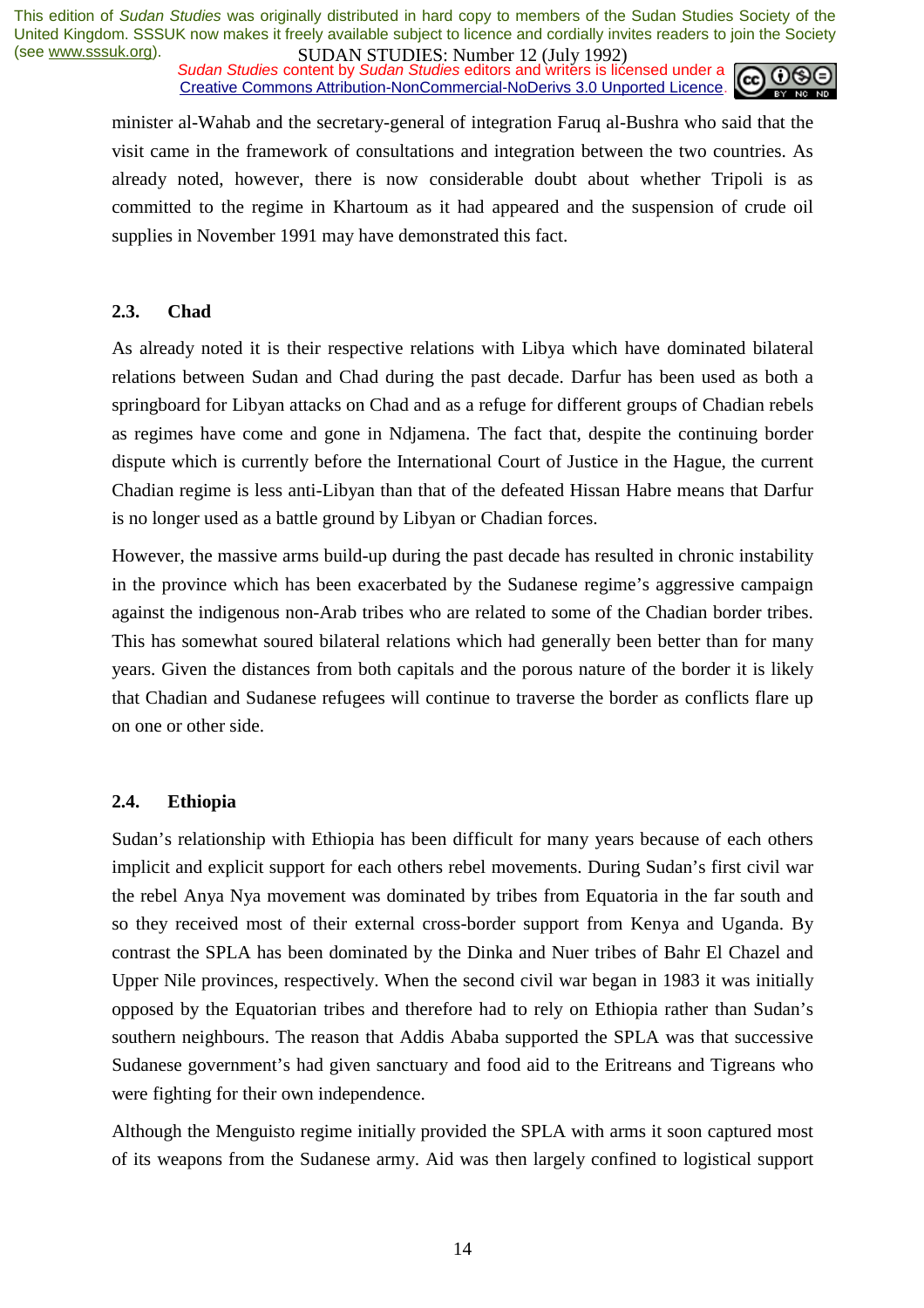**SUDAN STUDIES**: **NUTEL 12** (July 1772)<br>Sudan Studies content by Sudan Studies editors and writers is licensed under a Creative Commons Attribution-NonCommercial-NoDerivs 3.0 Unported Licence.



with Ethiopia providing a radio station in Addis Ababa, refugee camps and rear bases near Gambella. In return the SPLA supported the Ethiopian army's campaign against rebel movements in western Ethiopia including the Omoro Liberation Front (OLF).

The collapse of the Menguisto regime in 1991 led to a significant improvement in bilateral relations as the new Tigrean-dominated EPRDF government of President Meles Zenawi repaid some of its debts to Khartoum. The SPLA was forcibly expelled from the country and Sudanese forces were allowed to operate inside Ethiopia in pursuit as the SPLA officials fled from Addis Ababa. Tens of thousands of southern civilian refugees fled across the border back into Sudan and many were killed when they were confronted by the Sudanese army or they starved to death. Later the border town of Pochala was recaptured from the SPLA when Sudanese forces mounted a surprise attack from Ethiopian territory.

The result of these major setbacks was that the SPLA split into two wings with the predominantly Nuer rebel faction, who are based at Nasir near the Ethiopian border, demanding that because of the suffering of the civilians in the Nuer areas the south should aim for independence rather than a united secular Sudan. Although the splits have severely weakened the SPLA, who are now fighting amongst themselves, an outright military victory by the government is still impossible.

There are now indications that bilateral relations are becoming cooler as Addis Ababa becomes increasingly angry about the violation of Ethiopian territory by the Sudanese army and Khartoum's support for the OLF and other Ethiopian militias. There are reports that the USA, which is increasingly concerned about Sudan's alliance with Iran, Libya and Iraq, recently warned Addis Ababa not to allow Khartoum to prosecute the war from its territory.

#### **2.5. Eritrea**

As already noted Sudan has long supported the independence of Eritrea and has given considerable material and political support to the various liberation movements fighting against Ethiopian colonialism. The overthrow of the Menguistu regime has finally brought the country to the verge of independence and bilateral relations have flourished in recent months. This is ironic because the aims and aspirations of the socialist and secular Christiandominated Eritrean Peoples' Liberation Front (EPLF) who now dominate Eritrea are totally at odds with those of the Islamic fundamentalist regime in Khartoum.

Despite this on September 1, 1991 the RCC member Col Salah al-Din Mohammed Karrar addressed the celebrations in Asmara which marked the 30th anniversary of the start of the Eritrean armed struggle in 1961 which was also attended by an Ethiopian government representative. He pledged Sudan's support for Eritrean self-determination in all the international forum including the OAU and United Nations. Two Eritrean delegations, led by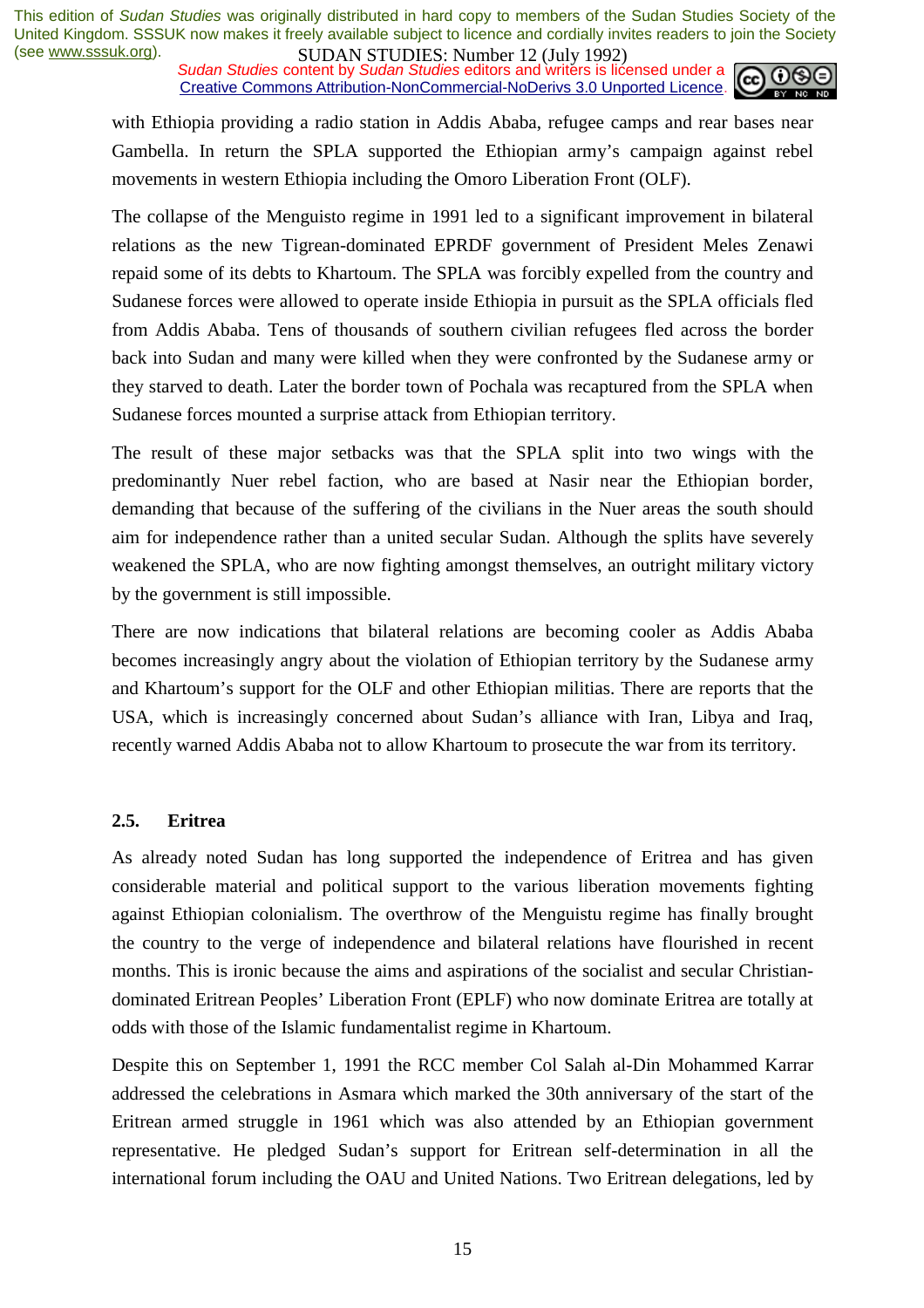**SUDAN STUDIES**. NUTTED 12 (July 1772)<br>Sudan Studies content by Sudan Studies editors and writers is licensed under a Creative Commons Attribution-NonCommercial-NoDerivs 3.0 Unported Licence.



the EPLF's interior and information ministers, respectively, subsequently visited Khartoum in September and October.

In December the president of the Eritrea's interim government and the secretary general of the EPLF, Isayas Afewerki, held talks in Khartoum with the RCC's deputy chairman Maj-Gen Zubair just before the Ethiopian prime minister's visit. The National Islamic Front (NIF) leader Dr Hassan Abdullah al-Turabi then went on a three day visit in January to Eritrea where he was officially received by Ramadan Muhammad Nor the secretary to the general secretariat of the Eritrean interim government. He also met representatives of Islamic affairs and the deputy to the head of the Ethiopian Church. A few days before his visit the Sudanese and Eritrean navies held joint military manoeuvres in the Red Sea which were attended by representatives of the Yemeni and Iranian navies. Meanwhile an agreement was signed by the Sudanese Civil Aviation Authority to provide both urgently needed equipment and training to its Eritrean counterpart.

Later President al-Bashir visited Asmara at the head of a delegation which included foreign minister Ali Sahloul and Head of National Security Nafi Ali Naf. This was further proof of Khartoum's preference for the dominant EPLF and not Jihad Islamiiyya which is the Eritrean Islamic organisation. The latter had sent volunteers to help the Sudanese army fight the SPLA in Darfur but, as soon as they won the army turned on the Eritreans. They attacked their training camps in the Kassala region and forced their leaders to seek refuge in Saudi Arabia.

The Eritrean Islamic Jihad Movement (EIJM) had accused the Sudanese government forces of participating in attacks on it by the ruling EPLF near the border area. The claim was rejected by Khartoum which said that some sections of the EIJM had been co-opted by some Gulf states in part of a campaign to embarrass the Sudanese regime.

#### **2.5. Kenya**

The collapse of the Menguisto regime has meant that the SPLA has now turned to Kenya to replace the support that Ethiopia had previously provided. The fact that Col John Garang's official wing of the SPLA has now been pushed back towards its headquarters around Torit and Kapoeta near the Kenyan border has made Nairobi an obvious source of support for the SPLA. The Kenyan government is naturally concerned about the Khartoum regime's aim to act as a bridgehead for the spread of Islam in black Africa. This has naturally soured bilateral relations which have deteriorated sharply during the past year.

The official spokesman of the Sudanese armed forces recently accused certain elements within senior circles of the Kenyan regime of supporting the SPLA. He accused them of bowing to pressures exerted "by the imperial forces of the world" to convince the SPLA's opposing wings to reunite and separate the south from the rest of the country.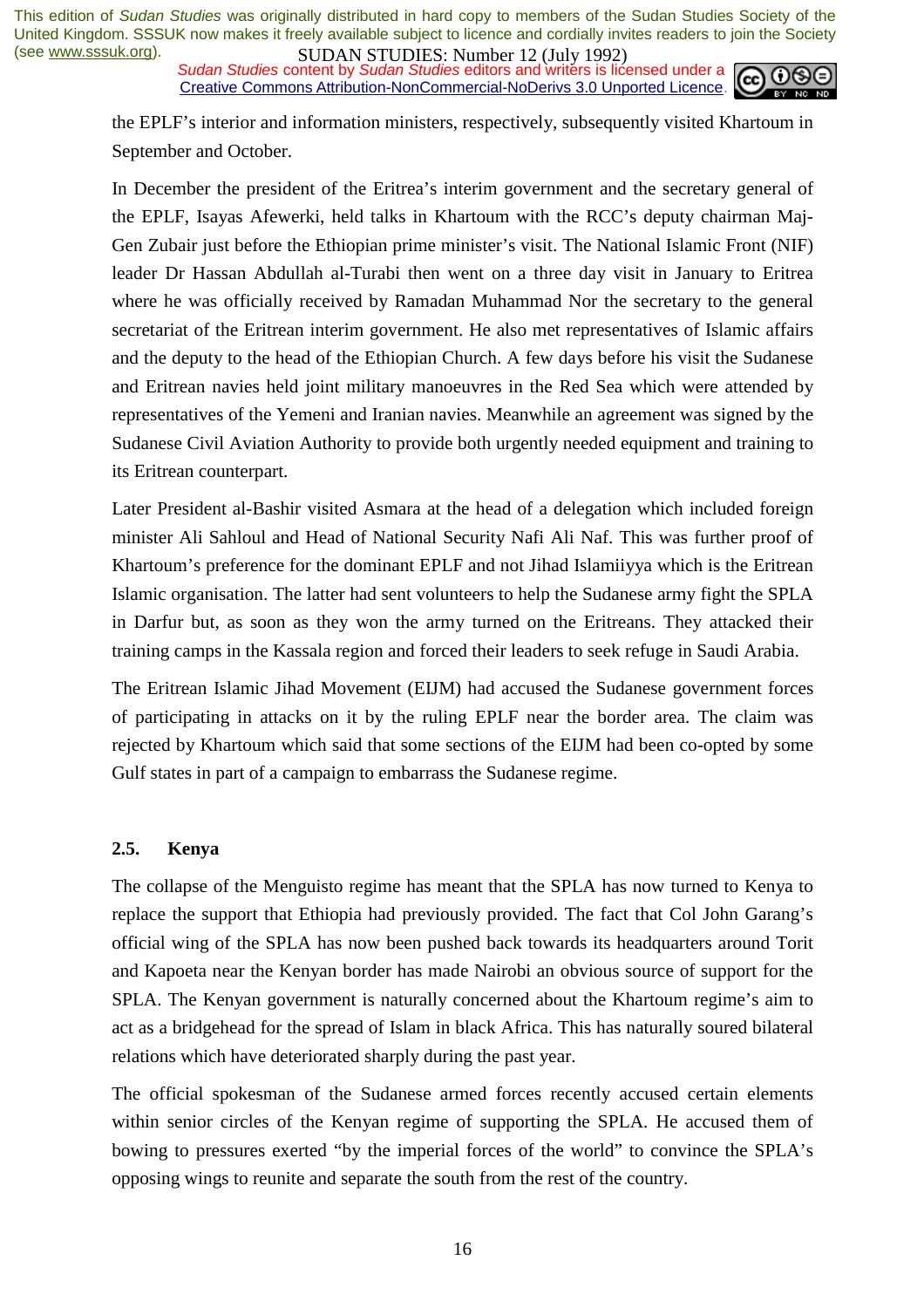**SUDAN STUDIES:** Number 12 (July 1772)<br>Sudan Studies content by *Sudan Studies* editors and writers is licensed under a **co.** 00 Creative Commons Attribution-NonCommercial-NoDerivs 3.0 Unported Licence.



However according to an announcement by President al-Bashir, following a meeting with President Daniel Arap Moi on March 20, Kenya had agreed to end its support for the SPLA and Moi had sacked the Kenyan foreign office's under-secretary who had coordinated the support. Al-Bashir claimed that a bi-lateral non-aggression pact was to be signed in April although this was not confirmed by the Kenyans. Khartoum later had to formally apologise to Nairobi for a remark which appeared as a veiled threat that Sudan would provide a sanctuary and launching pad for Kenyan opposition groups if Nairobi did not end its support for the SPLA.

The border dispute between Sudan and Kenya over the Ilemi triangle has become considerably tenser in recent months. Since 1942 Kenya has been responsible for the security of the triangle which it administered from its military post at Kibish. The pastoralist Toposa, who are based in the south-east tip of Equatoria, and the Nyangatom who live in the Ethiopia-Sudan border area, have rights of passage through the triangle and they oppose Kenya's plans to formally annex Ilemi from Sudan. In July 1988 the Kenyan forces bombed Nyangatom encampments on Ethiopian territory, then clashed with the Toposa in December 1991, and more recently prevented the Nyangatom from grazing their herds in the Ilemi Triangle.

The Kenyans are now building a small town at Kibish, which is in Sudanese territory, and houses are now being built for the troops from Kenya's elite General Service Unit (GSU) whose numbers are being increased from 400 to 1000. The civilian area which is being built nearby is eventually expected to house 3,000 people and traders, craftsmen and missionaries are reportedly flooding into the area and swelling the population every day. Schools have already been constructed and Turkana nomads from northern Kenya are being encouraged to camp around the new town and use the pastureland that had previously been grazed by the Sudanese and Ethiopian tribes. By having secured exclusive access to the riverbed, the only source of water in a 40-mile radius, the Kenyans are now able to force the non-Kenyan tribes out of the area.

Kenya has been able to effectively colonise the Ilemi Triangle because of the prevailing anarchy in southern Sudan and the indifference towards the area shown by the Sudanese and Ethiopian regimes but Nairobi maintains that it just wants to pacify the area. Its real aim appears to break up the Toposa-Nyangatom alliance which was at the hub of arms trading between Sudan and southern Ethiopia. The bottom has apparently dropped out of the arms market in the past ten years partly because of the widespread supply of weapons from Uganda, Sudan and Ethiopia. The Nyangatoms have managed to keep the SPLA at bay and have made a strategic encampment on the slopes of Mount Naita on the Ethiopian border which the Kenyans have now threatened to bomb.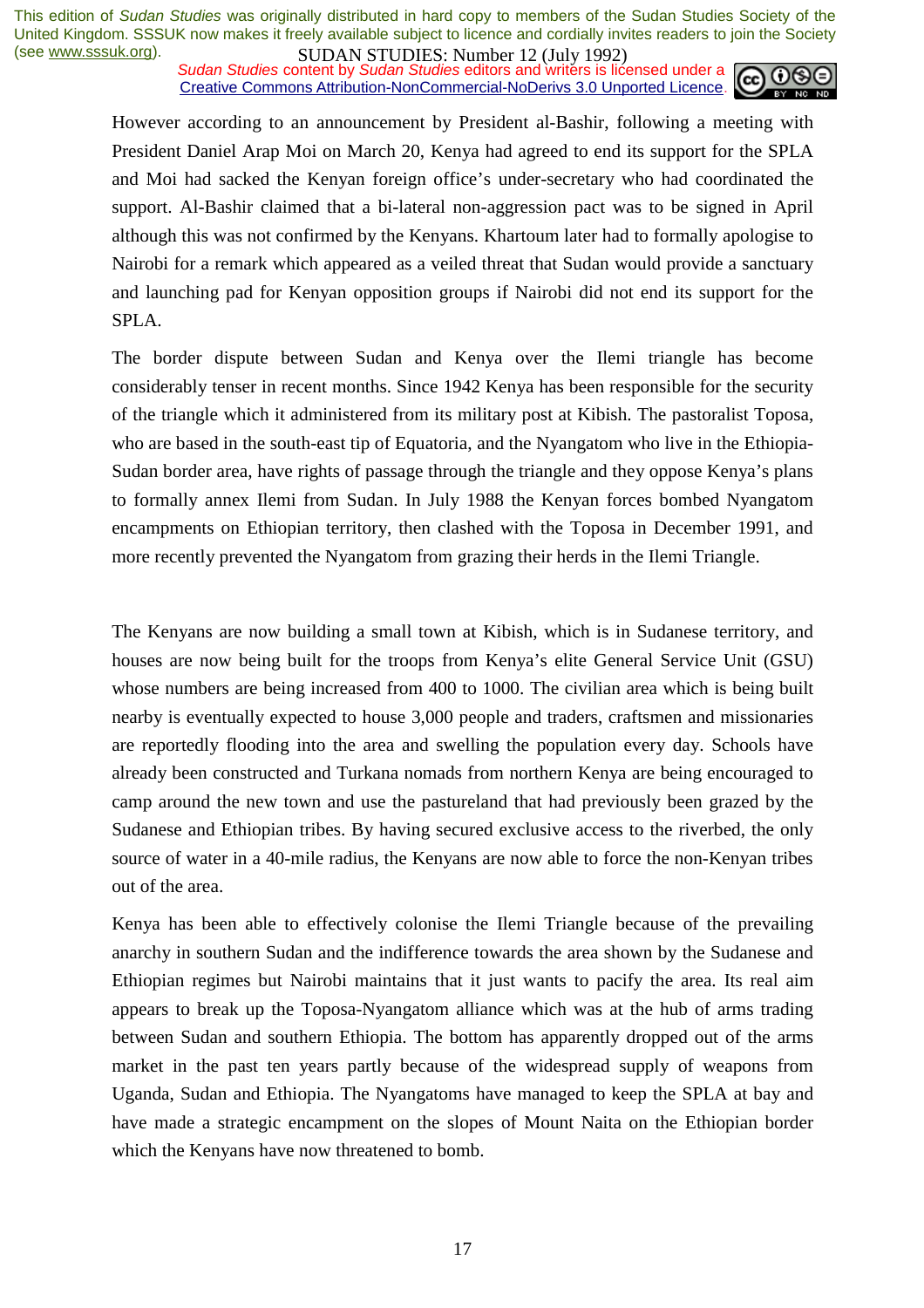*Sudan Studies* content by *Sudan Studies* editors and writers is licensed under a Creative Commons Attribution-NonCommercial-NoDerivs 3.0 Unported Licence.



#### **2.7. Uganda**

Like the Kenyan government Uganda has long been concerned about its northern neighbour and relations have fluctuated sharply for many years. The Anya Nya received most of its support from Uganda during the first Sudanese civil war and then during the latter's own years of turmoil the border was crossed by both refugees and armed militias. Idi Amin's tribe on the West bank of the Nile have close relatives across the border in Equatoria who provided sanctuary for his defeated forces.

Like that with most of Sudan's other neighbours the bilateral relationship has been based on the actual or threatened support for each other's rebel movements. The fact that President Museveni is a personal friend of Col John Garang from their days in rebel training camps in Tanzania means that the SPLA has received, not only a sanctuary but also, considerable political and some material support.

#### **2.8. Zaire**

Sudan's relations with Zaire have been far less problematic than those with its other southern neighbours. This is mainly explained by the fact that the border is just about as far from both Khartoum and Kinshasa as it is possible to get. At the same time, until relatively recently, the war in western Equatoria has been relatively subdued and it has largely been confined to the control of Yei and Yambio. While the SPLA has occasionally passed through Ugandan and Zairian territory to get men and supplies into the area and defeated army units have sought sanctuary in Zaire there is little activity and even less that the two governments can do about it.

#### **2.9. Central African Republic**

If the border with Zaire is quiet then that with the Central African Republic (CAR) is positively soporific. This is because of its remoteness, strategic insignificance, and the fact that until relatively recently the indigenous Fertit tribe on the Sudanese side of the border were strongly opposed to the Dinka-dominated SPLA who they kept out of the area. Although there was a diplomatic incident some time ago when the CAR president was initially refused permission to over fly Sudan on his way to Saudi Arabia this was virtually the most interesting event in bilateral relations in recent years.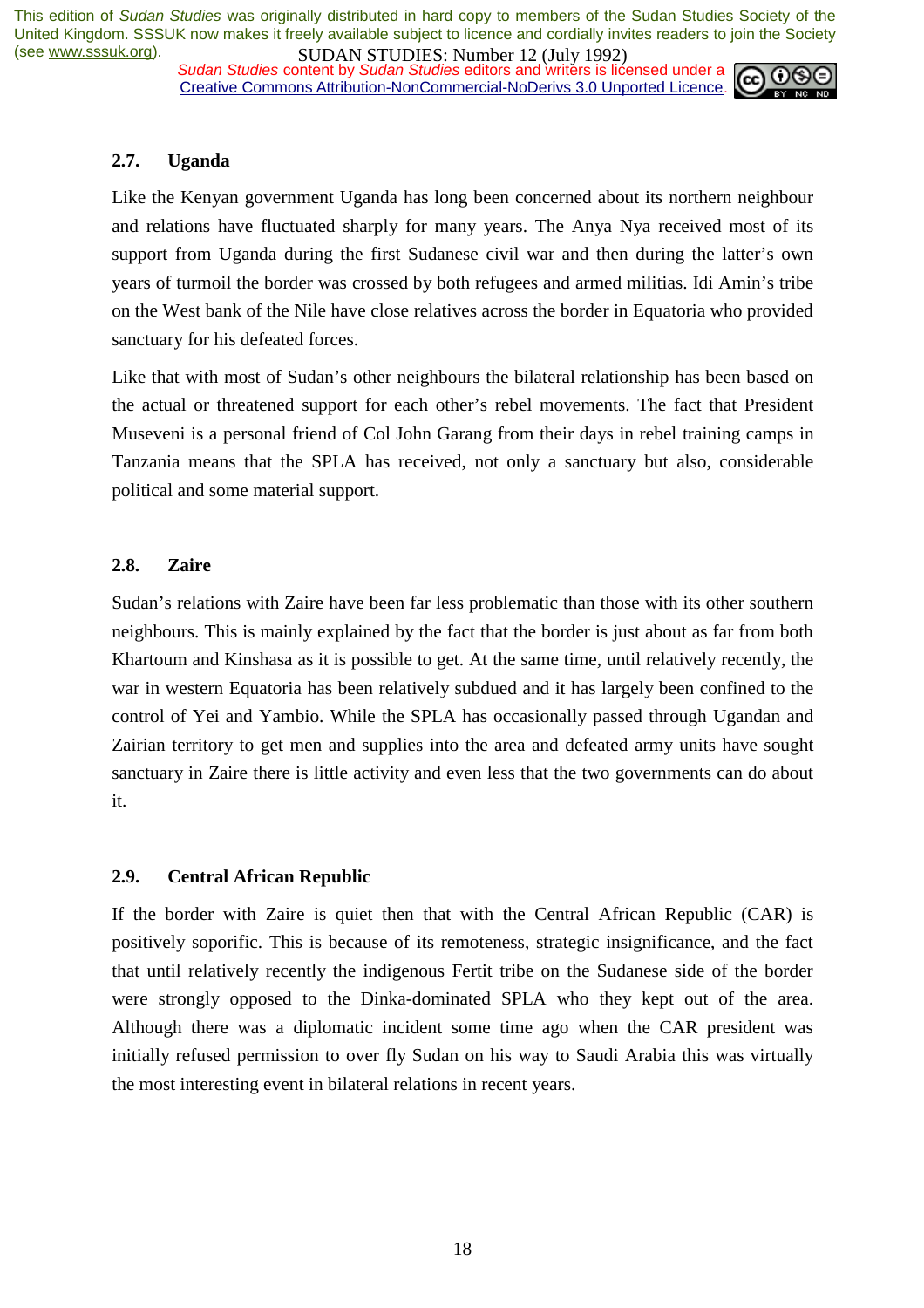*Sudan Studies* content by *Sudan Studies* editors and writers is licensed under a Creative Commons Attribution-NonCommercial-NoDerivs 3.0 Unported Licence.



#### **3.0. The Middle East**

The fact that its post-independence governments have been dominated by its Arab and Muslim majority means that, besides its neighbours, its most important relations are with other Middle East countries. For a long time Sudan's most generous benefactors and staunchest allies against the perceived threat from Libya and Ethiopia were the Gulf states in general and Saudi Arabia and Kuwait in particular. The June 1989 coup which brought Lt-Gen al-Bashir and his Islamic fundamentalist regime to power, however, changed all that. This is ironic because, although it is a monarchy, Saudi Arabia is dominated by some of the strictest fundamentalists in the Islamic world.

#### **3.1. Saudi Arabia**

Riyadh's foreign policy in the Middle East seems to have been based on backing all sides, buying its friends, buying off those groups who threaten its security and punishing its critics. Therefore, while it gave generous financial support to the Nimeiri and Sadiq El Mahdi governments, it also provided or at least allowed its own Islamic banks to provide financial assistance to Sudan's Islamic fundamentalist movement as it also did in Algeria, Tunisia and elsewhere. When al-Bashir came to power, however, and it was obvious that his regime was not go to toe the Saudi line the attitude changed. Bilateral relations deteriorated sharply and this was exacerbated both by NIF leader Turabi's vocal criticism of the Gulf states and, more importantly, Sudan's apparent support for Iraq in the 1990/91 Gulf crisis and war. Riyadh subsequently punished Khartoum by reducing financial aid still further and expelling large numbers of Sudanese expatriates. It has also begun to support the regime's opponents including, not only the former northern political parties in the National Democratic Alliance (NDA) but, reportedly John Garang's wing of the SPLA.

In March 1992 the regime accused the Saudi Arabian embassy of being uncooperative in the issuing of visas for Sudanese pilgrims to make the small "umrah" pilgrimage during Ramadan. It was only processing 150 visas a day while over 12,000 Sudanese were queuing up for days out of the embassy. A few days later it reported that King Fahd had agreed to increase the rate to 500 visas a day and renew some of the visas which had previously expired. There is little doubt, however, that bilateral relations will remained strained so long as the regime in Khartoum is such an uncontrollable "loose canon" and is so vocally hostile to the Saudi monarchy.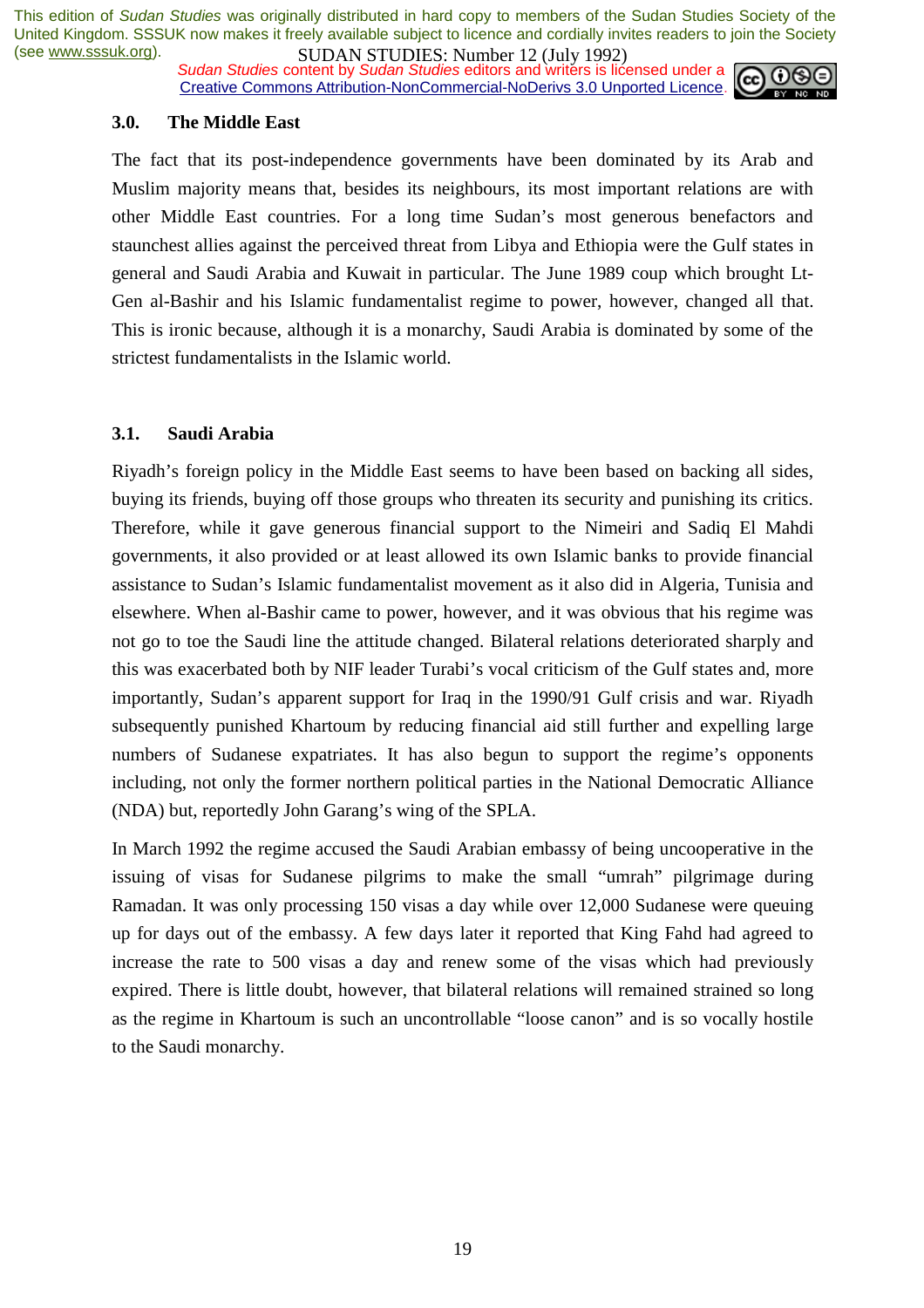**SUDAN STUDIES:** Number 12 (July 1772)<br>Sudan Studies content by *Sudan Studies* editors and writers is licensed under a Creative Commons Attribution-NonCommercial-NoDerivs 3.0 Unported Licence.



#### **3.2. The Other Gulf States**

Where Saudi Arabia has taken the lead the other Gulf states have followed and Sudan is also being punished, not only by Kuwait which was its second largest Arab aid donor but also, the other GCC members. They have significantly reduced aid and are also giving covert or overt support to Khartoum's domestic opponents. In January 1992 the UAE and Sudan announced the expulsion of each other's ambassadors and most of their diplomatic staff although they did not break off diplomatic relations. The UAE accused the seven expelled Sudanese diplomats of gathering information about the Sudanese community in the country and of trying to provoke it to expel its 100,000 strong Sudanese community back to Khartoum where the regime could deal with the dissidents. Khartoum retaliated by giving three UAE diplomats four days notice to leave Khartoum following the expulsion of their own diplomats. It claimed that its diplomats had frequently complained to the UAE authorities about the arrest and torture of Sudanese nationals since the Gulf war.

#### **3.3. Iraq**

Although, like the majority of other Arab countries, Sudan had sent some troops to fight for Iraq, bilateral relations remained relatively low-key until after the end of the Iraq-Iran war in July 1988. Baghdad then started bullying other Arab countries as Saddam Hussein tried to become the leader of the Arab world. At Egypt's request Iraq had supplied Khartoum with 1,300 tonnes of arms, which Cairo subsequently replaced, after the shock of the SPLA's capture of its first northern Sudanese town at Kurmuk.

Later, when the Gulf monarchies cut their financial aid because of Khartoum's increasingly vocal criticism, Baghdad supported the al-Bashir regime and tried to create an Iraqi-led regional alliance. If it had not been for the subsequent Gulf crisis Sudan would probably have been the next state to join the Arab Cooperation Council whose members were Iraq, Egypt, Jordan and North Yemen.

Unfortunately a combination of its own Islamic fundamentalism, opposition to the Gulf monarchies and to perceived Western imperialism, its own political naivety, and some genuine public pressure, albeit mostly whipped up by its own supporters, led Khartoum to support Iraq during the Gulf war. There was outrage over this support amongst most Sudanese and particularly the hundreds of thousands of expatriates working in the Gulf. They knew that, while Iraq had provided little more than rhetoric, for almost twenty years Kuwait had been one of Sudan's most generous benefactors. However, being such an unpleasant regime, it was not surprising that the West and the Gulf monarchies used this support for Iraq as another reason to punish Sudan. Aid was slashed and, although many have subsequently returned, Sudanese expatriates were expelled from the Gulf states along with the Palestinians,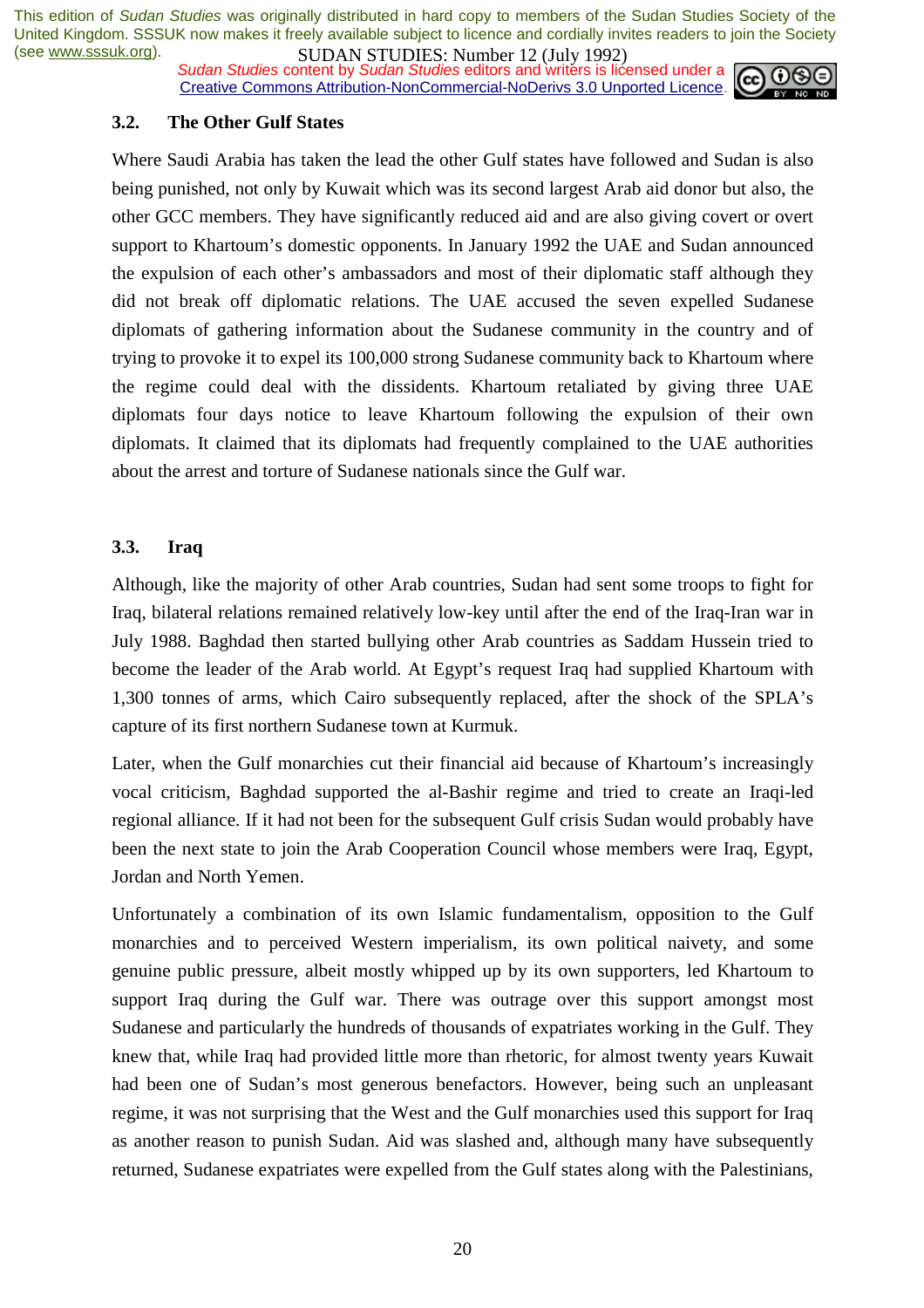**SUDAN STUDIES:** NUTTER 12 (July 1772)<br>Sudan Studies content by Sudan Studies editors and writers is licensed under a Creative Commons Attribution-NonCommercial-NoDerivs 3.0 Unported Licence.



Jordanians and Yemenis. Although they have continued to be good, bilateral relations with a defeated, if unbowed, Iraq are no substitute for the loss of support from the West and the Gulf monarchies.

#### **3.4. Iran**

President Rafsanjani paid a four day state visit to Khartoum in mid-December when he led a very large delegation of over 150 officials including six ministers and a reported 80 members of Iran's military and intelligence services. The visit culminated with the signing of three protocols on economic, political and intelligence matters. However Tehran vehemently denied the widespread reports that Rafsanjani was enlisting Sudan's help in providing new bases for the Iranian Revolutionary Guards Corp (IRGC) if and when they move out of Lebanon. Less sympathetic US analysts argued that while Rafsanjani might be sincere other Iranian elements have their own agenda including the establishment of training camps for Islamic fundamentalists and the IRGC bases.

Ties with Iran are becoming particularly important as the al-Bashir regime tries to juggle what few friends it still has left. Having relied on and supported the virulently anti-Islamic Iraq during the Gulf war, which led even greater isolation from former Western and Arab allies, it then turned to the ever fickle Libya. However Qadhafi was angered by Khartoum's criticism of Egypt which is a far more important ally and Libya's suspension of all fuel supplies in November 1991 demonstrated this anger. This and Qadhafi's treatment of Libya's own Islamic fundamentalist opposition means that Iran is a far more natural ally than secular Libya for the fundamentalist regime in Khartoum.

The problem, however, is that there is really very little that the isolated and unpopular regime in Khartoum has to offer Tehran. There has already been a lot of hysteria and exaggeration in the West about the growing links between Sudan and Iran with claims about the revival of Ayatollah Khomeini's grand design to spread revolutionary Islam and thousands of Iranian Revolutionary Guards signing up to join hundreds of their comrades already in existing training camps in Sudan. This is the sort of publicity that Tehran can do without and better relations with the West are far more important for Iran but its ties with Sudan have only created very adverse publicity, albeit from Iranian royalists, Egypt's security services, the CIA, and Tehran's other enemies.

The reality is that for Khartoum the Islamic Republic of Iran is an example rather than a model of a future Islamic state. Unlike either Sudan or Algeria, where the vast majority of Muslims are Sunnis, Iran is a Shi's Islamic state and there are important differences between the two. It was Saudi Arabia and not Iran which financed the Islamic fundamentalists in both countries as well as in Egypt and Tunisia. In each case, however, they got out of hand and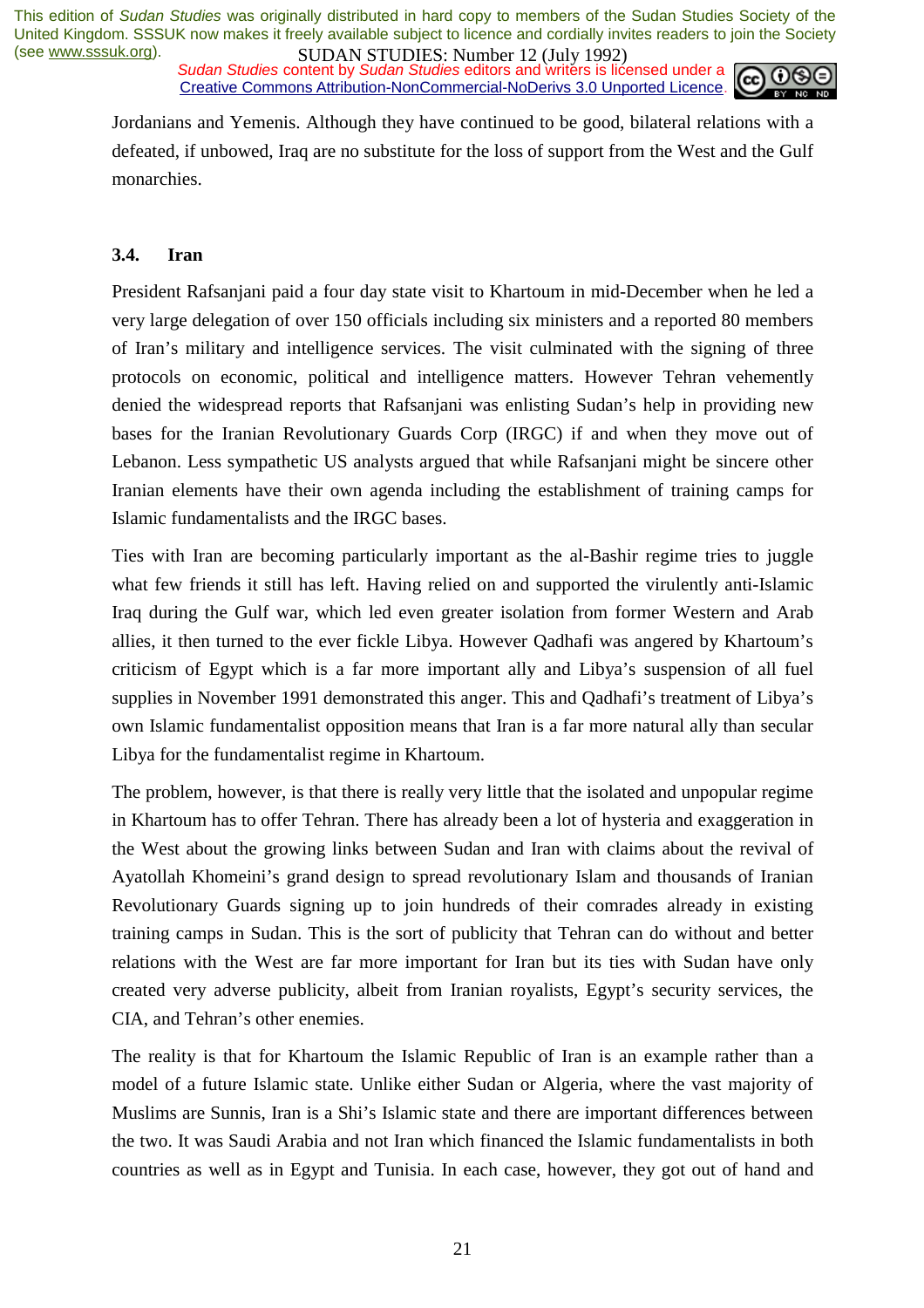**SUDAN STUDIES:** Number 12 (July 1772)<br>Sudan Studies content by Sudan Studies editors and writers is licensed under a Creative Commons Attribution-NonCommercial-NoDerivs 3.0 Unported Licence.



"bite the hand that fed them". Seeing the corruption and the inequalities in wealth in the Gulf states they have turned to Iran as a practical example of the way in which an Islamic revolution can be turned into a relatively stable and successful Islamic republic which shows little or no sign of returning to its former monarchist form. Large numbers of Sudanese students are now studying at Iranian religious schools at Qom, Mashad and Tehran while there are unsubstantiated rumours that others are undergoing military training by revolutionary guards to the north of Tehran.

Although Rafsanjani denied them there were also reports that Iran agreed to finance a US\$260 mn arms agreement with China whereby Sudan will obtain 18 F7 and F8 fighter aircraft, 140 Chinese T-54 and T-59 tanks and 20 T-70s and 270 armoured personnel carriers. It will also receive multiple rocket launchers and artillery while Iran will send groups of military experts to help in training and military industries. A radio and television station capable of being broadcast to neighbouring countries will also be built with Iranian help.

There have been increasingly exaggerated opposition claims that thousands of Iranian troops are now fighting alongside the Sudanese army in southern- Sudan. The reality is probably that there are perhaps a few hundred military advisors who are being kept as far away from the front-line as possible. The prospect of captured Iranian prisoners being presented to press conferences in Black Africa and the inevitable Western reaction is an unnecessary risk that Tehran is very unlikely to take.

#### **4.0. The Vanguard of the Islamic Revolution**

Since the June 1989 coup and the effective creation of a virtual Sunni Muslim Islamic republic the National Islamic Front (NIF) dominated regime has sought to place Sudan in the Vanguard of the worldwide Islamic fundamentalist movement. The NIF leader Dr al-Turabi, who was a former attorney-general and justice minister and is now only described as presidential advisor on external affairs but who is really the most powerful man in the country, established and is secretary-general of the Khartoum-based multi-lateral Popular Arab Islamic Conference. It is intended to create mass public appeal throughout the Islamic world for the formation of other Islamic republics, although they have been denied there have been accusations that Khartoum is, however, now funding and training Islamic fundamentalist terrorists from Algeria, Tunisia, Egypt and elsewhere.

Khartoum was obviously delighted at the outcome of the first round of voting in the Algerian general election which left the Islamic fundamentalist FIS only needing an additional 28 seats in order to win an outright victory in the second round. Having hailed the outcome as Algiers' honesty in fulfilling its pledge to hold free elections, which is something Khartoum is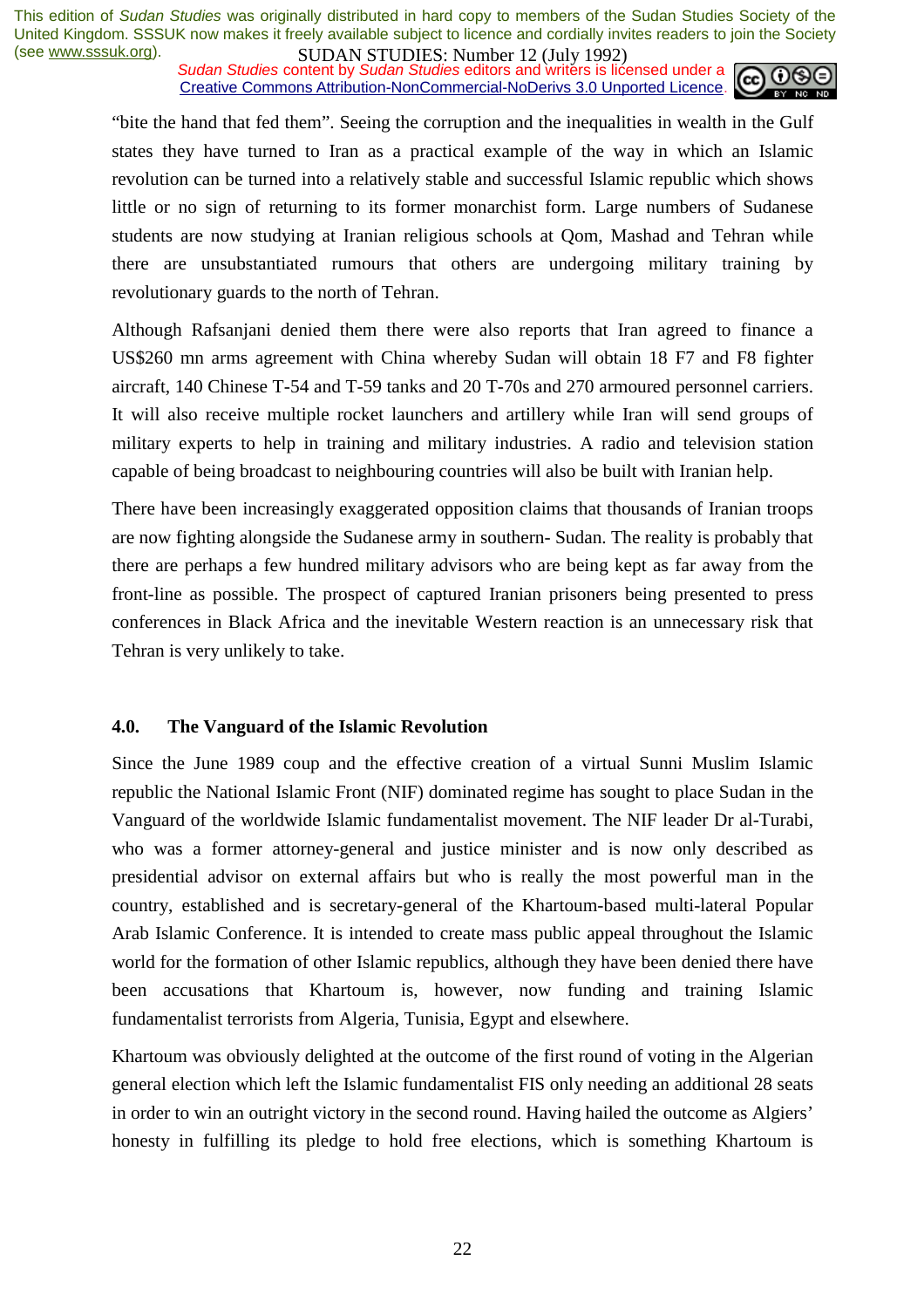*Sudan Studies* content by *Sudan Studies* editors and writers is licensed under a Creative Commons Attribution-NonCommercial-NoDerivs 3.0 Unported Licence.



obviously too scared to do itself, it expressed profound concern that the second phase of the elections were cancelled and that its allies had been robbed of the victory.

Khartoum admitted that it had issued a diplomatic passport to Rached Ghannouchi who is the leader of Tunisia's Nahda islamic fundamentalists. This led to Tunis recalling its ambassador because of Khartoum's "explicit assistance" to Nahda despite "the terrorist character of that movement and its criminal methods". Earlier this year, however, it eventually withdrew the passport in an effort to improve bilateral relations.

Saudi Arabia's semi-official Saudi newspaper Asharq al-Awsat (Middle East) had backed Tunisia's claims and also accused Khartoum of supporting the Algeria's FIS fundamentalists and of having ruined relations with Egypt because of its support for Shaikh Omar Abderrahman's Gihad and other Egyptian fundamentalist movements. It commented that Khartoum's foreign policy was now based on exporting its revolution by supporting likeminded groups in other countries. This had gone beyond "intellectual cooperation" and had "entered the stage of interference in the affairs of other states". It correctly pointed out that this interference in other countries' affairs was "alien to the tolerant Sudanese whose passion for politics has always been confined to their domestic problems".

#### **5.0. The West**

As already noted Sudan's relations with the west have deteriorated sharply since the June 1989 coup. This is because of a catalogue of quarrels including - the removal by force of a democratically elected government; the regime's appalling human rights record; its apparent support of Iraq's invasion of Kuwait; its close links with Iraq, Iran and Libya; its promotion of Islamic fundamentalism and the perceived threat to Egypt and other pro-Western states in the region.

According to some reports the United States has shown particular interest in one opposition group the so-called "Legitimate Command" of the Armed forces which is led by the former commander-in-chief of the Sudanese army General Fathi Ahmed Ali. Washington allegedly, and possibly unrealistically, believes that it is the most reliable and organised of the Sudanese opposition forces which has support within the country.

On March 19 the assistant secretary of state for African affairs Herman Cohen briefed the US Senate's Subcommittee on African Affairs about the Horn of Africa. He told them "unfortunately the regime in Khartoum appears bent on ignoring basic human rights and pursuing the military option in the south" and criticised it for its "uncaring attitude" displayed towards the estimated 500,000 people that it had forcibly evicted often at gunpoint from the capital region.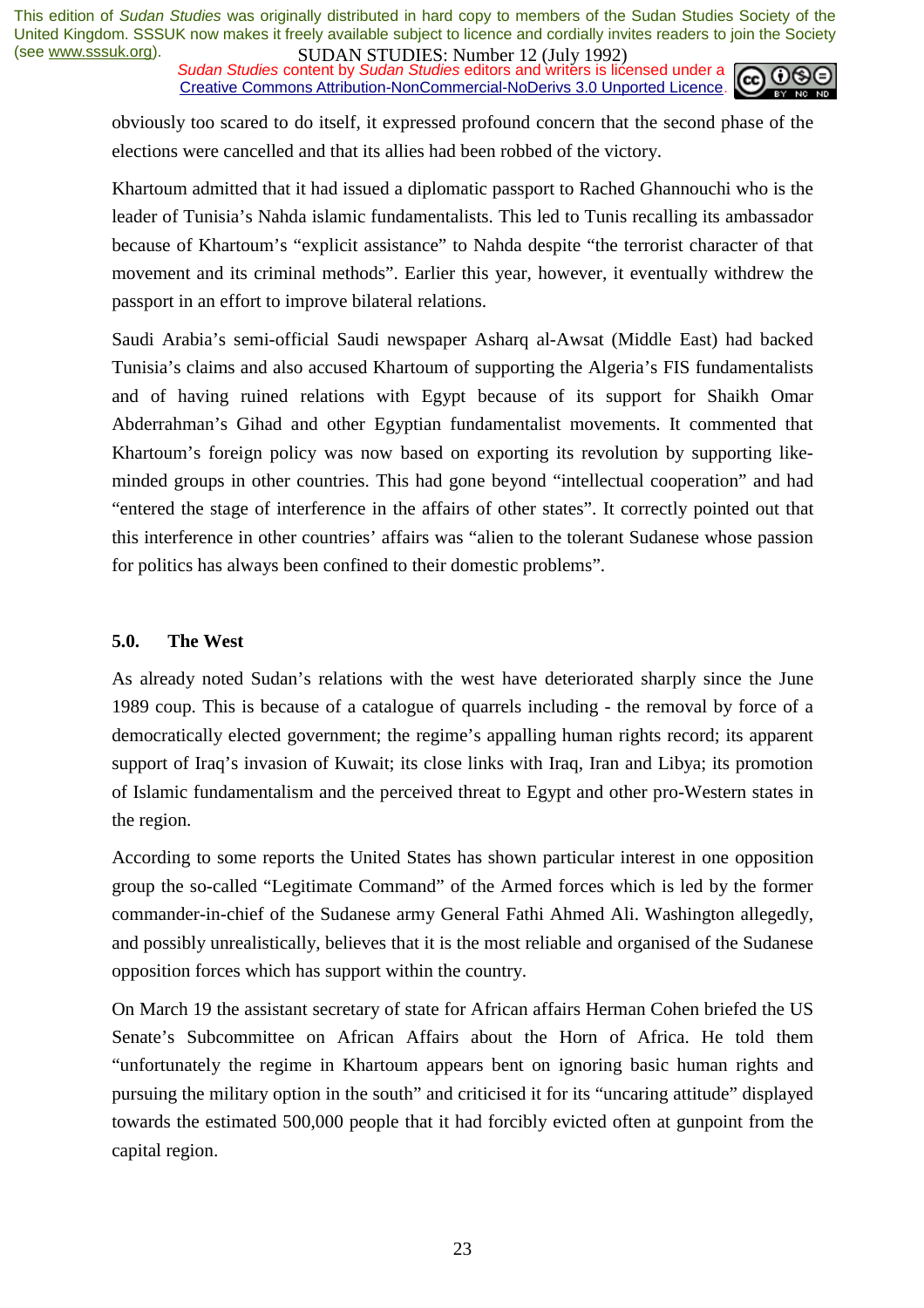**SUDAN STUDIES**: **NUTEL 12** (July 1772)<br>Sudan Studies content by Sudan Studies editors and writers is licensed under a Creative Commons Attribution-NonCommercial-NoDerivs 3.0 Unported Licence.



Relations with the UK which, because of its colonial past, has long had a special relationship with Sudan have deteriorated sharply in recent years. In September 1991 the British authorities released and deported Mohamed Mahjoub Haroun who had been arrested in July under the Prevention of Terrorism Act. Haroun said that the British had been unable to prove the charges that he had been planning terrorist activities against Sudanese government opponents and students in Britain. It has been reported that 397 Sudanese nationals had applied for asylum in the UK in the first half of 1991 alone.

In December 1991 the new British ambassador Peter John Streams arrived to take up his post in Khartoum. Despite the overwhelming evidence to the contrary, when he presented his credentials, President al-Bashir reiterated Sudan's full respect for human rights and stressed his appreciation for Britain's concern to find a peaceful solution to the Sudanese civil war. While it is true, as Streams indicated, that the two countries have a special relationship, it is one that has markedly deteriorated since the current regime came to power in June 1989 when, as we are always being reminded, "Oxford-educated" Sadiq El Mahdi was removed.

Relations with other Western countries have also deteriorated for the same reasons. The reality is that, with the exception of its perceived threat to Egypt's "soft underbelly" and water supplies, Sudan is strategically insignificant and the collapse of its economy makes it only a very minor regional trading partner. Even its large and unmanageable external debts, which now total over US\$13,000 million, make it relatively unimportant because its creditors have known for many years that they are unlikely to be repaid.

#### **6.0. The Rest of the World**

As far as the rest of the world is concerned the combination of end of the cold war, Khartoum's hostility towards both Western and Gulf Arab states, and its promotion of radical Islamic fundamentalism means that, although its independent stand may be admired it will not be copied. Therefore, with the exception of Islamic countries, relations with Sudan are of little importance to the vast majority of countries.

One of the few exceptions is China, because of the 1989 massacres in Peking, needs every friend it can get but it is certainly scraping the barrel by befriending the Khartoum regime. Chinese military involvement dates back to the early 1970s when, following his expulsion of Soviet advisors after the attempted Communist coup in July 1971, former president Nimeiri went to China and obtained both military and economic aid. This continued until he did another about-turn and turned to the West in general and the US in particular. Former prime minister Sadiq El Mahdi signed a massive arms deal in 1988 but he lost power before he could take delivery of the weapons which were delivered to the current regime which has used them to arm its own Islamic militia the People's Defence Force (PDF).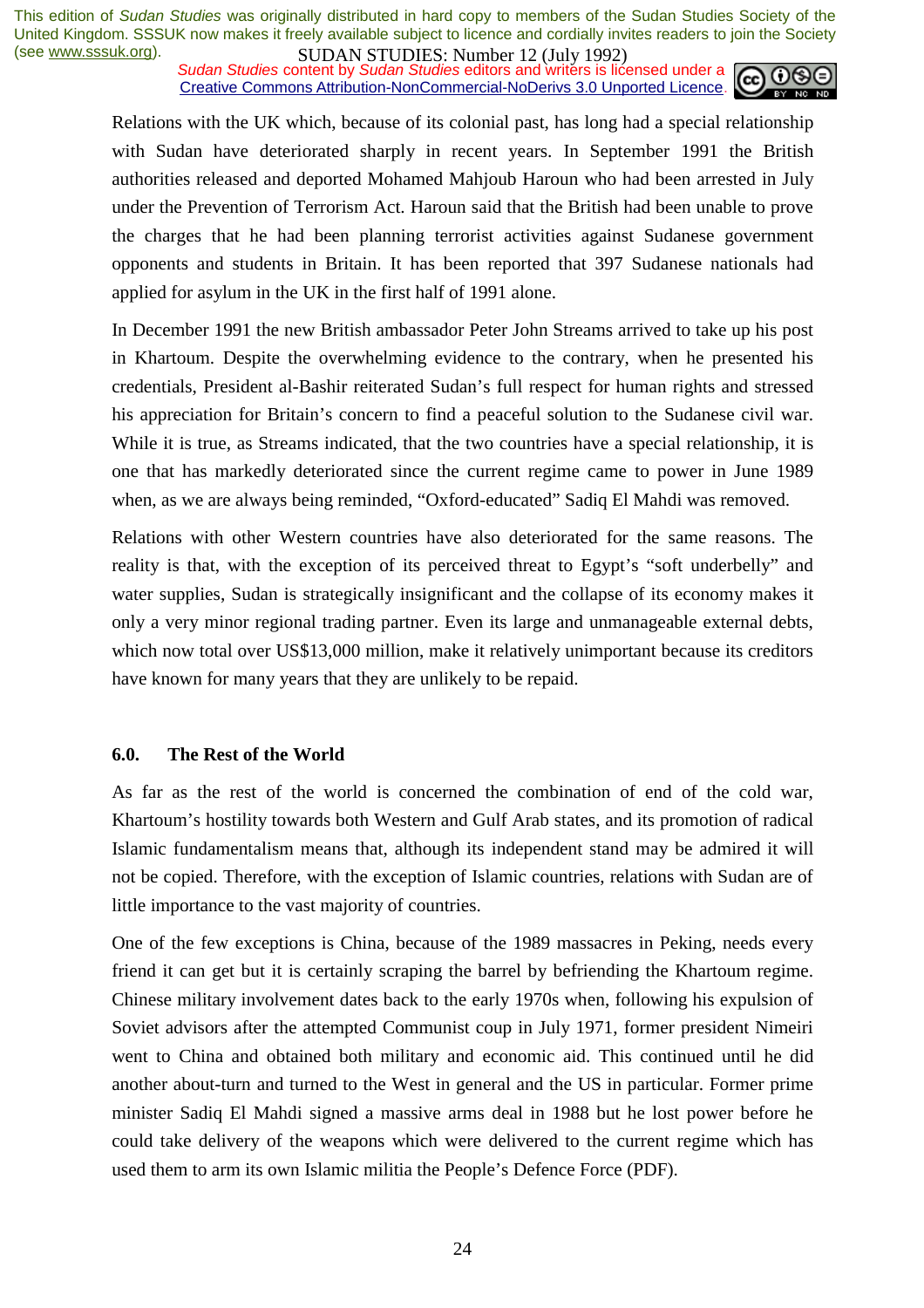**SUDAN STUDIES.** Number 12 (July 1772)<br>Sudan Studies content by Sudan Studies editors and writers is licensed under a Creative Commons Attribution-NonCommercial-NoDerivs 3.0 Unported Licence.



There are now unconfirmed reports that Iran is financing Sudan's purchase of a large consignment of Chinese arms. Peking had already sent an air force training team to instruct Sudanese pilots and aircrews in the techniques of high altitude aerial bombardment. Since their arrival the bombings have increased in both frequency and intensity and some southern Sudanese fear that the instructors may even be accompanying their charges on the bombing raids over southern Sudan.

Note: This article was first written for the Japanese Institute of Middle Eastern Economies, which published it in the Summer 1992 edition of its JIME Review.

Dr Charles Gurdon Menas Associates Ltd P.O. Box 513 London, United Kingdom

\*\*\*\*\*\*\*\*\*\*\*\*\*\*

#### **NOTICE**

David N. Edwards writes: I am trying to trace Mr. C.H. Moore of Middlesbrough, one time teacher and amateur archaeologist at Hantoub (1950's-early 1960's). If he is a reader, or if anyone knew any information on him whereabouts, please contact: David N. Edwards, St. John's College, Cambridge CR2 ITP.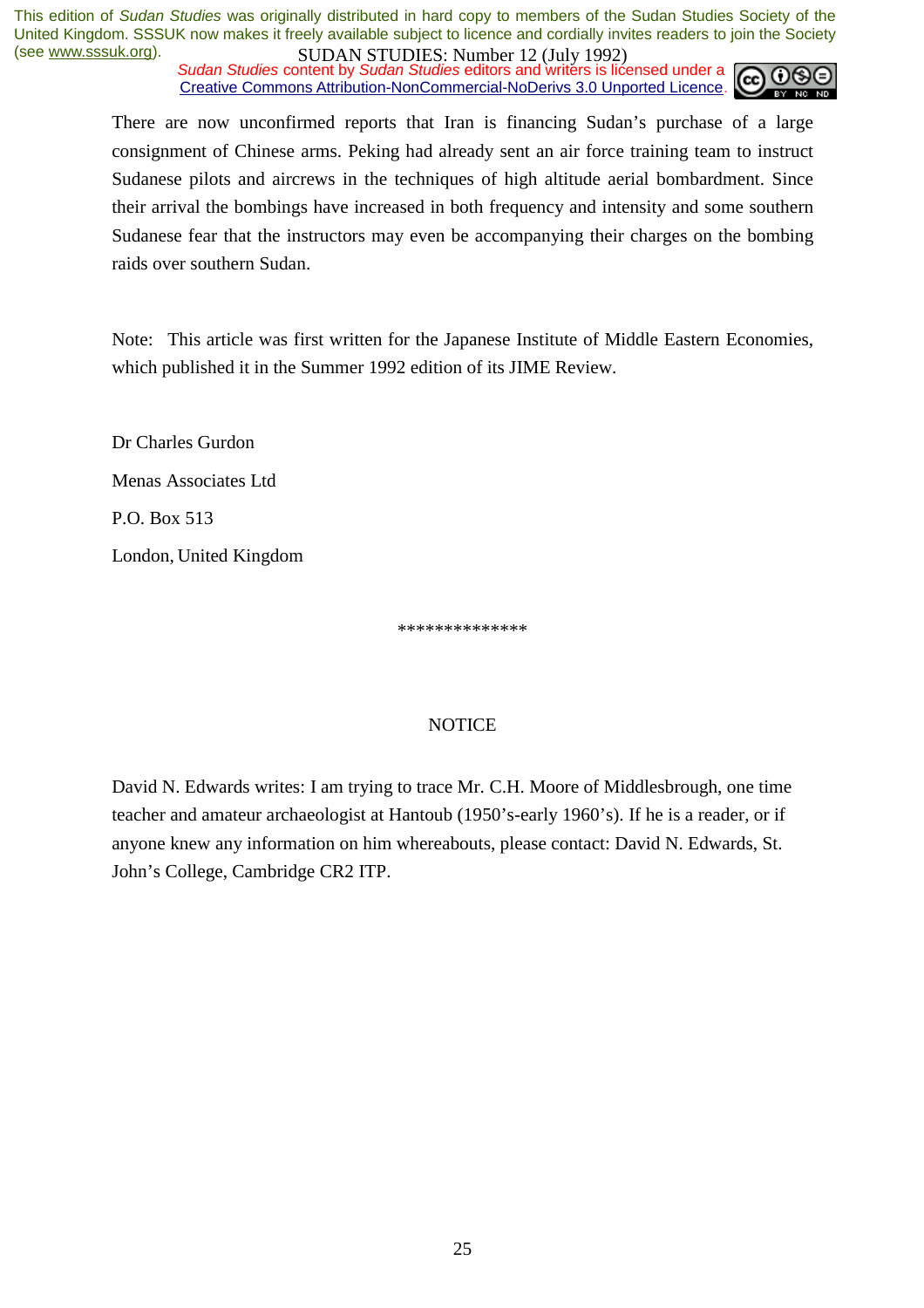*Sudan Studies* content by *Sudan Studies* editors and writers is licensed under a Creative Commons Attribution-NonCommercial-NoDerivs 3.0 Unported Licence.



### **MY FATHER'S VISIT**

Paul Adams spent one year teaching English at the Sennar Higher Secondary School for Boys. At present he is a youth worker in Maine, USA. The visit he describes happened in early November 1987.

With my father due to arrive in Khartoum early in the morning, I travelled down from Sennar the day before so that I could meet him at the airport. The six hour bus ride from Sennar to Khartoum bus station went smoothly, but the bus going into Khartoum centre managed to run out of petrol and so I ended up walking the remaining few miles. For some reason the cheaper hotels all seemed to be full and I was beginning to get concerned when I did come across a place in my price range. As always Khartoum struck me as a depressing place. There were young children covered in dust asleep on the roadside, and despite the constant building work the city never seemed to improve. Even the people seemed less friendly than elsewhere. I spent the remainder of the afternoon in Khartoum University looking for books about Sudan and its development. There didn't seem to be any. I did note however that women in the university were less constrained by Sudanese dress customs than elsewhere in the country, and so felt able to wear Western style clothing that revealed their arms and lower legs. I also spotted a few women driving cars which was almost unheard of in Sennar. Later that evening as I sat reading in my hotel room I heard a huge uproar outside and cars began tooting their horns. I realized that this could be one of two things; a military coup that had been so long predicted or a football match. I wandered out to the local hot milk bar to find that Khartoum Hilal had just qualified for the final of the African Cup.

I woke early the following day and took a taxi to the airport. I waited in the plush concourse and admired the sparkling white tables with green chairs that matched the plants, and a drinks bar called 'Down Town'. In the centre of the waiting area was a small fountain that sparkled and changed colour. I wondered if this modern, spacious, air-conditioned building was one of those development projects that does so little for the poor in Sudan. I wandered over to the information desk to enquire about my father's flight and was told that the airport was in fact closed for repairs. I repeated my enquiry and got the same answer. I asked about flight SD113 and was told that the next flight from London was a British Airways flight due later in the week. "But what about Sudan Airways?" I asked. "Maybe two days, maybe one week" came the reply. I was stunned into silence and set off back to Sennar. I could not believe it. Anywhere else in Sudan and this could only be expected, but I had thought that the international airport was the exception. Clearly this was not the case. Back in Sennar, and after a two hour wait at the Post Office, I managed to telephone England and found that my father planned to get the next British Airways flight and would make his own way to Sennar.

A few days later a taxi arrived at the house that I shared with two other teachers from England and Younis our Sudanese landlord.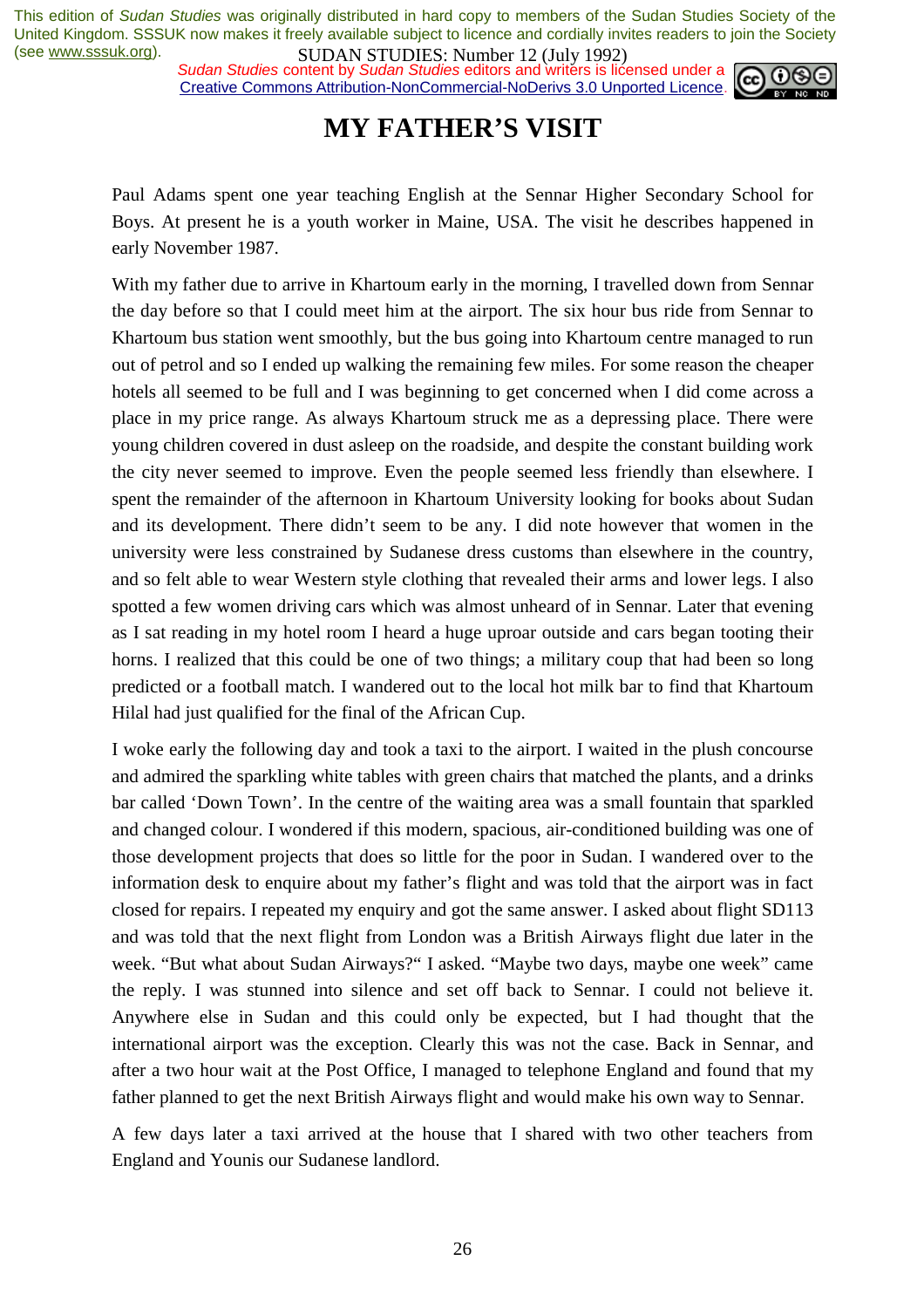**SUDAN STUDIES:** NUTTER 12 (July 1772)<br>Sudan Studies content by Sudan Studies editors and writers is licensed under a Creative Commons Attribution-NonCommercial-NoDerivs 3.0 Unported Licence.



The driver was demanding an extortionate price for the short journey from the market place and was shouting excitedly in Arabic. It seemed that my father, not being familiar with the Sudanese ways, had allowed the man to drive all round Sennar calling at the houses of two different sets of East Europeans because he had claimed to know where he was going. Despite my protestations my father seemed happy to pay the man. I think that by this time he was in a state of shock and would have given the driver anything for finally getting him to his destination. Not having anywhere else for comparison my father didn't recognise the luxury of a brick-built house with an old refrigerator and ceiling fans, and when I mentioned that the water supply was off at this time he asked if I had reported this to the authorities. The letters, books and newspapers that he brought were well received, and the sponge cake lasted about twenty minutes. The rest of the day was spent with my father sitting in a chair outside bemoaning the heat and drinking endless bottles of Pepsi.

The following day began where the previous one had ended, with my father reminding me that it was hot and diving into the refrigerator for a Pepsi. We walked into the market place and while my housemates and I eagerly ate a plate of liver and lentils, my father would do no more than nibble a few peanuts. Neither could he bring himself to use the Sudanese style toilets, so it was probably fortunate that he had chosen not to eat. He continued to provide much amusement with his comments and questions that revealed his expectations to be wholly out of line with reality. When I left for my regular soccer practice he asked if I planned to use the shower facilities at the pitch. It was as if he couldn't accept that a place could really be that poor.

After a day or two he began to relax somewhat. He was forced to admit that it was in fact quite peaceful in our house, as he sat outside sipping lemon tea and reading a book. He also went out with Younis to visit the water purification centre and began to appreciate the warmth of Sudanese character. He took the opportunity to do some cooking - he was happy to eat the food he had prepared himself -which in turn forced him to get over his mental block regarding the toilet situation. As he got braver he agreed to take up the invitation of the school teachers and come in for breakfast.

School breakfast was an event in itself, largely because of the behaviour of Al Khair the geography teacher. All of the teachers ate together from two large communal trays in the centre of two separate tables. Etiquette was such that people were expected to eat at a reasonable pace and with consideration for the food needs of the others. Most of the teachers were more than courteous in this respect; Al Khair was the exception. Al Khair was a huge man with an appetite to match, and not only was he always hungry but he had a particularly effective eating style that allowed him to scoop up large portions of food with a piece of bread and a cupped hand. As he loaded the food into his mouth like some sort of excavating digger his eyes bulged with delight. When breakfast was announced the teachers would try to eat the other table from Al Khair. The only solace for those who didn't manage this was the fact that Al Khair - being the size that he was - took a few minutes to get from the bed that he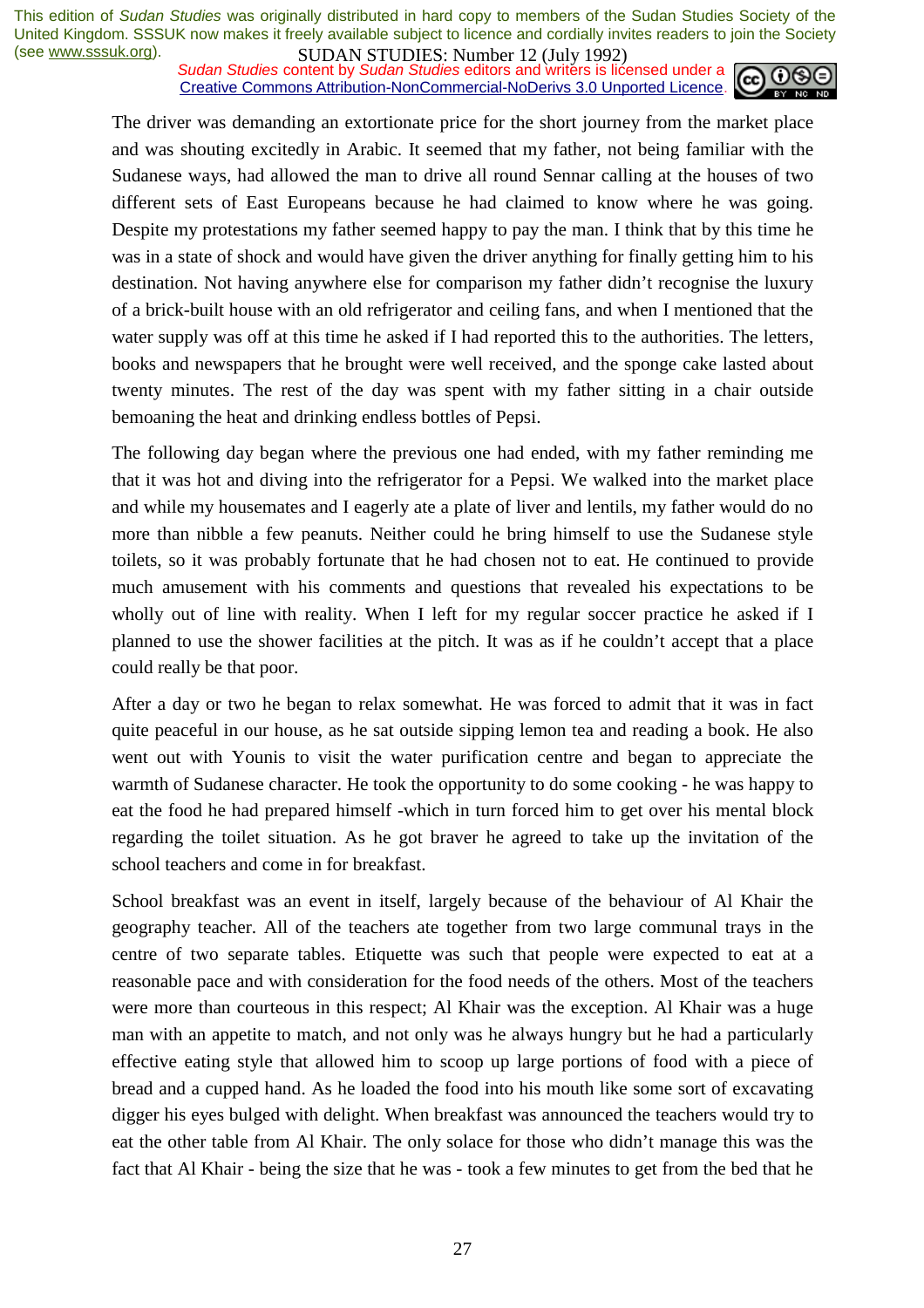**SUDAN STUDIES:** Number 12 (July 1772)<br>Sudan Studies content by *Sudan Studies* editors and writers is licensed under a Creative Commons Attribution-NonCommercial-NoDerivs 3.0 Unported Licence.



rested on to the table. For novices like myself who had pretty poor one-handed eating skills it was fortunate that I ate well at home.

While the teachers did mock Al Khair about his eating habits the geography teacher was less than interested. On the occasion of my father's visit the lentils were followed by a steaming plate of vermicelli, and since Al Khair didn't seem to feel heat, the rest of us were in a familiar dilemma. Either we could wait for the food to cool and risk Al Khair eating most of it, or burn our fingers and mouths in an attempt to get a fair share. Some of the teachers had taken to lifting the vermicelli onto the table and letting it cool there. Others resigned themselves to a small portion. In any case, with all this going on nobody seemed to notice that my father wasn't eating too enthusiastically.

On the final day of my father's stay we had two visits to make which served to highlight the difference between Sudanese and European standards of living. Our first stop was at the home of one of the teachers. Yahya was unmarried and lived with him sister. We sat in his room and sipped a lemon drink as he showed us photographs of his college days. His room was sparse; a bed, table and wardrobe, and a cardboard box containing books and photographs. My father was stunned at this level of poverty and found it hard to believe that Yahya had a relatively well paid position in Sudanese terms. By way of contrast our next visit was with our neighbours, a German couple who worked in the local Youth Training Centre. Their four-room house was superbly furnished, with air conditioning, a Western style oven, and electrical appliances such as food blenders and stereo equipment. My father seemed more comfortable in these surroundings, and secure in the knowledge that he was going home the following day, announced- that he could quite easily get used to the relaxed way of Sudanese life. He identified the need for a proper' bathroom and a good local pub as the major problems. The Germans told us how they had attempted to overcome the latter by bringing in a number of home brew kits disguised as tins of European vegetables, and had found the Sudanese climate ideal for brewing beer. The former problem they had completely overcome with the installation of a European style flushing toilet on their arrival in the country.

When my father left for England the following morning he took with him an impression of the Sudanese as warm, friendly and generous people. He also took back images of a lifestyle that he hardly believed existed and a few good stories for his friends.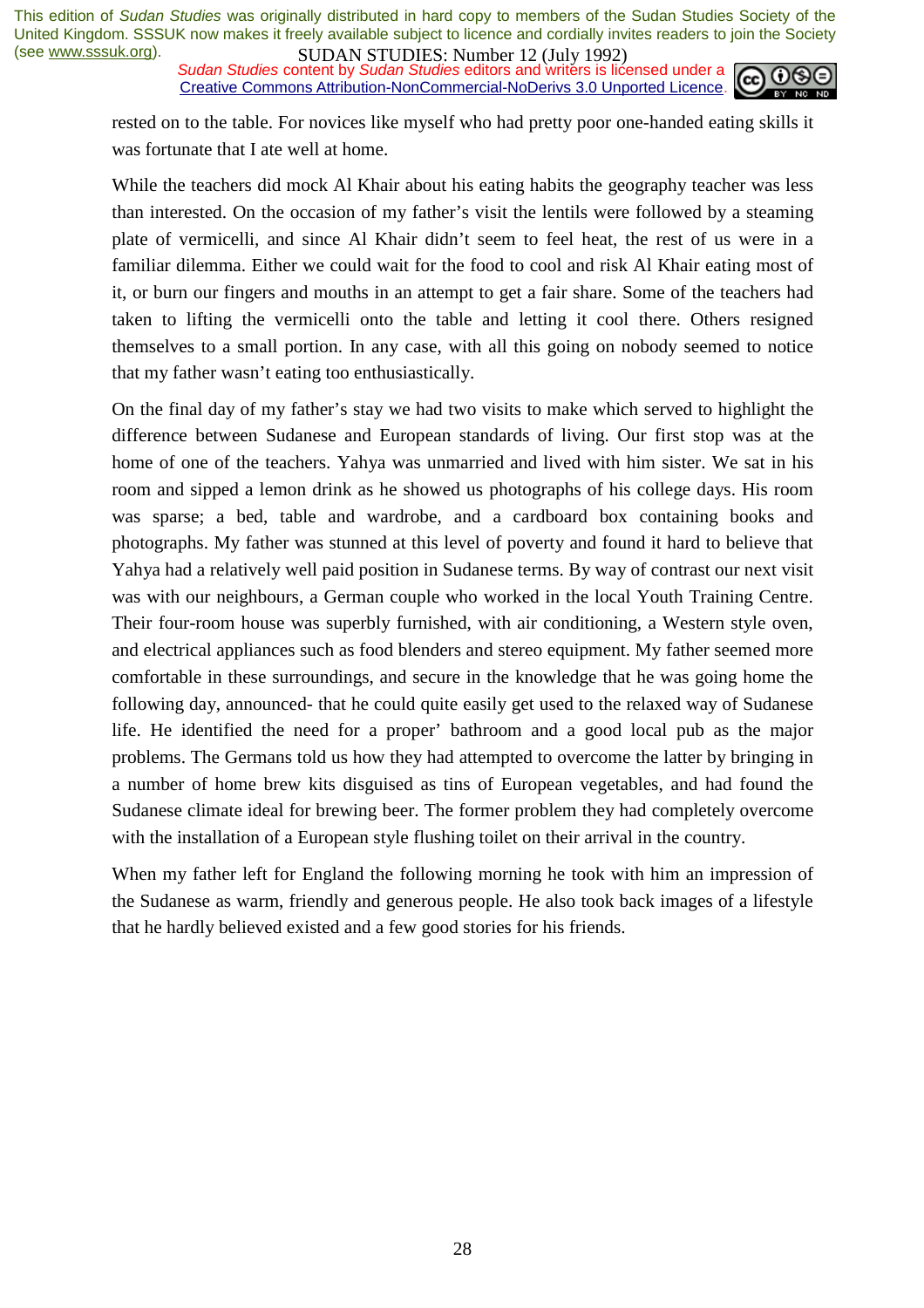**SUDAN STUDIES:** NUTTER 12 (July 1772)<br>Sudan Studies content by Sudan Studies editors and writers is licensed under a Creative Commons Attribution-NonCommercial-NoDerivs 3.0 Unported Licence.



## **AN EARLIER TRAIN JOURNEY IN SUDAN**

BY K.M. BARBOUR

I read with a mixture of amusement and dismay Paul Adams' account of a train journey that he and two friends tried to make from Singa to Damazin in September 1987 [*Sudan Studies* No. 11]. It has occurred to me that your readers might enjoy that tale of a very different journey that a young English lecturer made from Khartoum to Port Sudan almost 40 years earlier, when some aspects of public life were perhaps more efficient than today, but others were equally liable to human error.

I joined the Gordon Memorial College in January 1948, and in the ensuing long vacation I made a long trek in Kordofan and Darfur; then when back in Khartoum and with all my British colleagues still away, I found myself to be Acting Deputy Principal of the College, for the purpose of signing various cheques and papers that were put before me by clerks who knew much more about the College's business than I did. Towards the end of August Alan Theobald came back from leave and resumed his duties as Vice-Principal, while I made plans to take the train to Port Sudan to fetch my wife and daughter, who were coming out from England by sea. Shortly before I left a clerk came to ask me if I had removed a file from the Vice-Principal's desk, but I told him I had not, and thought no more about it.

Next day my train reached Shendi at about 11.30 a.m., and immediately a railway clerk came to summon me to the Station Master's office. Once there I learned that Mr Theobald had booked a call to coincide with my arrival, and straightaway I was asked very sternly what I had done with the missing file, which had not yet been found. Trembling I replied "Nothing", and resumed my journey to an altogether more enjoyable encounter. Incidentally I found I had arrived rather earlier than the ship from England, and went and ate a simply marvellous lunch at the Red Sea Hotel; the reason was easily explained, for the official in charge of catering in Sudan Railways' Hotels and Dining cars, Mr. Paul Taylor, was visiting on a tour of inspection, but as a newcomer I imagined that huge Red Sea prawns, cold chicken with real mayonnaise and mango ice-cream were standard Sudan Railways fare for a light meal in the middle of the day.

In due course the liner arrived, and we made a safe 24-hour journey back to Khartoum - they just put on a special sleeping car and dining car to cope with the sea passengers' needs. After a day or two I brought my wife to meet the Vice-Principal, and learnt that the missing file had turned up in the right filing cabinet and in the right pocket, but upside down (always the best place to hide a file, and the last to yield its secrets). Two years later I made a similar but rather shorter rail journey from Erkowit to Khartoum, which went via Kassala and Wad Medani and took 6 days in the rainy season, but that's another story.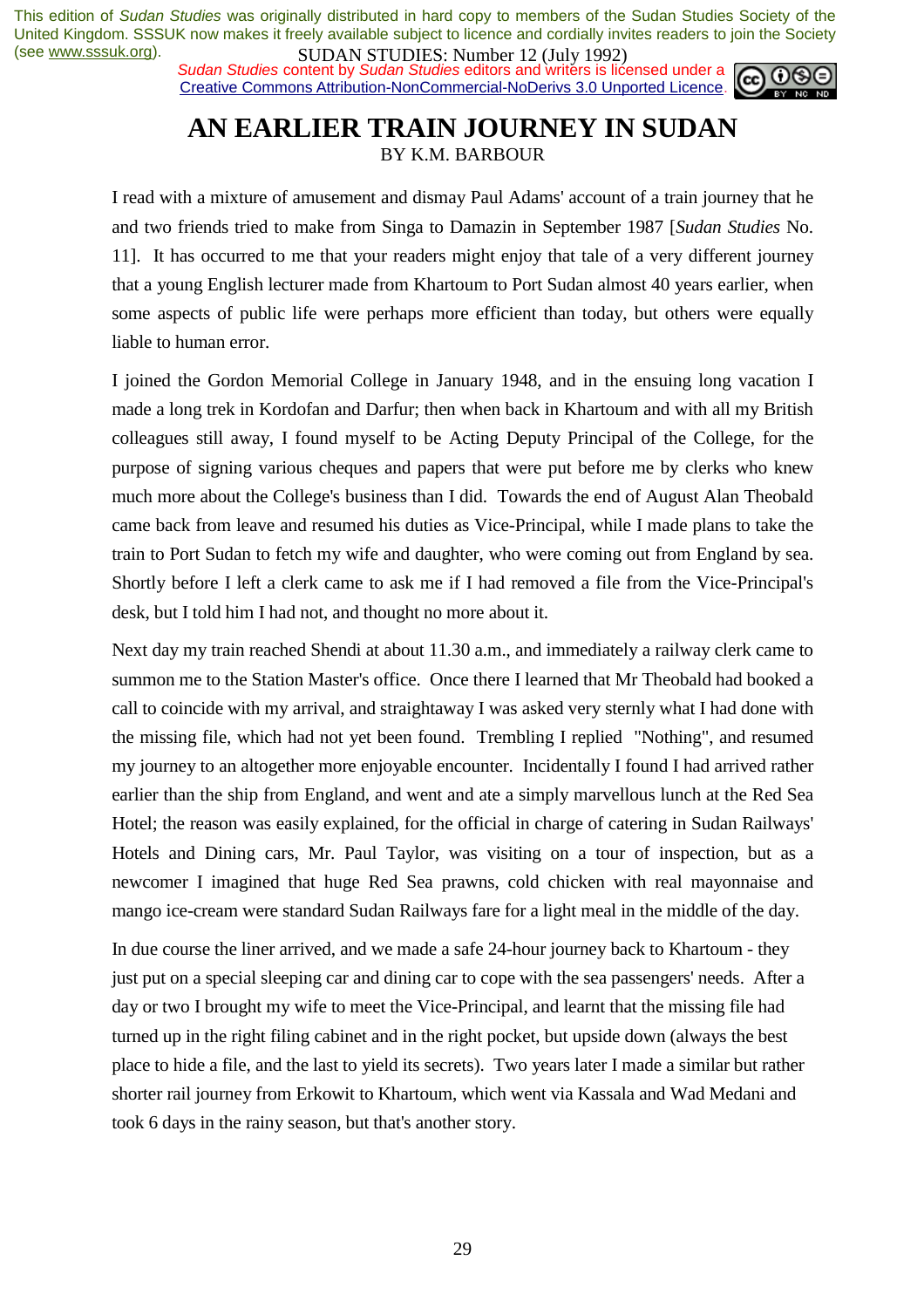**SUDAN STUDIES:** Number 12 (July 1772)<br>*Sudan Studies* content by *Sudan Studies* editors and writers is licensed under a Creative Commons Attribution-NonCommercial-NoDerivs 3.0 Unported Licence.



### **VILLAGE LEADERS ADDRESS THE AID WORKERS (NEAR BOR, JANUARY 1992) BY MICHAEL MEDLEY**

Under a *laloub* tree a few chairs - old iron frames re-strung with tyre-rubber and cow-hide - are placed for the visitors. People of the village, wearing blankets knotted at the shoulder or the incongruous remains of second-hand clothes from overseas, sit on the ground before them. Naked children wander and stare. The aid workers ask to know the situation of the people: a leader stands up.

**FIRST MAN:** I greet you. When somebody visits in times of trouble, that is happiness. You have come from far away and you want to see our condition. We are now living like animals in the forest. Even before the Nuer attacked we were in a bad state. The floods destroyed our crops. Many of our cows became sick. We were sleeping in water. People and cattle died. When the Nuer came they took all our cattle. They herded them in the fields where we were trying to grow a second crop of sorghum, so that was destroyed too. They also took people away; young women and children. Now we are almost starving. we can only eat by boiling the nuts and leaves of the *laloub*. You see how weak we are; even a man does not feel like sleeping with his wife, or a woman with her husband. You can provide some food so that we will have strength to cultivate in the next season. seeds are also needed - sorghum, sesame, groundnuts, okra - and hoes to prepare the land. All have been taken. That is what I wanted to say.

**SECOND MAN:** I greet the visitors. What I say is this. If we go to the swamps we can find many fish. But we have nothing to catch them with. We need fishing line which we can make into nets. Also hooks to put on the nets. And when we go there , it is for several days and there are many mosquitoes. Women go as well, to dry the fish and carry it home. So mosquito nets are needed too. This is what I say.

**THIRD MAN (EVANGELIST):** Greetings in the name of Christ. The attackers set fire to our church. Now there is nothing but crumbling mud walls. They also locked a man inside the pastor's house and burned him to death. But now even more people are coming to worship than before. We are confident in God: He has sent you here. We thought that Christians in other countries had forgotten us. Now we are asking for your help. If you refuse us, you will be like the Apostle Peter who denied jesus three times. That is what I had to say.

**WOMAN:** (sings) Jesus we thank you, we thank you, wholeheartedly, wholeheartedly, Because you redeemed us with blood which you have shed in Calvary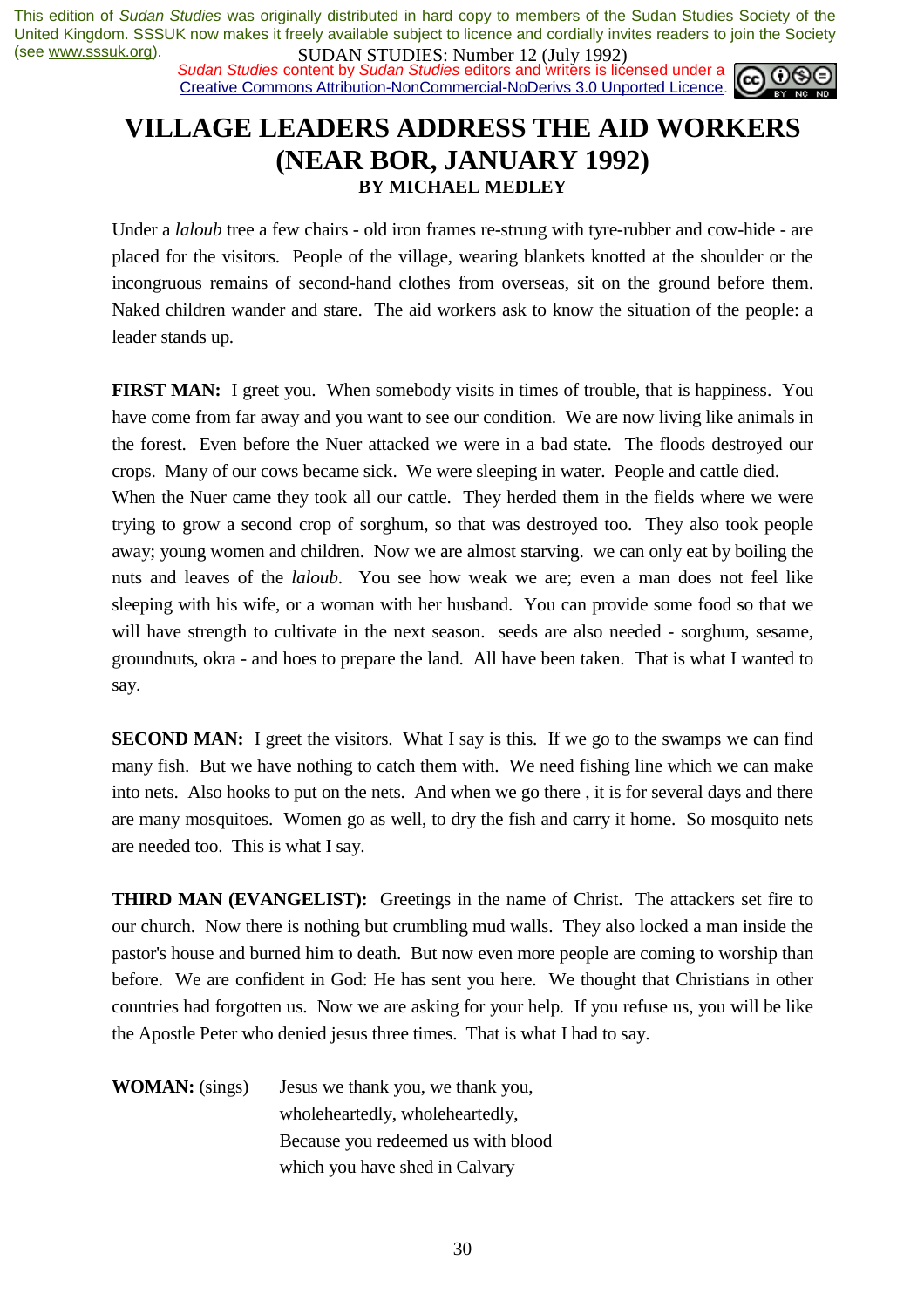*Sudan Studies* content by *Sudan Studies* editors and writers is licensed under a Creative Commons Attribution-NonCommercial-NoDerivs 3.0 Unported Licence.



I greet the visitors. Our children are now suffering very much. The food we are eating is not nutritious. They used to drink the milk of the cows, but the cows are all gone. We ask you to bring powdered milk and biscuits, and sugar to help them bring the milk. Also we have nothing to cook with; we need cooking pots and spoons. The person who will give us food is the one we will consider as father and mother.

**FOURTH MAN:** Greetings. This is what I say. When the Nuer arrived, we had to escape into the wild land. They saw me with my cattle, and tried to shoot me. I ran into the trees and pushed my body through the thorn bushes, but they followed. I abandoned my clothes to stop them pursuing, and so that I could not be seen. Now I have nothing to wear. What you see me in are not clothes for a man; I borrowed them from my wife in order to meet you. And I am a chief in this village. Many people are now not here; they are staying in their huts because they have no clothes. Others are wearing sacks. That is what I wanted to say.

**FIFTH MAN:** Greetings. We are drinking the water of pounds which are drying up. One organisation made four bore-wells with hand pumps around this village, and trained me to maintain them. But later the spare parts ran out. The organisation left when the war started, and now none of the pumps is working.

**SIXTH MAN (MEDICAL ATTENDANT):** The attackers looted the dispensary and we have no medicines.

**SEVENTH MAN (SCHOOLTEACHER):** The school was burnt down. If you give us food it will help us to build it again - but we need books, pencils, blackboards, chalk and more food. Starving children cannot learn.

**EIGHTH MAN:** What I say is this. You are the third group of people to come and sit under this tree and ask us about our situation. I don't know if you are the same as the others. You come and you go away and do not bring any help. Or if you bring something it is very little, perhaps two cups of maize for a family. Now you have seen how we are living you will go. It is good if you tell the people in you country about the problems we are facing. Perhaps they will do something. This is what I say.

#### **NOTES**

The representation above is schematic and verbally condensed, but it is compiled from ten or twelve consultations which took place between 4th and 7th January 1992, and does not deviate far from the statements made at any one of them.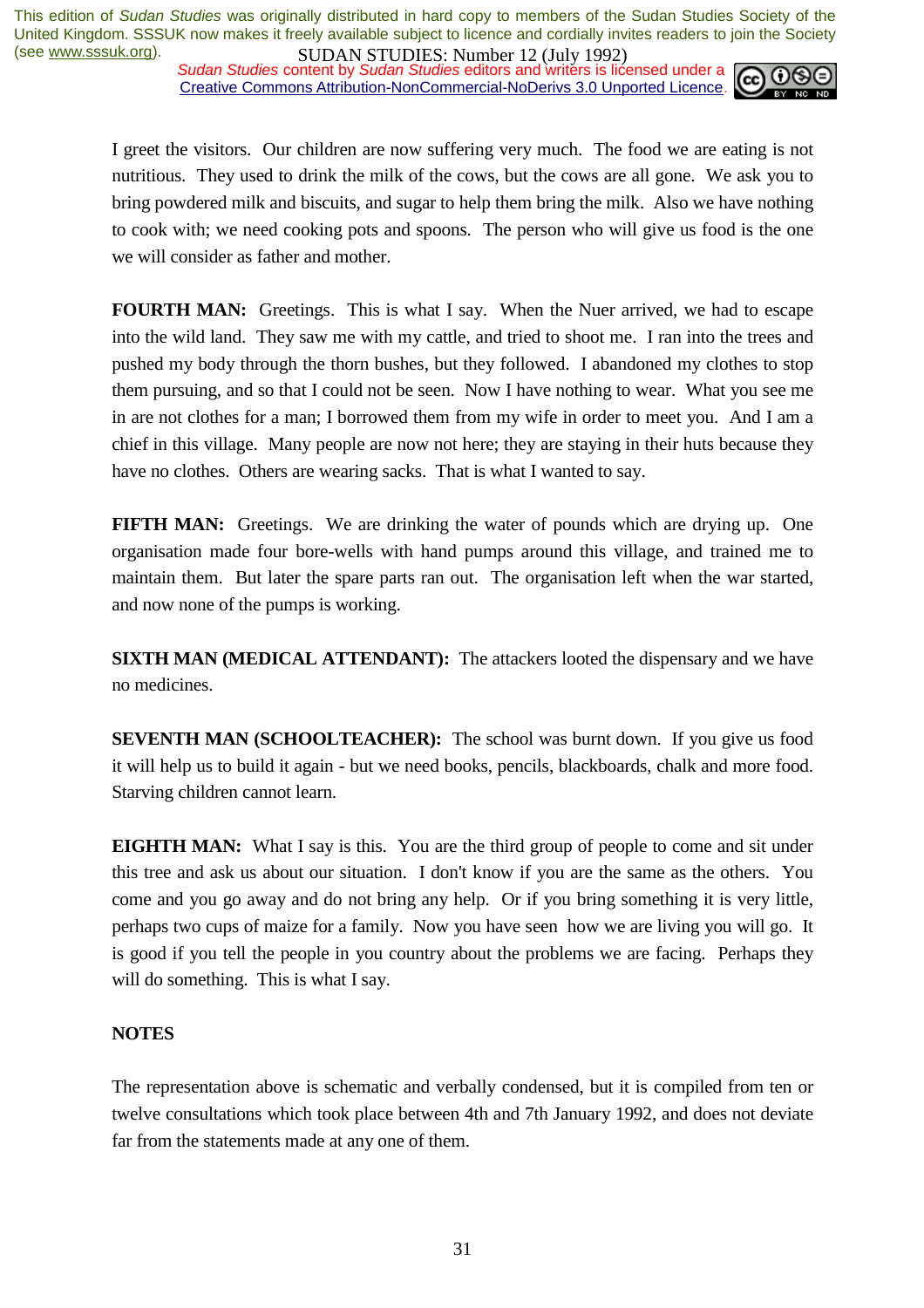**SUDAN STUDIES:** NUTTER 12 (July 1772)<br>Sudan Studies content by Sudan Studies editors and writers is licensed under a Creative Commons Attribution-NonCommercial-NoDerivs 3.0 Unported Licence.



We asked the villagers for figures of their current population, and the numbers of people who had been killed in the fighting, or abducted. On this basis it appeared that we spoke to representatives of about 170,000 people, that roughly one percent of them had been killed by the attackers, and half that number taken away.

The main agents of the disaster were usually referred to in short as "the Nuer", but there was remarkably little evidence of tribal bitterness. In many ways this raid corresponded with an immemorial pattern of warring upon the Dinka (see E.E. Evans-Pritchard, *The Nuer*, pp. 125- 132). But people said that nothing like so big an incursion had occurred since 1916, and preferred to emphasise modern political factors.

The division between commander Riak Machar and the "mainstream" of the SPLA had brought about fratricide from September 1991. It is thought that Riak's trained soldiers were joined in a loose coalition of interest with two other groups: the militia known as Anyanya 2, which was suspected of being in the pay of the Sudanese Government from Malakal; and the followers of the charismatic magician named Wurnyang. Ideology and the motive for plunder were doubtless mixed in various proportions. However, it is clear in retrospect that the invasion had no military thrust that could be sustained beyond the looting of the civilian population.

Ironically, Riak Machar had previously been thought of by many aid workers as providing greater support for humanitarian operations than existed in most other SPLA-administered areas. This is certainly not to endorse the view that many relief and development personnel were at all involved in his "theoretical coup". But Riak's marriage to one of them - Emma McCune - which had taken place shortly beforehand, adds some poignancy to this scene in the larger tragedy.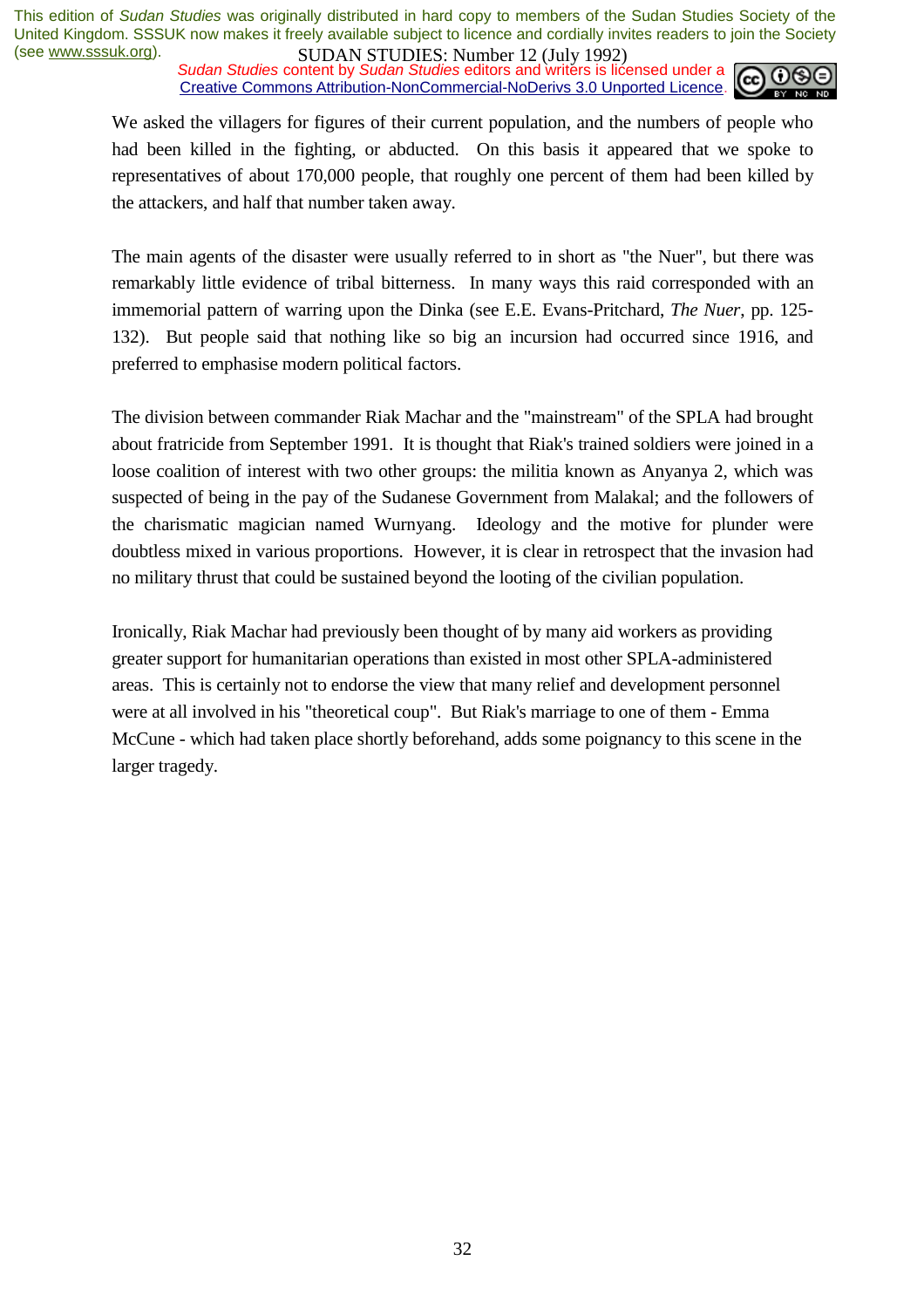**SUDAN STUDIES**: **NUTEL 12** (July 1772)<br>Sudan Studies content by Sudan Studies editors and writers is licensed under a Creative Commons Attribution-NonCommercial-NoDerivs 3.0 Unported Licence.



### **THE SUDAN ARCHAEOLOGICAL RESEARCH SOCIETY**

The genesis of this society is the urgent need to encourage an active interest in the cultures of Sudan, both past and present. The richness of the Nile Valley in remains of past civilisations is well known, the threat that these are undergoing in Sudan is less widely appreciated. The pressures and developments of the modern world are also threatening traditional ways of life throughout the area.

#### The function of the Society

To encourage and undertake research into, and to advance public knowledge of, the archaeology, the ancient and medieval history and the traditional cultures of the Republic of Sudan and related studies. The unrest in the Southern Sudan conveniently defines the southern limit of the Society's interests at present.

To assist with fund-raising for fieldwork and, where appropriate, act as a sponsor for such work.

To provide a forum for the exchange of news about relevant matters through a programme of lectures and seminars and through the circulation of a newsletter.

The Society is in no way intended to compete with any of the pre-existing international societies concerned with these topics in Sudan. There is plenty of work for everyone and the new society should increase our abilities to undertake the urgent and massive tasks of rescue archaeology and research.

#### Programme of Events

It is the intention that each year there will be a one day seminar in May when papers on recent work in Sudan will be delivered to the membership. There will be a popular lecture in the summer and an invited speaker will deliver a lecture to the AGM in the autumn. Two newsletters will be circulated each year containing summaries of the lectures and seminar papers along with details of forthcoming field-work and events. Project directors will also be able to use the newsletter to advertise their requirements for field staff.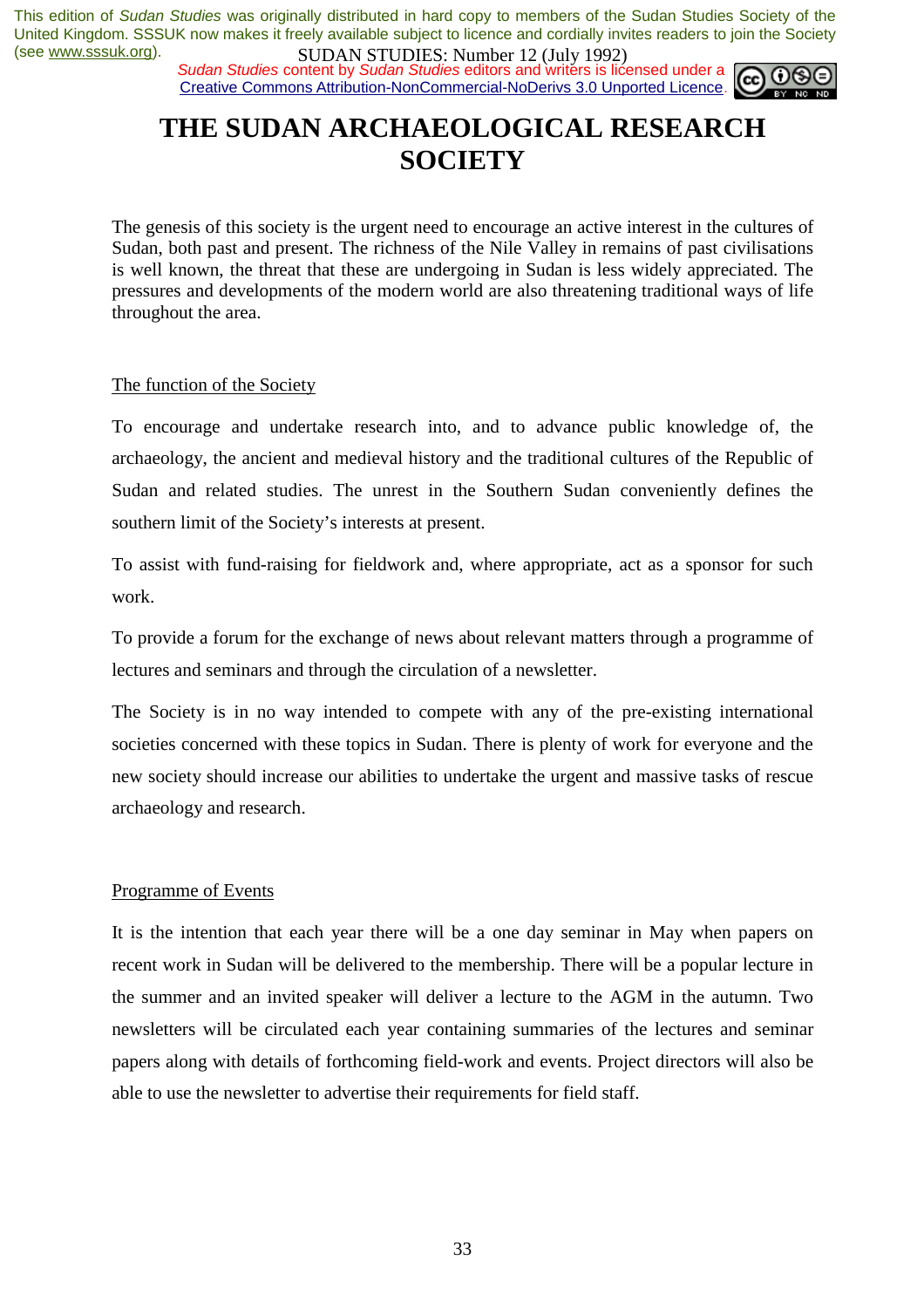*Sudan Studies* content by *Sudan Studies* editors and writers is licensed under a Creative Commons Attribution-NonCommercial-NoDerivs 3.0 Unported Licence.



The Society is committed to supporting fieldwork and is actively seeking funds to allow it to do so. Already a substantial grant has been received which has been used to purchase a landrover for the use of approved projects and this is permanently based in Khartoum.

In the winter of 1992-93 it is hoped that the Society will be running two archaeological surveys and will also be providing financial support to one excavation project.

New members are most welcome and anyone interested should contact The Secretary, Sudan Archaeological Research Society, c/o The British Museum, London WC1B 3DG. U.K. Tel. no. 071 323 8306.

\*\*\*\*\*\*\*\*\*\*\*

### **OMDURMAN AHLIA COLLEGE**

**Hon. Representative 100 Highgate Hill** 

 **Anne Riddell London, N6 5HE** 

#### **MOHAMMED OMER BESEIR MEMORIAL FUND**

As I expect you know MOB spent some time in London last January before returning to Khartoum where he died on 29 January. Each time I saw him he spoke about Omdurman Ahlia College and, in particular, how he hoped to establish a special collection in Sudan Studies for the Library at the College. On my last visit, he gave a list of friends and contacts who he hoped would contribute to a fund for the purchase of such a collection, and many more names have been added to this list since he died. After consultation with Professor Abu Zayd, the Vice-Chancellor of the College, therefore, I propose to open a special account at Lloyds Bank, called the Mohammed Omer Beshir Memorial Fund, and I am now writing to ask whether you would like to contribute to this Fund?

If you would like to contribute, would you send a cheque to me at the address given above, making the cheque out to the Mohammed Omer Beshir Memorial Fund. All cheques will be paid into the Fund straight away, and I will circulate all contributors as soon as possible to inform them how much money has been raised and what has been spent. If you need a personal receipt, would you let me know when you send the cheque?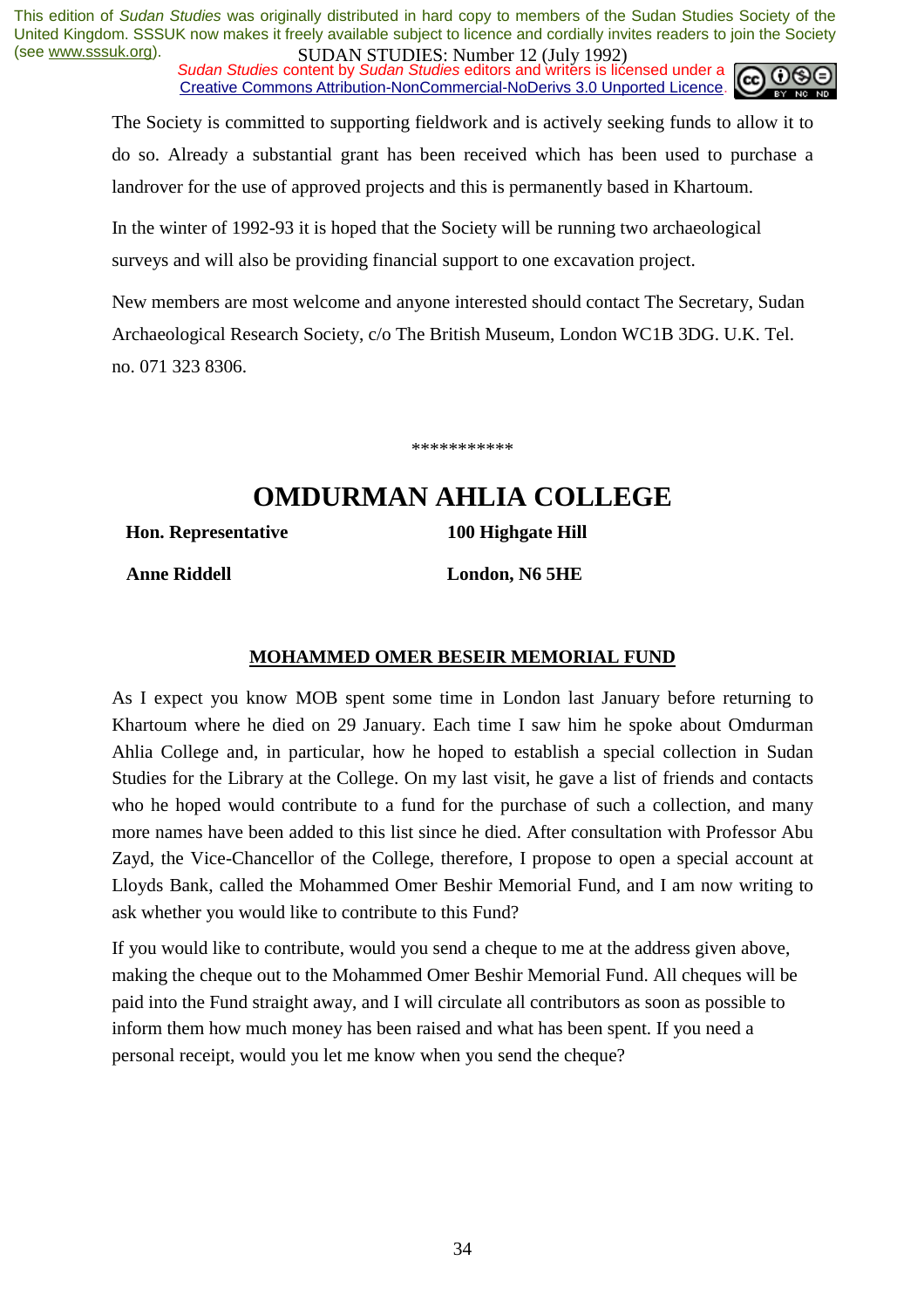*Sudan Studies* content by *Sudan Studies* editors and writers is licensed under a Creative Commons Attribution-NonCommercial-NoDerivs 3.0 Unported Licence.



#### **EOUATORIA CIVIC FUND**

serving the people of Southern Sudan

Equatoria Civic Fund is a non-political charity founded in 1992 by a group of Southern Sudanese in the United Kingdom. It aims to assist the following categories of Southern Sudanese who have been affected by the on-going civil war in the South of Sudan:

 $\sqrt{\ }$ Those displaced from their natural homes, but who have not crossed the international borders, and thus are still within Sudan.

 $\sqrt{\ }$ Those who have crossed the international borders and now live in refugee camps in the neighbouring African countries, e.g. Uganda, Kenya and Zaire.

 $\sqrt{\ }$  Those in the same category as in (b) but are designated as asylum seekers in the developed countries such as Britain, European countries and the U.S.A.

We are seeking funds for buying medicine, farming implements, construction and other materiel for those in the refugee and the "displaced person" camps so that they can become self-dependent.

We shall rely on organizations such as the Sudan Council of Churches or its equivalent (New Sudan Council of Churches) in the rebel-controlled areas, to oversee the distribution of these donations.

We need funds to mobilise Southern Sudanese volunteer medical doctors, school and university teachers, nurses and other professionals to go and assist in the field.

For a start, the Lancaster school children have generously donated clothes for Southern<br>Sudanese children in the refugee camps in Kenya and Uganda. We need financial assistance for handling and transporting these gifts to their destination.

Please, clip the coupon below and send us your donation which will be gratefully received. 

| I enclose a cheque or bank draft of (tick): £100 $\Box$ £50 $\Box$<br>$ $ Other $\Box$                                                                                          | £25 $\Box$ | £10 $\Box$ |
|---------------------------------------------------------------------------------------------------------------------------------------------------------------------------------|------------|------------|
|                                                                                                                                                                                 |            |            |
|                                                                                                                                                                                 |            |            |
| If you require further informantion, please tick $\square$ .                                                                                                                    |            |            |
| Please write cheques payable to "Equatoria Civic Fund" and send it to the following<br>address:<br>Dr. L. A. Onek,<br>Equatoria Civic Fund,<br>2 Cheltenham Road,<br>Lancaster. |            |            |
| Lancashire LA1 4SZ, U.K. Tel: (0524) 382283                                                                                                                                     |            |            |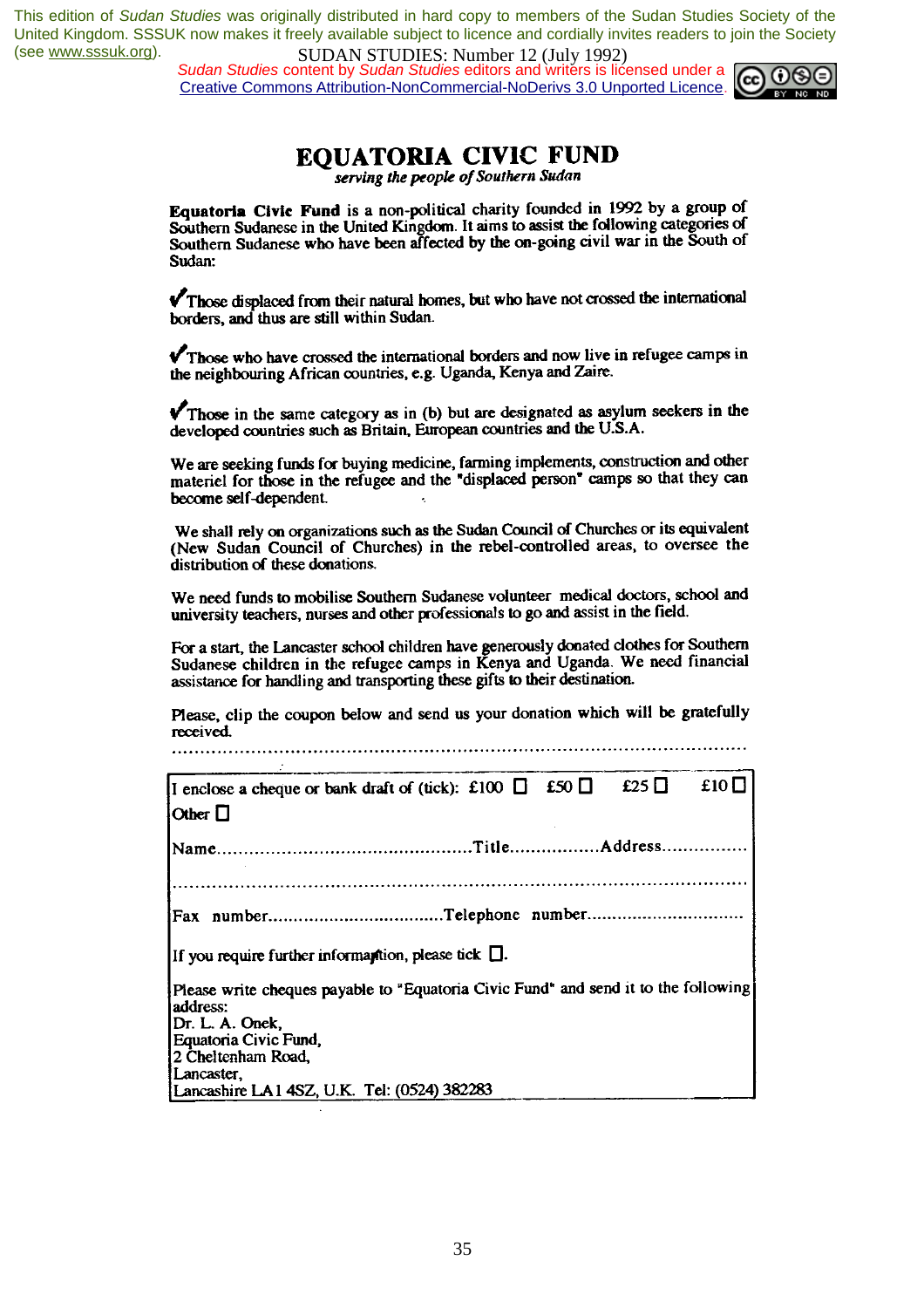**SUDAN STUDES:** NUTTER 12 (July 1772)<br>Sudan Studies content by Sudan Studies editors and writers is licensed under a  $\omega$ Creative Commons Attribution-NonCommercial-NoDerivs 3.0 Unported Licence.



### **SMALL INDUSTRY DEVELOPMENT IN AFRICA LESSONS FROM SUDAN**

### by Dirk Hansohm

Lit Verlag (Münster/Hamburg), 1992, 263 pp., DM 29.80, ISBN 3-89473-223-7

(Direct orders: Sudan Economy Research Group, FB 7, University of Bremen, P. O. Box 330440, 2800 Bremen 33, Germany)

In the discussion on the development crisis in Sudan the promotion of small industries has been proposed from different sides. This has several important reasons. The employment crisis has worsened; the informal sector has obviously reached the limits of its absorption capacity; the structural adjustment policy has had grave consequences for the existing import substituting industry.

New theoretical approaches with respect to industrialisation, notably strategies of agricultural-demand-led industrialisation, also imply an increased interest in small industries. But also concepts of export-led industrialisation rely on labour-intensive small industries. Last not least, the discussion about adequate structural adjustment policies is characterised by ideas of the utilisation of the specific advantages of small industries.

In that context this important study has to be seen. Although its empirical basis is limited to the city of Nyala, important lessons can be drawn for Sudan - and for sub-Saharan Africa as a whole: These lessons are indeed drawn systematically. In order to analyse the dynamics of the small industry sector, the study combines macro-, sector-, and micro-level analysis. Each hypothesis is analysed theoretically by referring to relevant theories of economic development and the African situation and then confronted with the evidence on the Sudanese national and local conditions of small industries and their environment. The references on Sudan's industry and economy in general are extensive. The methodological approach, including different elements of quantitative and qualitative research, is explained in a separate chapter and can be taken as a guideline by anyone intending to do field research in Sudan. The next introductory chapter gives a short but comprehensive overview of Sudan's development history.

Starting point of the study are two hypotheses, which are discussed in its two main parts: firstly, because of its specific advantages, the small industry is suited to contribute to overcome the African crisis; secondly, there is a striking contradiction between this potential role of small industry and its real importance. With respect to the first hypothesis ten alleged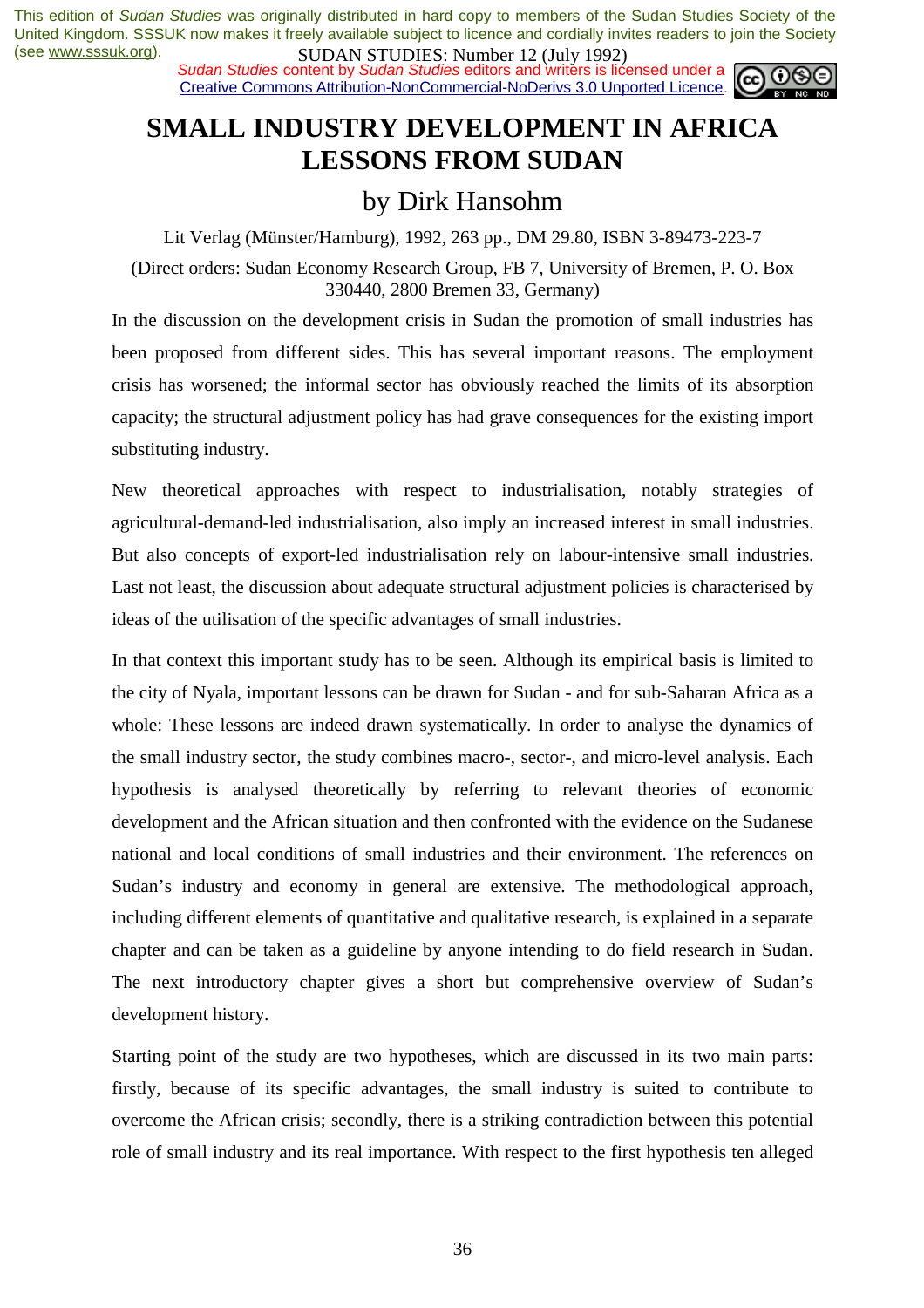**SUDAN STUDES.** NUTTED 12 (July 1772)<br>Sudan Studies content by Sudan Studies editors and writers is licensed under a Creative Commons Attribution-NonCommercial-NoDerivs 3.0 Unported Licence.



distinct advantages of small industries are analysed: creation of employment, income creation, capital saving and capital mobilization, efficiency, strong linkages to other sectors, utilization of local resources and low import intensity, production for low-income markets, wide geographical dispersion, training ground for entrepreneurs, ability to innovate and flexibility. The results show a differentiated picture. One has to distinguish clearly between traditional and modern small industries; some of the assumed distinct advantages are only true for the former group. However, this mixed picture reflects policy failures and past neglect - not immanent characteristics.

The second main part analyses growth constraints of small industry. It is shown that internal constraints as lack of entrepreneurship and management deficiencies are not immediate constraints. Traditional management training programmes as still recommended will fail if they are not combined with an elimination of external constraints to small industry development. In a discussion of the external constraints the hypothesis of an exploitation of the small industry sector by the large industry sector is disproved. However, the dependency of the former sector on the activity level of the national economy is illuminated.

Access to raw materials and machinery as well as access to markets are identified as the main constraints.

The final chapter analyses the role of the government and its policies and identifies this as the central constraint of small industry development. It is shown that a policy reform at several levels is necessary. Such a reform is possible and can fully mobilise the distinct advantages of small industries. However, a reform of small industry promotion cannot replace a development policy in the sense of a new agricultural, industrial, trade, and export promotion policy.

Unfortunately the study bases on research in the years 1987-1989, so that the policies of the present regime are not covered. On the other hand, many socioeconomic changes have taken place in the area of the field research since these years. Drought, civil war, the effects of Islamisation, of the Gulf crisis and of the policies of the new regime have left their mark on the economic situation and the small industries in particular.

In my view this work will be important for development policy for three reasons: firstly, because of the detailed inventory of the growth constraints for small industries in Africa; secondly, because of the evidence that policy reforms are crucial for small industry and that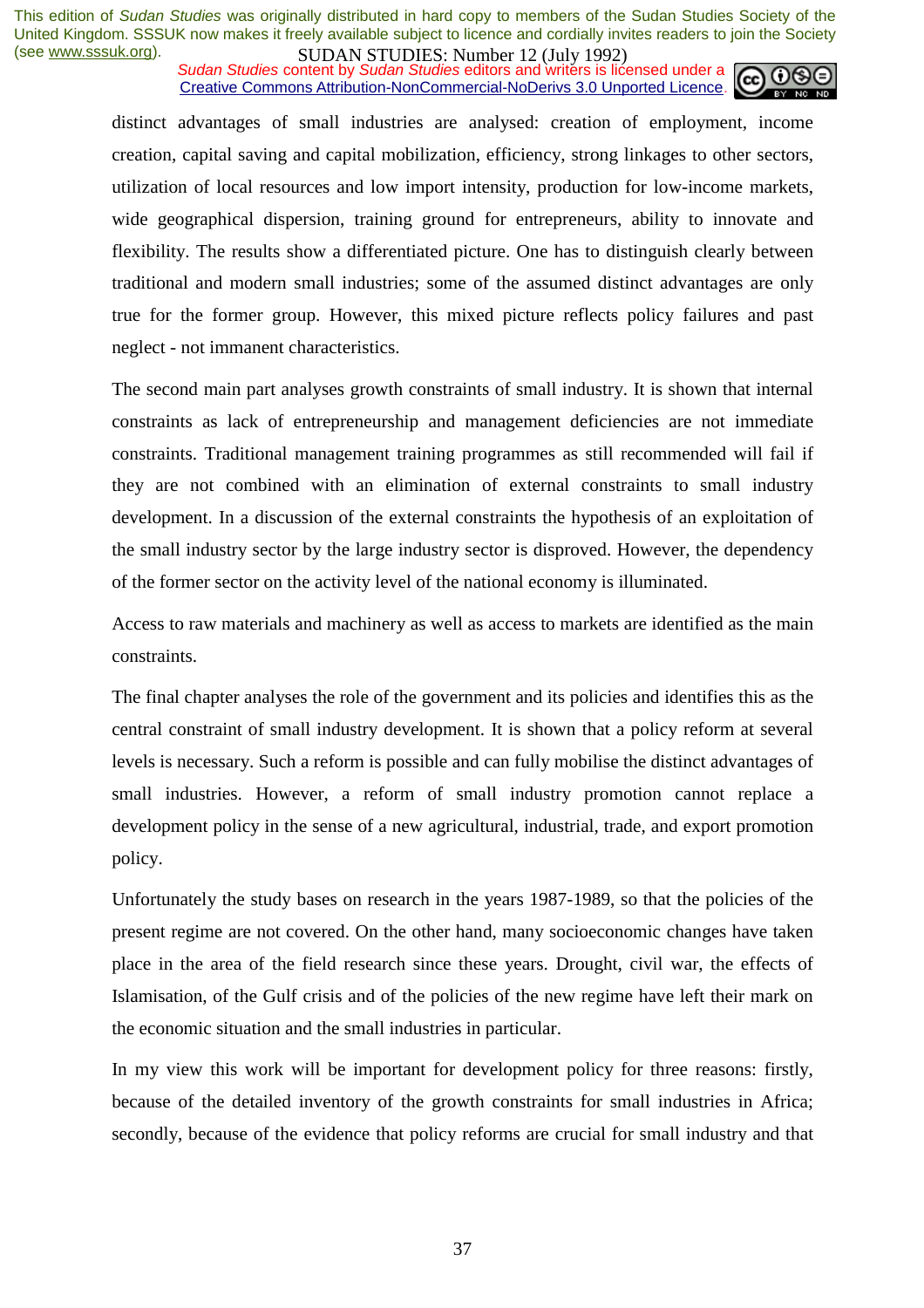**SUDAN STUDES.** NUTTED 12 (July 1772)<br>Sudan Studies content by Sudan Studies editors and writers is licensed under a Creative Commons Attribution-NonCommercial-NoDerivs 3.0 Unported Licence.



they are to be designed on the basis of a consistent growth model: and thirdly, because of the substantiated warning against isolated programmes of small enterprise promotion.

Theoretically important is not only the testing of the two starting hypotheses, but also the method to identify and to test the specific advantages of small industries and the constraints to their growth.

One problem is the methodological deficiency and overall weakness of data on performance indicators in the research on small industry, development. The study tries to bridge the gap by a detailed questioning in 83 firms in 4 sectors, covering wood and metal products.

This outstanding study will set a standard for the research on Sudan and for the analysis of industrialisation processes in Africa. Industrial policy makers will have to examine this study carefully and development policy should take up this study so as to work out sustainable strategies for the promotion of small industries.

The study is one of the outcomes of the author's years of research undertaken in the context of projects of the Sudan Economy Research Group in Bremen. Related studies appeared in the discussion paper series No.2, 7, 11, 14, 22, 23.

Prof. Dr. Karl Wohlmuth Department of Economics! Sudan Economy Research Group University of Bremen, Germany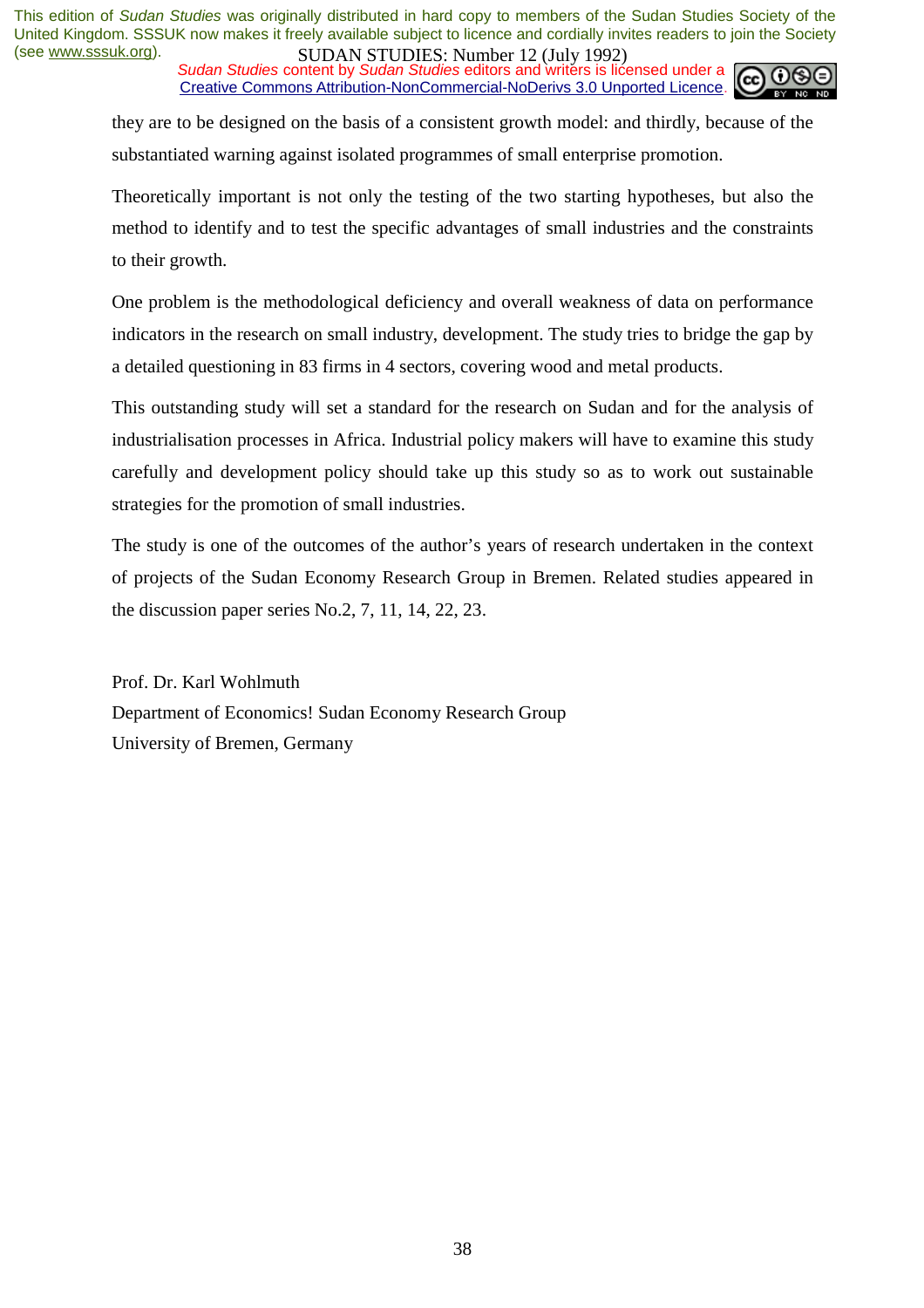*Sudan Studies* content by *Sudan Studies* editors and writers is licensed under a Creative Commons Attribution-NonCommercial-NoDerivs 3.0 Unported Licence.



### **Windows on the Sudan**  by the Rev. Timothy Biles

£4.99 from the author, The Rectory, Barnes Lane. Beaminster, Dorset.

Windows on the Sudan makes compelling reading. It is an account by the Rev Timothy Biles of his first journey to southern Sudan in 1990 and of his first friendships with people from that country. It is vivid and racily written: the dry facts of a journey portrayed through thumb nail sketches of individuals and the emotional reactions of the author.

Timothy Biles, a country parish priest in Dorset, was made Salisbury Diocese's Sudan Development Advisor in 1990. He therefore decided he had better find out about the country he was to advise on. Failing to get a visa to Khartoum, but getting to know displaced Sudanese people in Cairo while he was waiting, he travelled to Sudanese refugee camps in Ethiopia and then to Kapoeta via Kenya. History is made quickly during war, and one of the most valuable parts of this book is the picture of the refugee camps in Ethiopia, both in words and photographs.

His experiences obviously opened his heart to the southern Sudanese people and his account is very moving. He does not purport to analyse the country in depth, indeed, as with all first impressions, sometimes his understanding of a situation is superficial. However, these first impressions have a value of their own, being fresh, shocked by injustice and caught up by the love shown by people in dire circumstances.

For old South Sudan hands, there are cameos which will resonate and remind, but also will bring a picture of conditions brought about by the present fighting. For people new to the Sudan, this is a very accessible and memorable introduction, conveying above all respect for the people of southern Sudan and compassion for the plight of so many of them.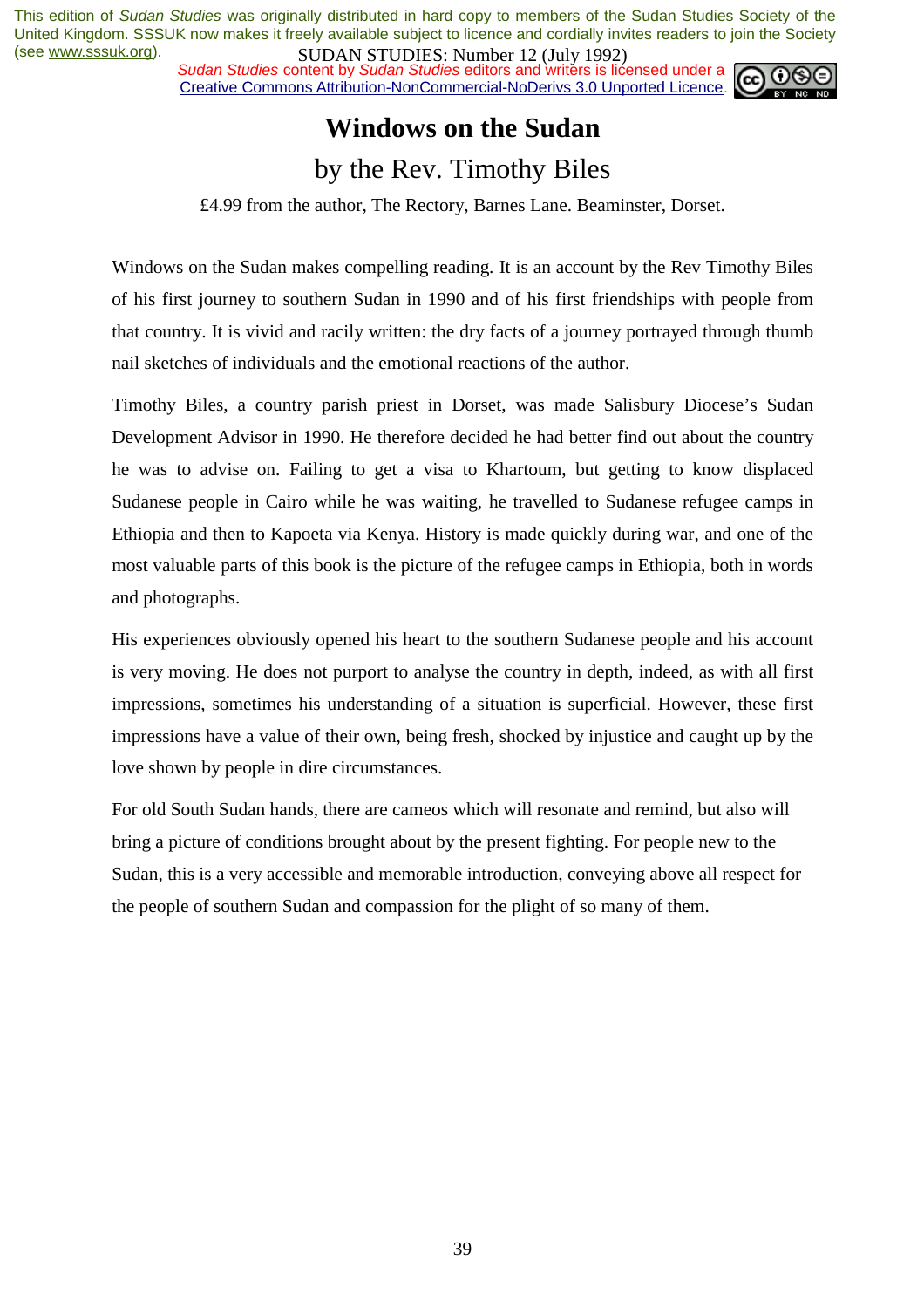*Sudan Studies* content by *Sudan Studies* editors and writers is licensed under a Creative Commons Attribution-NonCommercial-NoDerivs 3.0 Unported Licence.



### **THE AGRICULTURE OF THE SUDAN**

### Edited by G M Craig

1991. Oxford University Press, Oxford. 468pp.

As someone who has not worked in Sudan for over 10 years, this reviewer found this book a more than pleasant read, in that it rekindled memories and thoughts. There is no doubt that this is a well-produced volume, in terms, of both scope and its physical layout. The maps and diagrams are generally very well-produced, regrettably not always the case in volumes of this type.

Inevitably, comparisons will be drawn between this book and Tothill's (1948) Agriculture in the Sudan, something Craig, the editor of the present 1991 volume, readily acknowledges in the Preface. Craig, indeed, suggests that the volume "may be regarded as a successor to Tothill's Agriculture in the Sudan in that it continues the picture of Sudanese agriculture into the early 1990s" (Preface). In some ways, this is a little misleading, as the present volume is different in style and, to some extent, approach. Tothill's volume, for example, places considerable emphasis on a Provinceby-Province description and analysis of agriculture in Sudan. This very much reflects the kind of systematic regional approach prevalent in the 1920s and 1930s. Craig's (1991) volume, on the other hand, adopts a more successful systems approach. The equivalent chapters (if equivalent is really the appropriate word) carry titles such as: Systems of pastoral and agricultural production in eastern Sudan; Systems of agricultural production in southern Sudan; Development programmes in non-irrigated rainland. There is still a strong geographical element to these analyses, and this is right and proper within the context of Sudan, but the adoption of a strong system-orientation provides these particular chapters with more power and focus than they otherwise would have, if they were constrained within a functional region framework.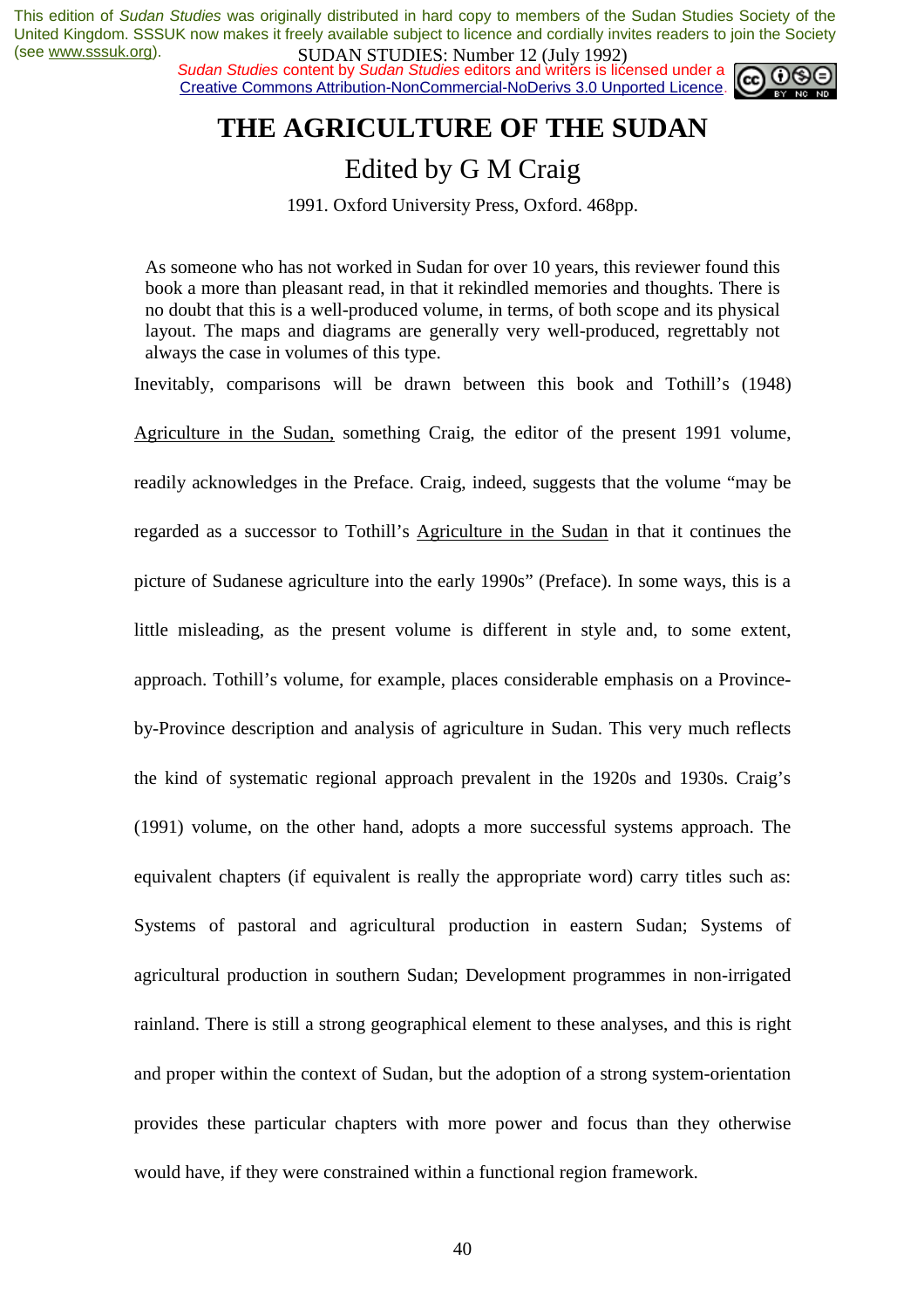*Sudan Studies* content by *Sudan Studies* editors and writers is licensed under a Creative Commons Attribution-NonCommercial-NoDerivs 3.0 Unported Licence.

The present volume is also somewhat different in two other ways. There is no systematic description of the crops found in Sudan. As this information is welldocumented in Tothill, it may well have been a deliberate decision by the 1991 editor to exclude this kind of information as being repetitive and unnecessary. On the other hand, it might well have bean useful to know of recent developments in terms of new crop varieties etc. More positively, Craig's volume has some very useful material on the role

of agriculture in national development in Sudan, a feature of which we are more conscious these days.

Inevitably in a volume of this type, the quality of the 23 chapters varies, although none disappoint. There are, of course, quibbles. Given the crucial role of soils, and especially soil potential, this reviewer feels that this aspect was given short shrift, especially in a book of this type. Similarly, irrigated production is so crucial to the national economy of Sudan that this element surely merits greater treatment than it receives. These are, however, quibbles. More disappointing was the fact that out of 22 authors, only 2 are Sudanese (which is in fact 2 more than in Tothill's volume). I would not suggest for a moment that this low number was the editor's choice, nor would I want to suggest that any of the selected authors were not qualified or experienced (very much the contrary), but I do think it disappointing, and I am sure that it would be disappointing to Tothill himself as a former Principal of Gordon Memorial College, that in the 40-plus years since the publication of, Tothill's book, not more Sudanese expertise has apparently been produced to contribute to the present volume.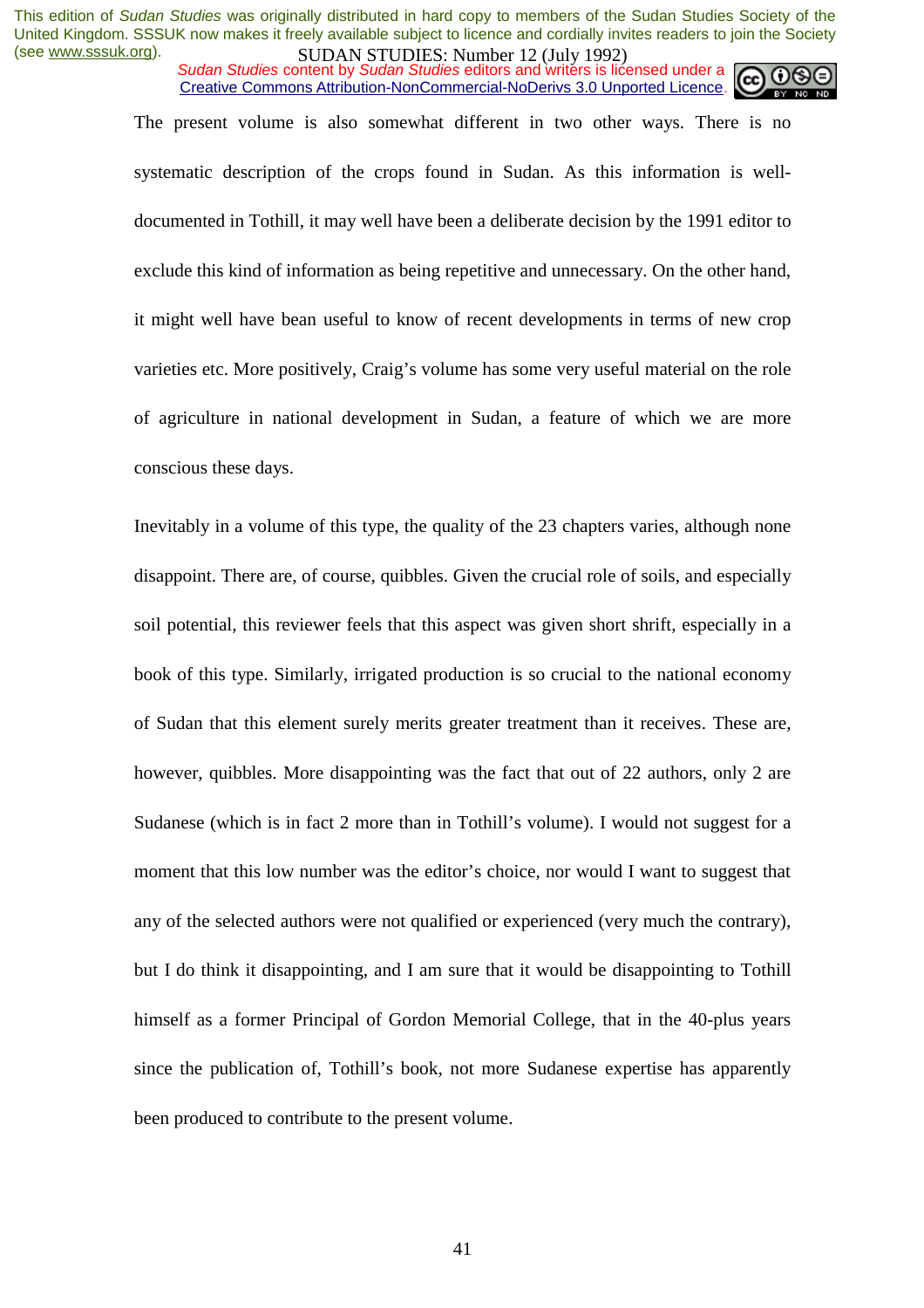*Sudan Studies* content by *Sudan Studies* editors and writers is licensed under a CC. Creative Commons Attribution-NonCommercial-NoDerivs 3.0 Unported Licence.



Overall, this is a very worthy volume, and the editor and authors are to be thanked and

congratulated.

Dr John Briggs

University of Glasgow

15 July 1992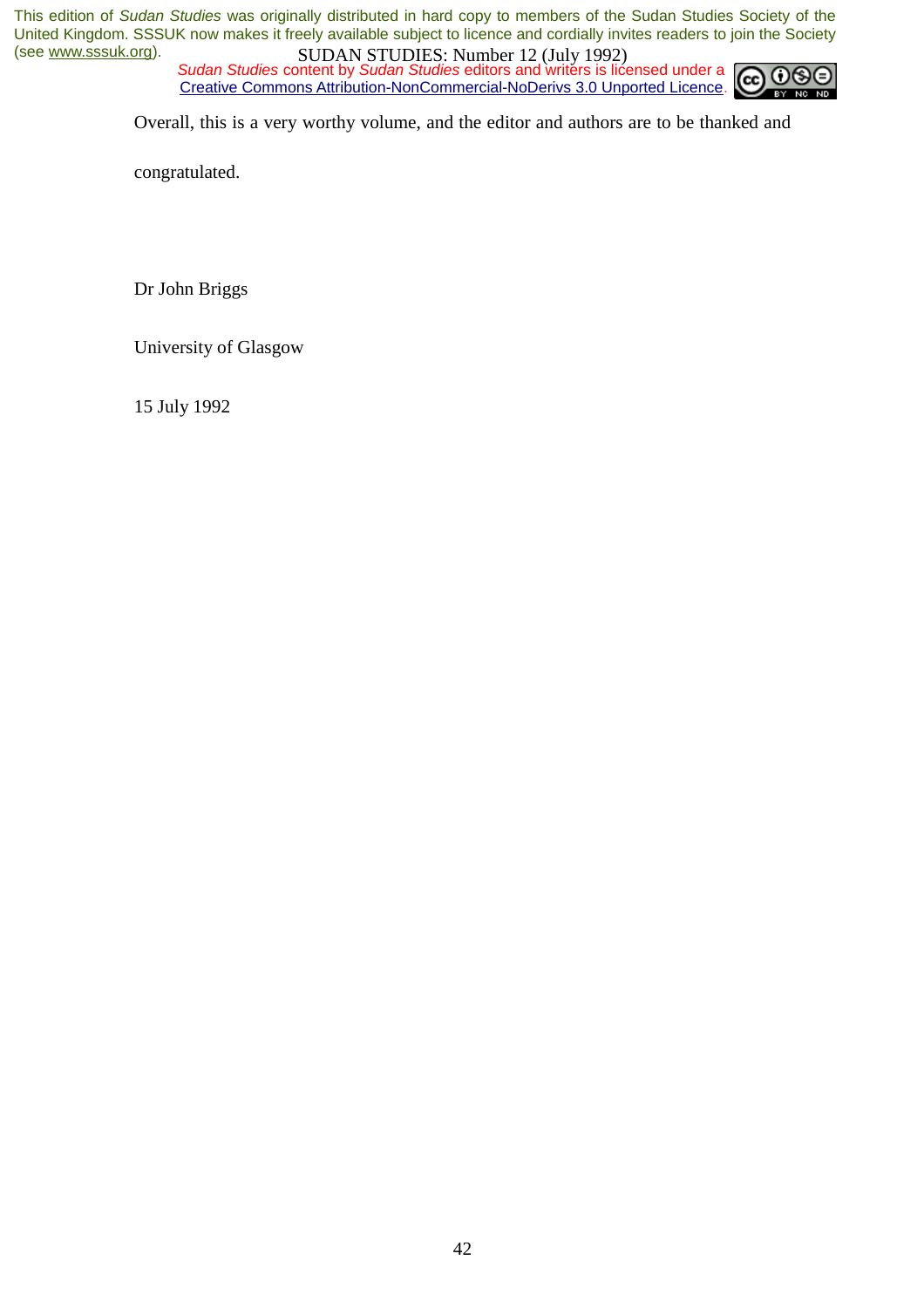*Sudan Studies* content by *Sudan Studies* editors and writers is licensed under a Creative Commons Attribution-NonCommercial-NoDerivs 3.0 Unported Licence.



### **FIVE WOMEN OF SENNAR: CULTURE AND CHANGE IN CENTRAL SUDAN**

by Susan M Kenyon

Clarendon press. Oxford, 1991. vii+ 262pp. Hardback ISBN 0-19-827832-2. Reviewed by SIMON BUSH.

In her introduction to an earlier book 'The Sudanese Woman' (University of Khartoum press/Ithaca Press, London. 1987) Susan Kenyon mentioned "If we wonder why it is necessary to consider women as a distinct social phenomenon, we only have to look at most of the existing literature on the Sudan, be it economics, sociology, history or anthropology. Though not tacitly acknowledging a sexual bias, they are basically accounts of Sudanese male society, past and present….to describe women's lives, activities and values then it is possible that we may reach a fuller understanding of Sudanese society as a whole."

'Five Women of Sennar' by a in-depth study of women's issues in the town of Sennar does provide information for a fuller understanding of Sudanese society in general and the position of women in that society. It is an attempt to describe the pattern of Sudanese culture and to understand the women's world and how they move in it and view it, how they perceive its continuities, and importantly at the moment, deal with change.

Susan Kenyon spent five years collecting data in Sennar. She clearly illustrates the strengths and stability of the local community and family life through interviews with Howa (a traditional hairdresser), Fatima (a market woman), Zachara (a midwife). Bitt al-Jamil (a faith healer) and Soreya ( a leader of a spirit possession cult).

After a valuable introduction of the role of each woman and profession in the community, the women talk about their families, homes, work and social lives and their hopes and aspirations. The five women of Sennar inform us of the pattern of life in contemporary provincial Sudan. Despite change, often imposed, sense of traditional continuity pervades each chapter'.

The book is a study of the changing roles of women in Sudanese society. It is also a little more. It is a valid attempt to look at the well defined world of women and to suggest ways of approaching and understanding that world.

As Susan Kenyon indicates in 'Five Women of Sennar' she has looked at only one town with its own distinctive customs and environmental characteristics, although it shares many of the characteristics and problems of the northern regions of Sudan. Having met five women we are in a 'better position to go out and to talk to their sisters, aunts and daughters in other parts of the country'.

The book forms an important continuity in research into women's issues in the Sudan and is an excellent addition to that study. Its publication is timely and deserves to be widely read, not only by those with an interest in Sudan but also by those concerned in gender issues in the Middle East and Africa.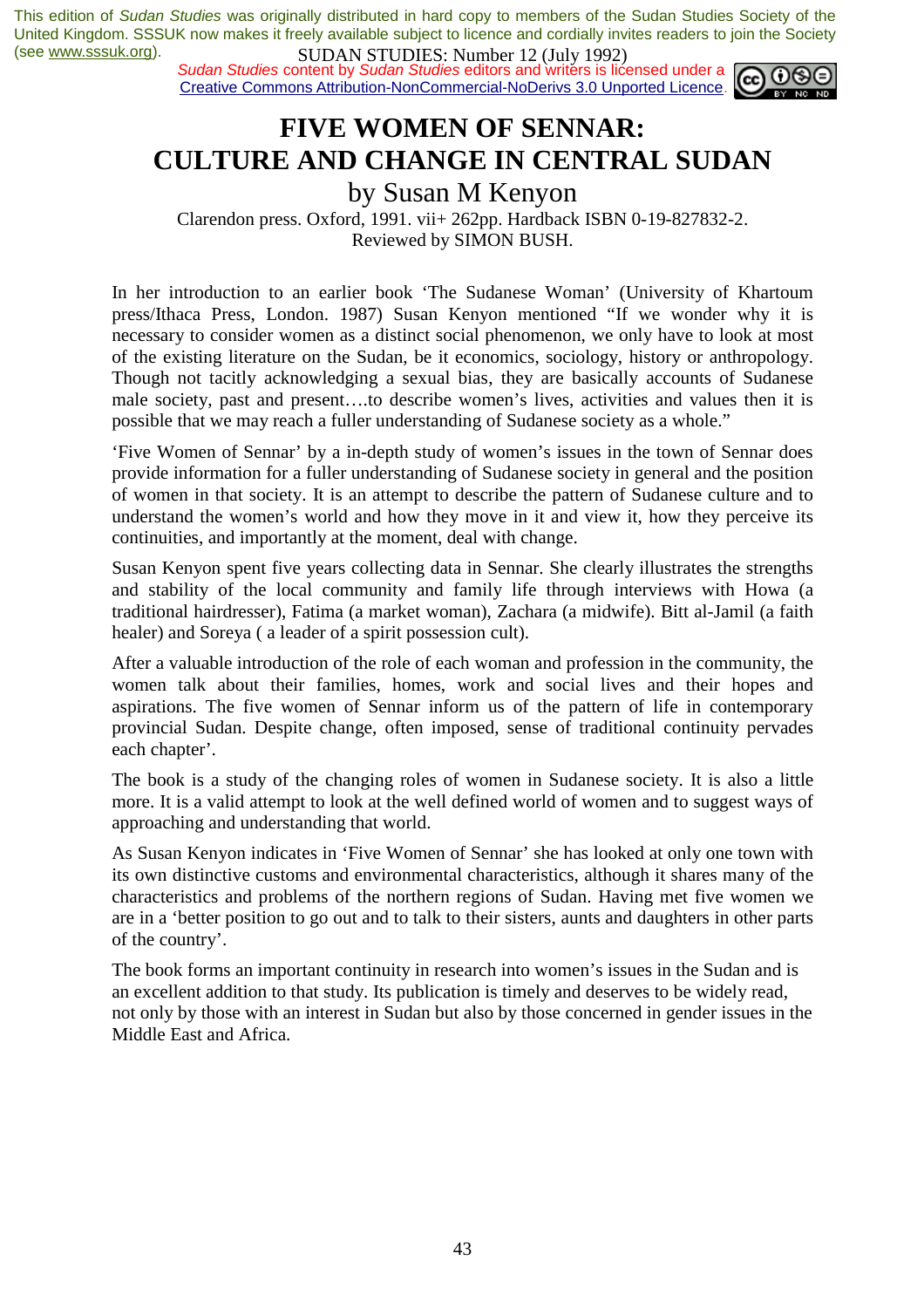**SUDAN STUDIES:** NUTTER 12 (July 1772)<br>Sudan Studies content by Sudan Studies editors and writers is licensed under a Creative Commons Attribution-NonCommercial-NoDerivs 3.0 Unported Licence.



# **THE ANGLO-EGYPTIAN SUDAN, 1934-1956: A REVIEW**

Imperial Sudan: The Anglo-Egyptian Condominium, 1934-1956

by M.W. Daly

University Press, Cambridge, 1991, xvi + 471 pp. £ 50.00 or \$79.50, ISBN 0 251 39163 6

The book starts with the definition of the political status of the Sudan as an Anglo-Egyptian Condominium, established by the Anglo-Egyptian conventions of 1899. According to the terms of these conventions a British Governor-General of the Sudan, appointed by a Khedival decree on the recommendation of a British government never fully '...wielded powers virtually unlimited by statute....' In all he was subject to rigorous supervision by the British Residency in Egypt on behalf of the Foreign Office in London and Khartoum had to obey whatever instructions from Cairo and to keep the latter fully informed of all current affairs relating to the Sudan.

Below the office of the Governor-General was the main body of the Sudan Government - an entirely British dominated Central Government in Khartoum with provincial British *mudura*  (governors) presiding over *mara'kez* (districts) administered by British *mufatishiin* (district commissioners) who maintained law and order, executed and managed the policy of the Indirect Rule and run routine bureaucratic functions. Only junior positions in the mara'kez were left to Egyptian *mamurs.* Yet the author has not revealed that the subordination of the Egyptian partnership to such bottom-ladder positions in the Condominium Administration in the Sudan, a country which Egypt had ruled, manned its re-conquest and financed its services, had continuously antagonized the Egyptian nationalists who authorized in 1910 the assassination of Butrous Ghali, the Egyptian foreign minister who had signed the Anglo-Egyptian conventions with Lord Cromer in 1899. From that point the Anglo-Egyptian Condominium Agreements became a source of continuous embarrassment and friction in Anglo-Egyptian relations in Egypt and the Sudan. More importantly the author should have realized that it is almost impossible to separate recent history of Egypt from that of the Sudan or *vice versa* during the peak of the British imperial power in the Nile Valley. In that the Sudan question was an inseparable part and parcel of the whole Egyptian question in the course of a series of Anglo-Egyptian negotiations for an Anglo-Egyptian settlement which was to re-establish, among other outstanding Anglo-Egyptian issues, some form of a *de facto*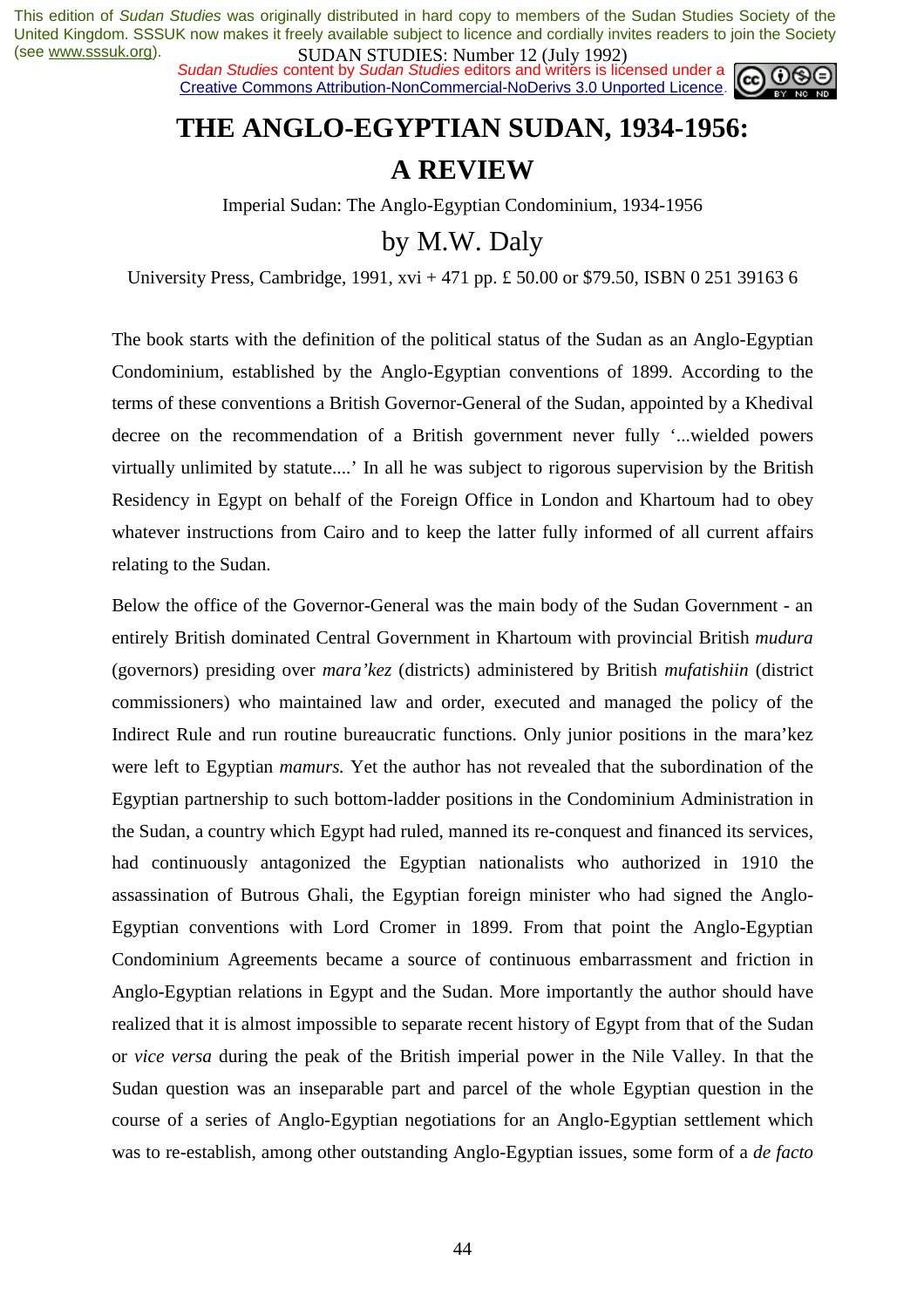**SUDAN STUDES.** NUTTED 12 (July 1772)<br>Sudan Studies content by Sudan Studies editors and writers is licensed under a Creative Commons Attribution-NonCommercial-NoDerivs 3.0 Unported Licence.



Anglo-Egyptian equality in what was predominantly a British dominated condominium administration in the Sudan.

But we have not even been told that the Anglo-Egyptian forces did not re-conquer the Sudan in 1898 with a view to develop it to become politically and economically a viable entity. But this fundamental British imperial concept had been constantly reflected in the administrative policies of the Sudan government since their foundation in 1899. In 1934 the Sudan Government, under the governor-generalship of Sir Stewart Symes from a Cromerian background, exposed the original convictions of proper administration and definite views on the need for reforms, ultimately to fulfil the requirements of the British imperial policy in the Sudan - the Nile waters, their defence and control with a view to dominate Egypt, an hydraulic state, in order to secure the Suez canal, the shortest possible sea route to the British empire in the east. With this in mind Governor-General Symes began his administrative reforms with the abolition of the secretaryships of economic development and health in the Central Government in Khartoum and transferred their functions to the office of the civil secretary who, by 1937, became the head of the political and civil services, controlling police, public security intelligence and personnel with supervision of aviation, foreign affairs, economic development and trade, education, medical and veterinary services, Native Affairs and public works. Yet with these many over-burdening functions in one office the Central Government Administration was seen to have been in order according to the British imperial policy, 'the Nile waters, their defence and control'.

At the provincial level, however, Symes undertook the reduction of a number of provinces in the Northern Sudan where in 1935 Dongola, Halfa and Berber were amalgamated to form the Northern Province with its headquarters in el-Damar, the Port Sudan-Suakin administration was transferred to Kassala and Funj province was annexed to the Blue Nile. In the Southern Sudan in 1936 Mongalla and Bahr el-Ghazal provinces were amalgamated and parts of the western Upper Nile Province were incorporated to form a massive Equatoria Province with its headquarters in Juba. Subsequently the Sudan was virtually reduced to eight extremely large provinces, each occupying an area which is even much more larger than the area of Switzerland. But given the shortage of personnel and absence of communications at that time, the administrative reforms had undermanned the Sudan to the level of 'maintenance and care' and this was practically in line with the British imperial policy in the Sudan.

On the other hand the period of the reforms marked the peak of the Condominium Administration in the Sudan. At this time limited educational services had been established to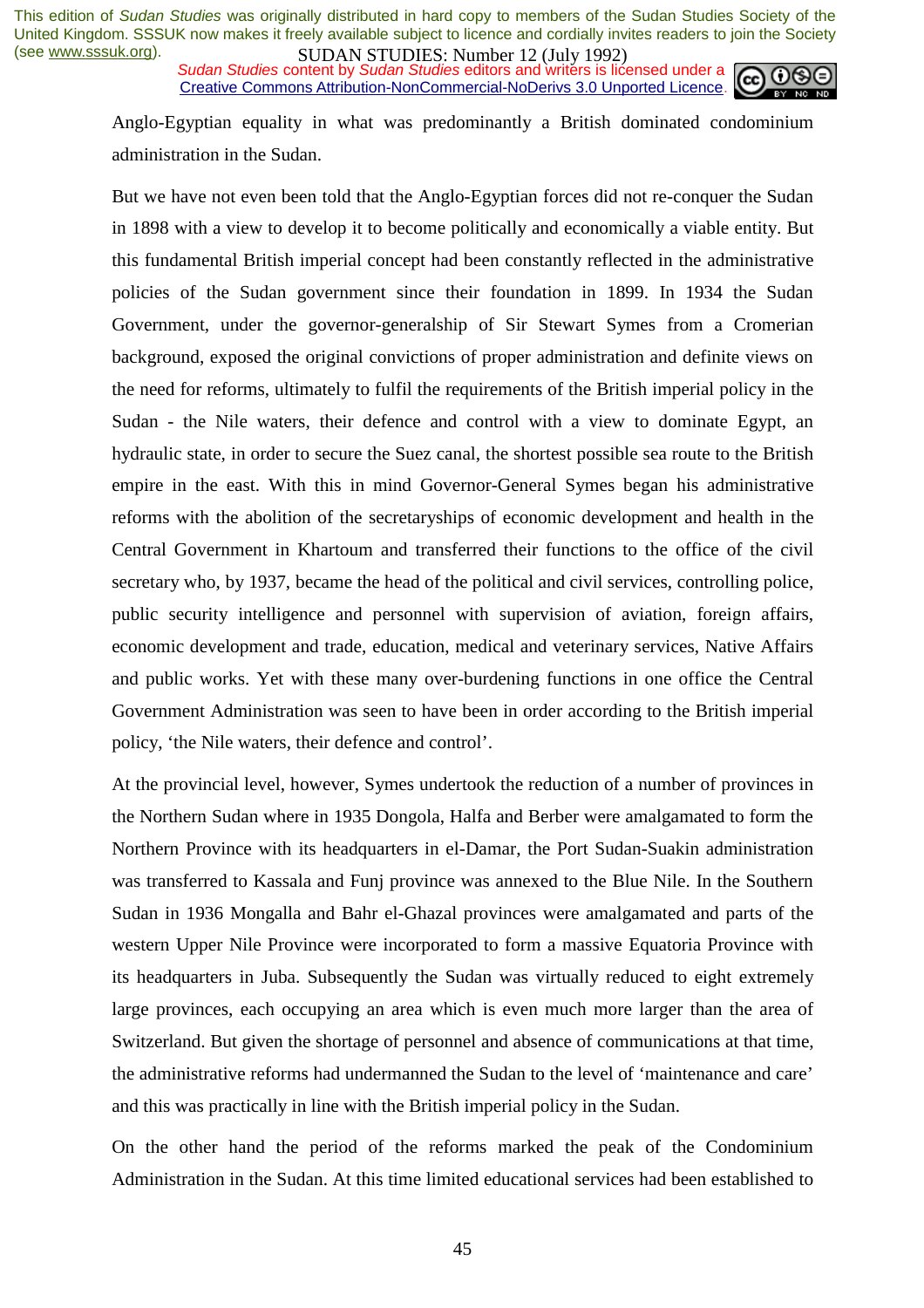#### **SUDAN STUDES.** NUTTED 12 (July 1772)<br>Sudan Studies content by Sudan Studies editors and writers is licensed under a Creative Commons Attribution-NonCommercial-NoDerivs 3.0 Unported Licence.



train Sudanese national manpower only for low-paid positions in the Sudan government service, food crops were produced for local consumption and export crops and raw materials were reserves only for the British industrial requirements in England, tributes in cash or kind were collected regularly on political grounds rather than for economic reasons, resistance to the Anglo-Egyptian rule had been sufficiently suppressed with punitive military expeditions, including the deployment of the Royal Air Force on the Fur in 1916, the Jikany Nuer in 1920 and on the Gawar, Lak, Lou and Nyuong Nuer in 1930 and that as a direct results of these military operations the Indirect Rule had been firmly established. With these developments the Sudan was absolutely in order in the eyes of the doctrinaires of the British imperial policy in the Sudan.

But in 1936 the presence of large potentially hostile Italian forces in Abyssinia and Libya, on the frontiers of Egypt and the Sudan, disturbed the balance of power in the region and created a state of uncertainty which imperatively compelled Egypt and Great Britain to conclude an Anglo-Egyptian treaty of alliance which was largely a result of total elimination of the British 'reserved points' of 1922 and the restoration of the *status quo ante* 1924 in the Sudan. But this was the work of Mustafa el-Nahas Pasha, the Egyptian Prime Minister and Sir Miles Lampson, the British High Commissioner in Egypt, who was more willing than the Foreign Office to make concessions to Egypt.

Consequently the aftermath of the Anglo-Egyptian treaty of 1936 was a period of active national political awakening and attainment of prominent Sudanese participation in the Condominium Administration in the Sudan. More strikingly the British imperial policy was quickly reversed, ultimately to meet the requirements of the new political developments in the Sudan where Egypt and Great Britain began to compete for sphere of influence on powerfully emerging Sudanese nationalist political movements. Soon the result was that there emerged Anglo-Sudanese and Egyptian-Sudanese political alliances behind the walls of the Condominium Administration, with each alliance working hard to undermine the policies of the other in the Sudan until 1956.

But that now the book has been written, mainly from the British viewpoint -British documentary and published sources. Massive Egyptian documentary and published sources on the subject of the Anglo-Egyptian conflict in the Condominium Administration have not been consulted. Moreover even opinions of many outstanding African and Middle Eastern authorities on the study of the Anglo-Egyptian conflict in the Nile Valley have not been incorporated or rejected on grounds of hard facts or discovery of new evidences, the usual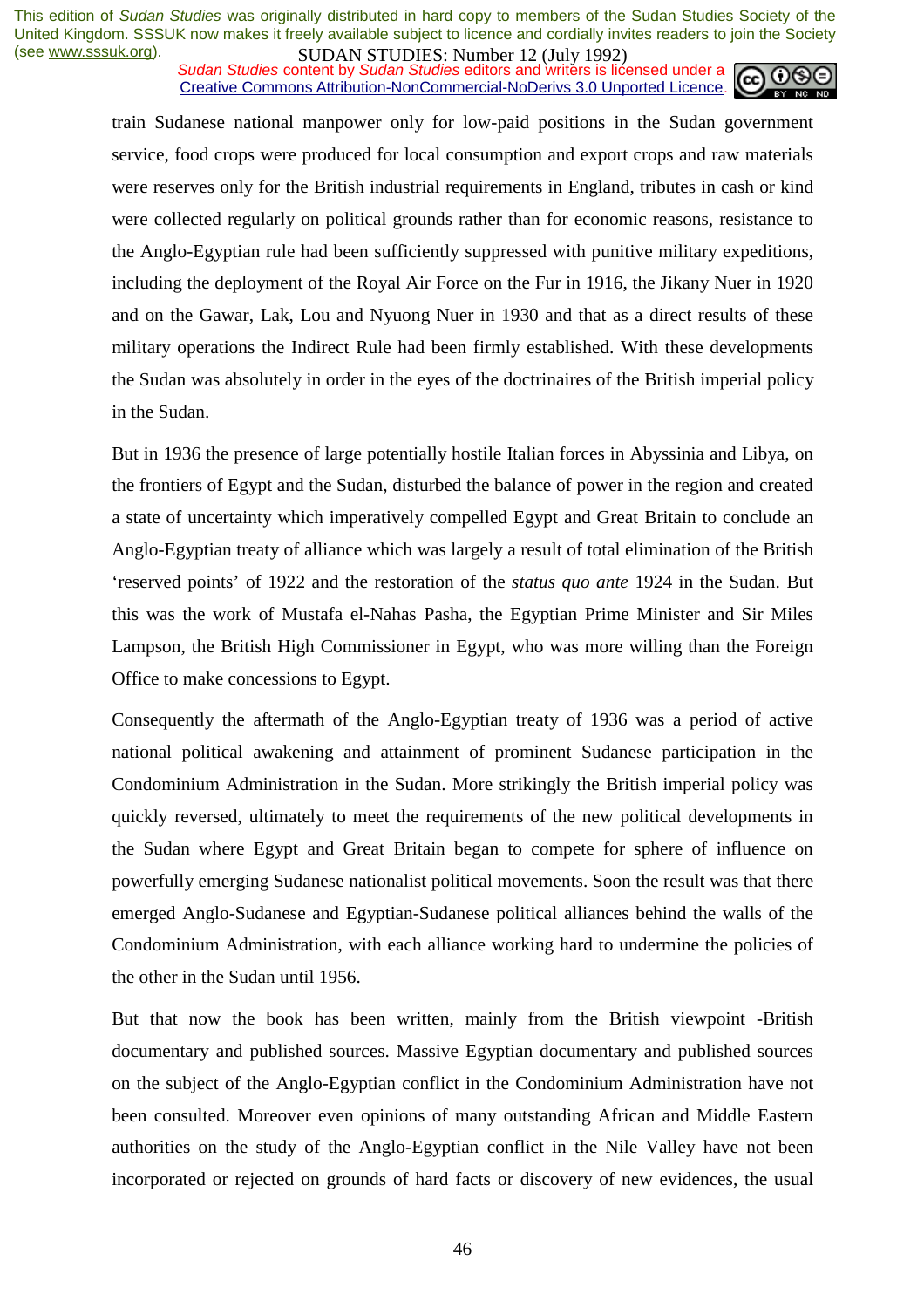*Sudan Studies* content by *Sudan Studies* editors and writers is licensed under a Creative Commons Attribution-NonCommercial-NoDerivs 3.0 Unported Licence.



intellectual method of scientific investigation. Finally in conclusion with all available evidences there is every reason to suppose that *Imperial Sudan* has irreversible intellectual error. In that the author, highly obsessed with British Imperial Power and the operations of its institutions, should have also realized the especial 'impact of geo-physical configuration and hydrological conditions of the Nile Valley on the British imperial policy in the Sudan during the condominium period. Principally the Nile waters rather than the Sudan were the major factor in Anglo-Egyptian relations in the condominium.

Gabriel Giet Jal University of Juba